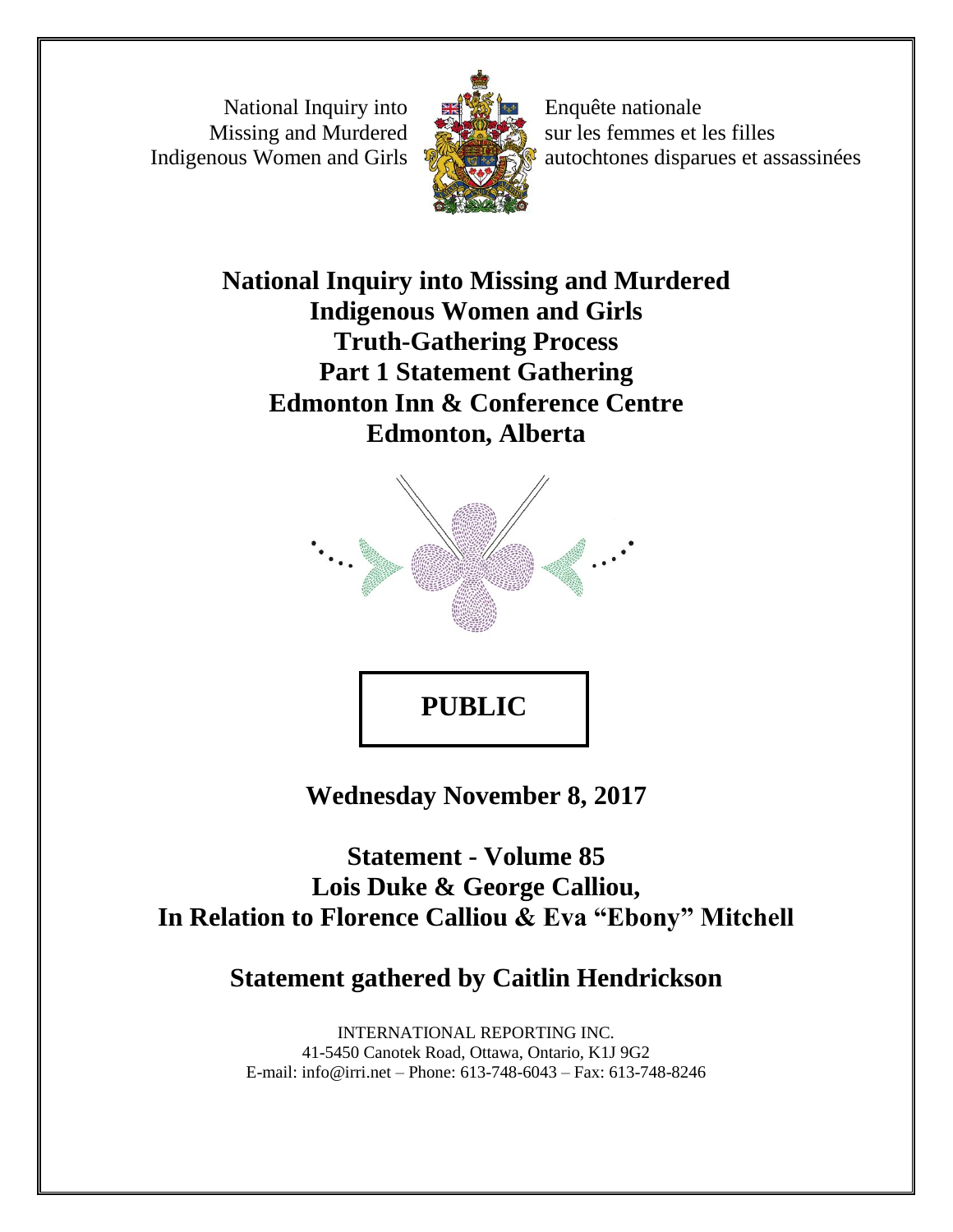#### **II TABLE OF CONTENTS**

| Statement Volume 85<br>Witnesses: Lois Duke & George Calliou<br>November 8, 2017<br>Statement Gatherer: Caitlin Hendrickson | <b>PAGE</b> |
|-----------------------------------------------------------------------------------------------------------------------------|-------------|
| Testimony of Lois Duke & George Calliou 1                                                                                   |             |
| Reporter's Certification 63                                                                                                 |             |

**Documents submitted with testimony: none.**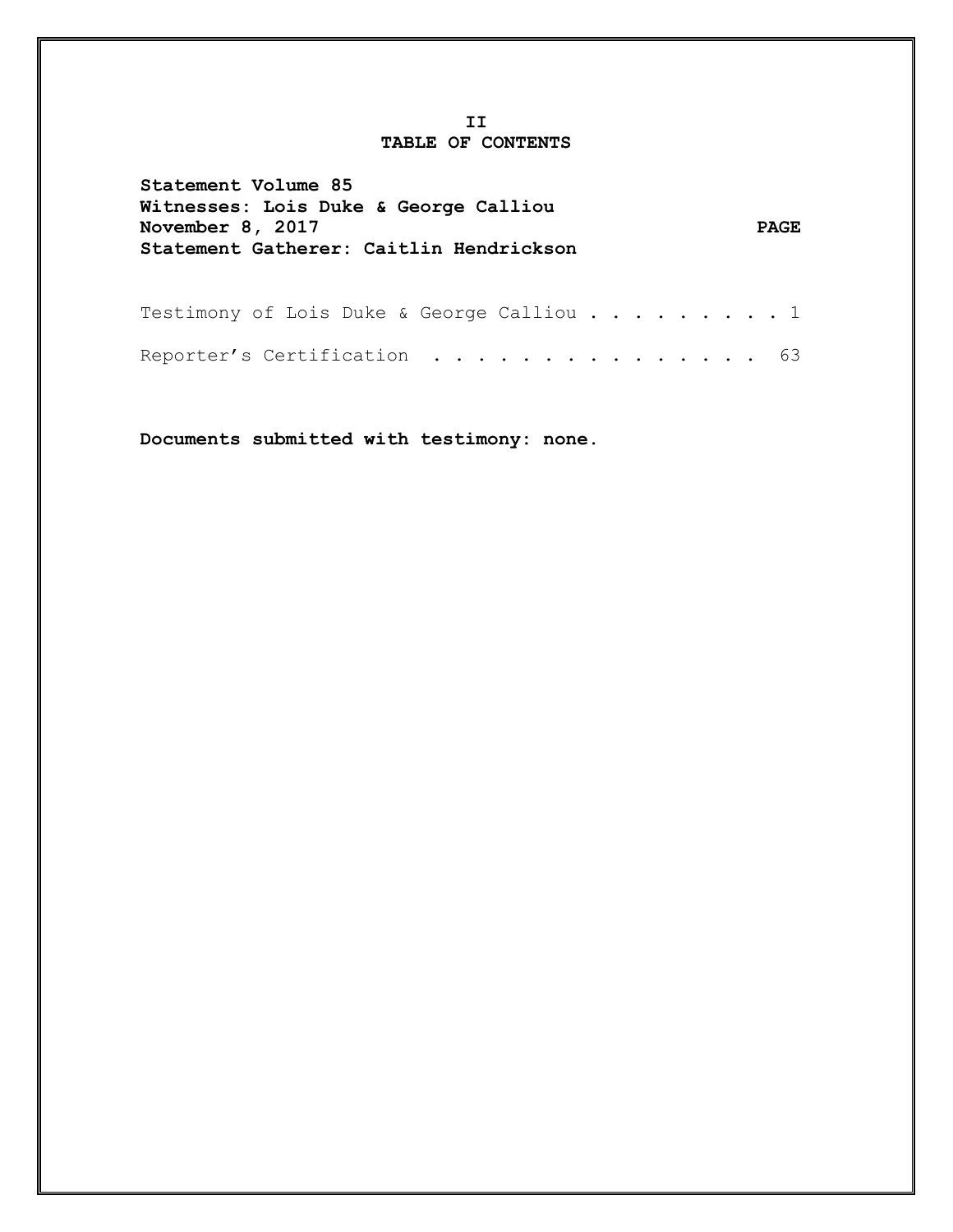**Statement – Public 1 Duke & Calliou (Calliou & Mitchell)**

 Edmonton, Alberta --- Upon commencing on Wednesday, November 8, 2017, at 6:20 p.m. **MS. CAITLIN HENDRICKSON:** This is Caitlin Hendrickson with the National Inquiry into Missing and Murdered Indigenous Women and Girls, speaking on the record with... **MS. LOIS DUKE:** Lois Duke. **MS. CAITLIN HENDRICKSON:** Can you spell your last name, please? **MS. LOIS DUKE:** D-U-K-E. **MS. CAITLIN HENDRICKSON:** And... **MR. GEORGE CALLIOU:** George Calliou. **MS. CAITLIN HENDRICKSON:** Can you spell your last name, please. **MR. GEORGE CALLIOU:** C-A-L-L-I-O-U. **MS. CAITLIN HENDRICKSON:** Thank you. And 18 here we have another -- we also have health support. **MR. LESLIE METCHOOYAH:** Leslie Metchooyah. **MS. CAITLIN HENDRICKSON:** Can you spell your -- your last name, please. **MR. LESLIE METCHOOYAH:** M-E-T-C-H-O-O-Y-A-H. **MS. CAITLIN HENDRICKSON:** Thank you. So here we are speaking with Lois and George today about Florence Kelliou (ph).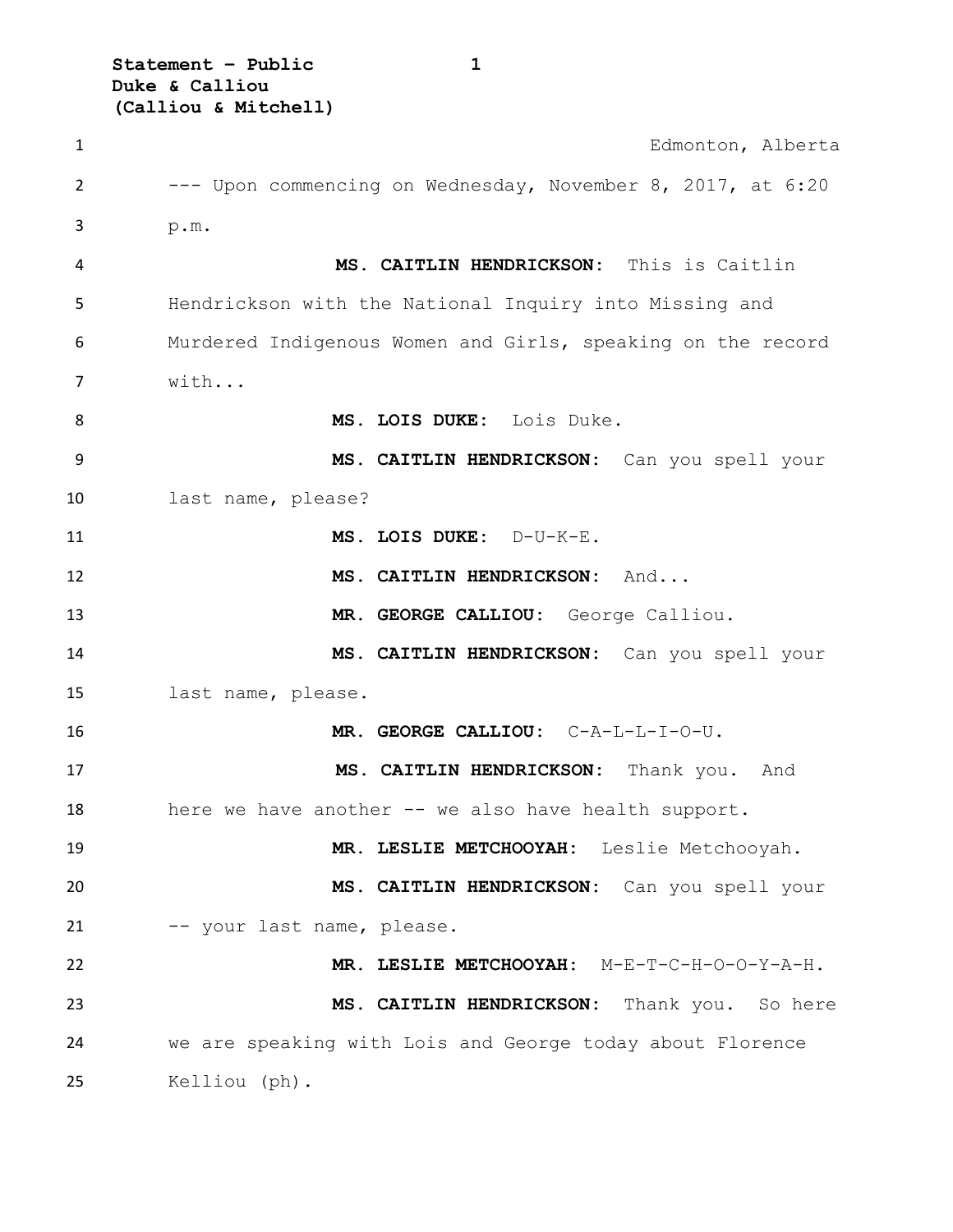**Statement – Public 2 Duke & Calliou (Calliou & Mitchell)**

| $\mathbf{1}$   | MR. GEORGE CALLIOU: Calliou.                                |
|----------------|-------------------------------------------------------------|
| $\overline{2}$ | MS. CAITLIN HENDRICKSON: Kelliou.                           |
| 3              | MR. GEORGE CALLIOU: Calliou.                                |
| 4              | MS. CAITLIN HENDRICKSON: Calliou.                           |
| 5              | MR. GEORGE CALLIOU: Calliou.                                |
| 6              | MS. CAITLIN HENDRICKSON: Calliou, thank you.                |
| 7              | MS. LOIS DUKE: Calliou, yeah.                               |
| 8              | MR. GEORGE CALLIOU: Not Kelliou, "K", it's a                |
| 9              | "C", not a "K".                                             |
| 10             | MS. CAITLIN HENDRICKSON: Okay. And we're                    |
| 11             | here in Edmonton, at the Edmonton Inn, to collect your      |
| 12             | truth today. You're here to voluntarily give your           |
| 13             | statement, and your statement will be audio recorded today. |
| 14             | And you've also allowed us to videotape your statement.     |
| 15             | Can you, please confirm that you agree with that?           |
| 16             | MS. LOIS DUKE: Yes, I agree.                                |
| 17             | MS. CAITLIN HENDRICKSON: Okay, thank you.                   |
| 18             | So do you want to start by $-$ sorry, I just want to note   |
| 19             | the time, that it's $6:20$ , and we're starting -- starting |
| 20             | now. And you can just kind of open up with what you'd like  |
| 21             | to speak about today.                                       |
| 22             | MS. LOIS DUKE: So I never had the chance to                 |
| 23             | meet my grandmother. She was murdered on November 18th,     |
| 24             | 1961, and at that time she left behind her four children,   |
| 25             | and they were all under the age of seven, with [Florence's  |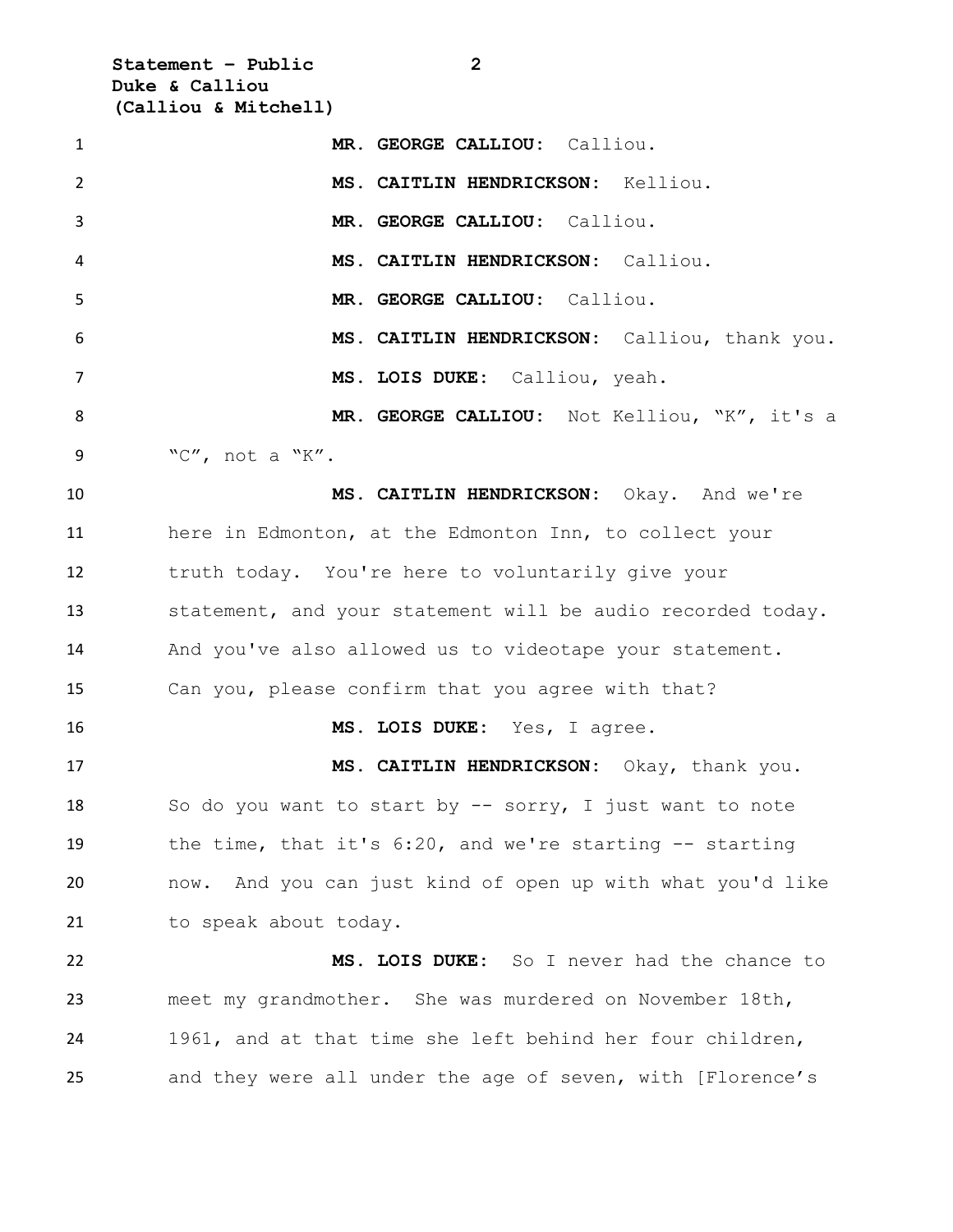**Statement – Public 3 Duke & Calliou (Calliou & Mitchell)**

 Son 1] only being 11 months old, not even. He was... 2 MR. GEORGE CALLIOU: Yeah, he was -- he was just eleven months. **MS. LOIS DUKE:** Eleven months and [a certain number of days] -- **MR. GEORGE CALLIOU:** Oh, yeah. **MS. LOIS DUKE:** -- old when she died. Because he was born on [birthdate]. And Florence, my grandmother, is my uncle's sister, and she was born in September 1929. **MR. GEORGE CALLIOU:** Yeah, she -- 12 (indiscernible) (about that time). **MS. LOIS DUKE:** So growing up I never really heard anything about my grandmother. I never really knew about her. A lot of people didn't talk about her. 16 But over the last few years there was more talk about her because of my mother, Jeannette (ph) Calliou. And I guess I -- I always knew my mom missed her mom. She was always sad. I remember her saying she didn't know how to be a mother to my brothers and sisters and I because she grew up without a mom. **MR. GEORGE CALLIOU:** Like, her grandma was her mom. Like we -- we were raised (indiscernible) ('til they were --) and the kids were all -- three kids were raised by her right from an early age.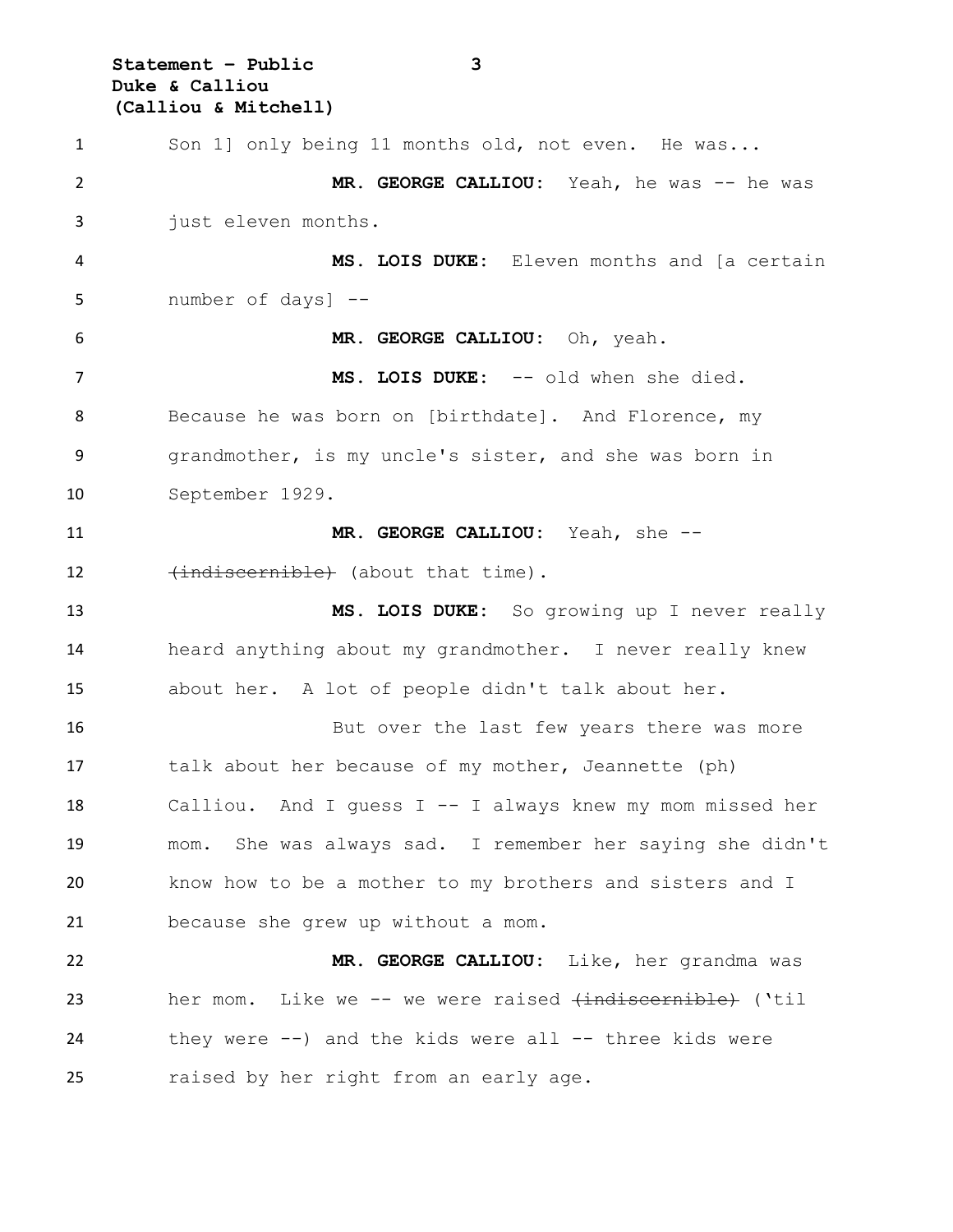**Statement – Public 4 Duke & Calliou (Calliou & Mitchell)**

 **MS. LOIS DUKE:** But because of my grandmother dying three of the kids were somewhat raised together and the oldest, [Florence's Son 4] -- **MR. GEORGE CALLIOU:** And [Florence's Daughter]. **MS. LOIS DUKE:** -- was raised by someone -- **MR. GEORGE CALLIOU:** Yeah. **MS. LOIS DUKE:** -- else. And -- **MR. GEORGE CALLIOU:** But they got -- they got 10 -- they were adopted right off the bat. You know, she was 11 born -- growing up next -- next (indiscernible) (hour) and how fast, hey, and they got adopted by another -- another family, hey, right away. **MS. CAITLIN HENDRICKSON:** Right following her death? **MR. GEORGE CALLIOU:** Hey? **MS. CAITLIN HENDRICKSON:** Right following her death? **MR. GEORGE CALLIOU:** No -- no. **MS. CAITLIN HENDRICKSON:** Before? **MR. GEORGE CALLIOU:** Before. (Indiscernible) (Before like that was) they up as second -- second oldest - 23 - your mom was older? **MS. LOIS DUKE:** Yeah, Mom was older. **MR. GEORGE CALLIOU:** Yeah. And she was born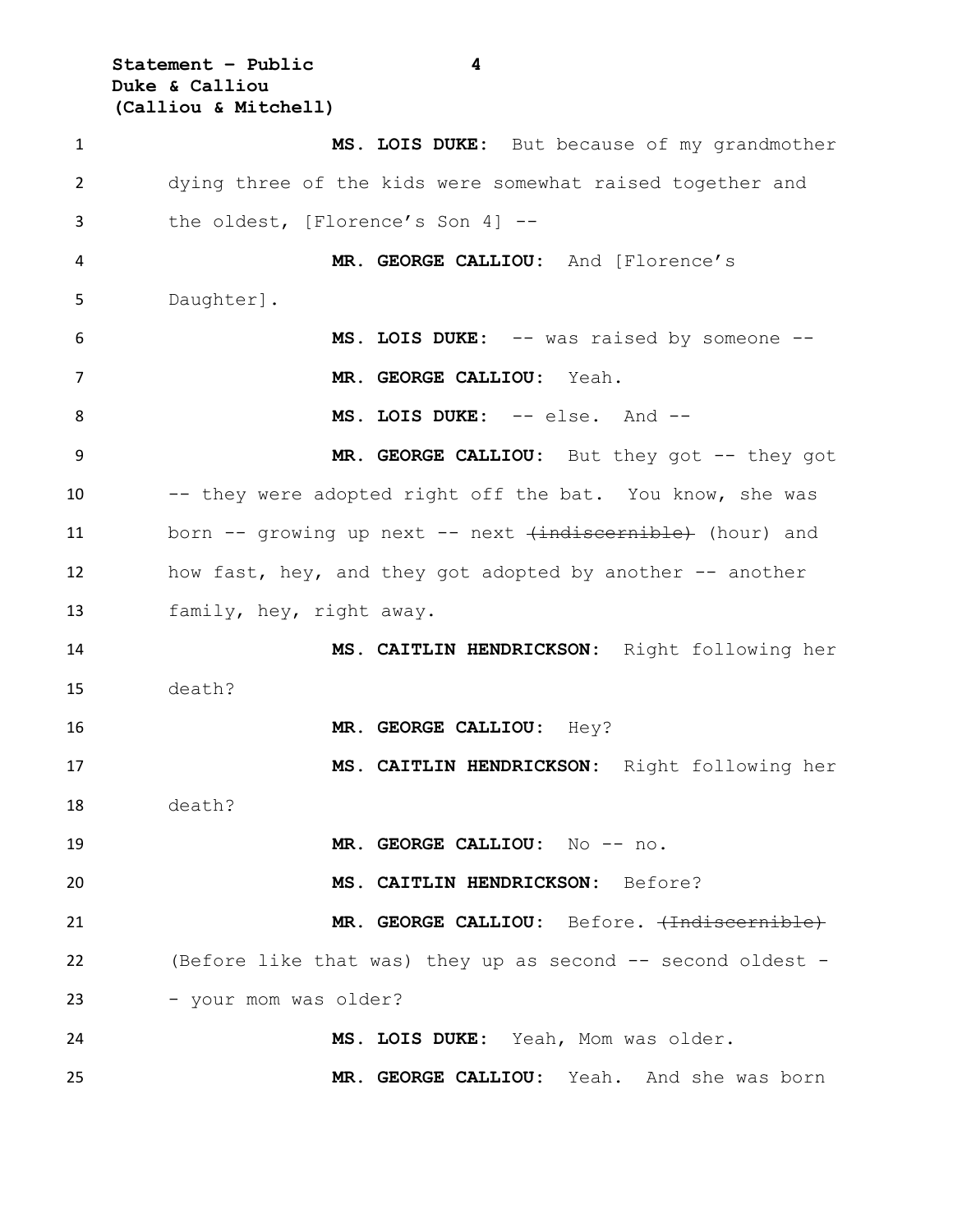**Statement – Public 5 Duke & Calliou (Calliou & Mitchell)** and the parents, the -- the adopted parents picked -- picked them up right away, hey. **MS. CAITLIN HENDRICKSON:** Okay. Right after he was born? **MR. GEORGE CALLIOU:** Yeah, right after he was born, yeah. **MS. CAITLIN HENDRICKSON:** Okay. **MS. LOIS DUKE:** And then the other three... **MR. GEORGE CALLIOU:** The three -- my -- my -- my -- my parents raised them. Really, like, my parents raised them and we grew up -- well, like her mother -- Lois's mother, me and my brother, we used to pull -- pull -- pull her to school with a sleigh. **MS. CAITLIN HENDRICKSON:** M'hm. **MR. GEORGE CALLIOU:** And we'd make kind of -- 16 kind of a caboose and make -- make a little firing 17 (indiscernible) (fire in there so) for her to keep her warm. **MS. LOIS DUKE:** M'hm. **MR. GEORGE CALLIOU:** (Indiscernible) (Caboose 21 and like I said) we were saying -- like I said, we raised her for what? For as long as, you know, we could remember, but probably when I was -- a young age too. **MS. CAITLIN HENDRICKSON:** So can you tell me a little bit about your grandmother's children. So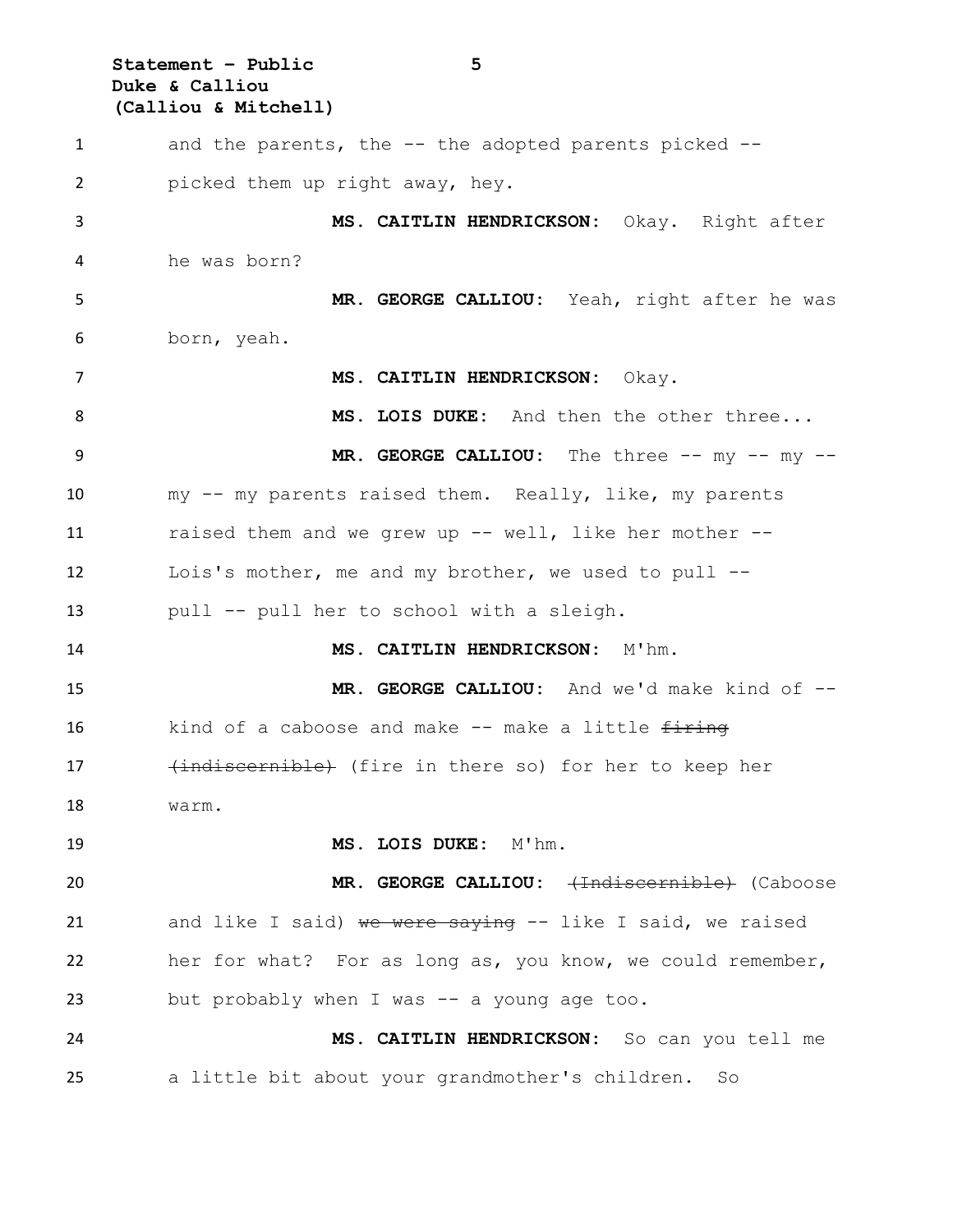**Statement – Public 6 Duke & Calliou (Calliou & Mitchell)**

 Florence's children, there's your mother, Jeannette, and then you said there was the younger brother, [Florence's Son 1]? **MS. LOIS DUKE:** [Florence's Son 1]. **MR. GEORGE CALLIOU:** [Florence's Son 1]. **MS. LOIS DUKE:** [Florence's Son 1]. **MR. GEORGE CALLIOU:** The youngest one. 8 MS. CAITLIN HENDRICKSON: [Florence's Son 1]? **MS. LOIS DUKE:** [Florence's Son 1], yeah. So 10 there was my mom, Jeannette, Anne (ph), and then... **MR. GEORGE CALLIOU:** [Florence's Son 4]. **MS. LOIS DUKE:** [Florence's Son 4]. **MR. GEORGE CALLIOU:** Then there's [Florence's Son 2]. **MS. LOIS DUKE:** [Florence's Son 2]. **MR. GEORGE CALLIOU:** And he was like a son. **MS. LOIS DUKE:** And then there was 18 [Florence's Son 3]... **MR. GEORGE CALLIOU:** [Florence's Son 3]. **MS. LOIS DUKE:** [Florence's Son 3], and 21 [Florence's Son 1]. **MR. GEORGE CALLIOU:** [Florence's Son 1] too. **MS. CAITLIN HENDRICKSON:** So there was four of them. **MR. GEORGE CALLIOU:** Four -- four of them,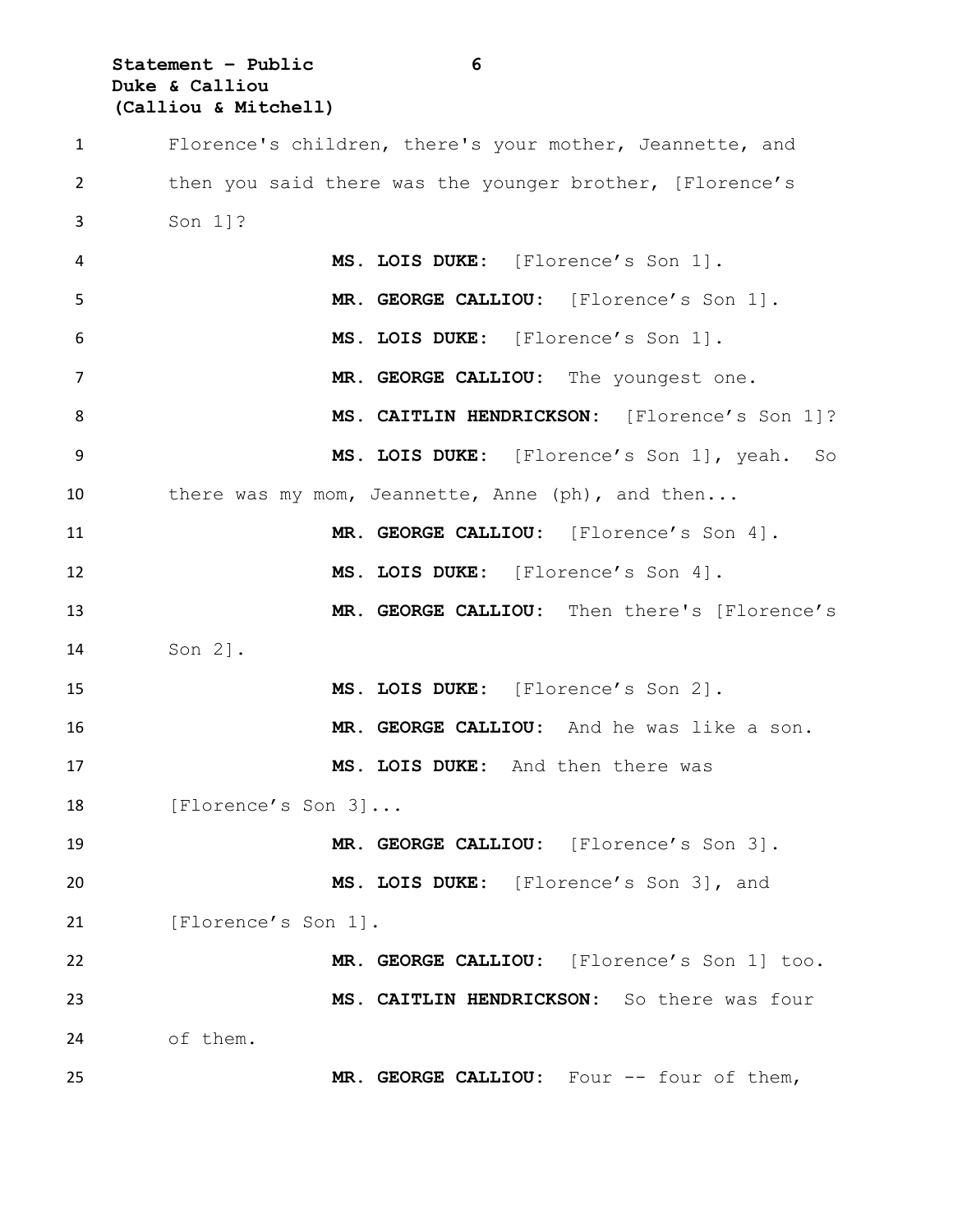**Statement – Public 7 Duke & Calliou (Calliou & Mitchell)** yeah. **MS. CAITLIN HENDRICKSON:** And [Florence's Son 4] was adopted out? **MS. LOIS DUKE:** M'hm. **MR. GEORGE CALLIOU:** Yeah, adopted right off the bat right away. **MS. CAITLIN HENDRICKSON:** Okay. So leading up to Florence's death, did Jeannette, [Florence's Son 1], and [Florence's Son 3] live with her? **MS. LOIS DUKE:** No, she was working in Chetwynd. **MR. GEORGE CALLIOU:** And she working in 13 Chetwynd (indiscernible) (you know at that time you got to 14 remember) he can't remember me and Jeannette in... **MS. LOIS DUKE:** We kind of figured you were around 14 or 15. **MR. GEORGE CALLIOU:** No, I was younger than that. **MS. LOIS DUKE:** Oh, you were 15 when you -- **MR. GEORGE CALLIOU:** Because I... **MS. LOIS DUKE:** -- when she died. **MR. GEORGE CALLIOU:** No, I was -- because I was 15 when I left home. I was 15 when I left home. But she was -- we were younger when went and seen 25 (indiscernible) (her, me and your mom went and) seen her in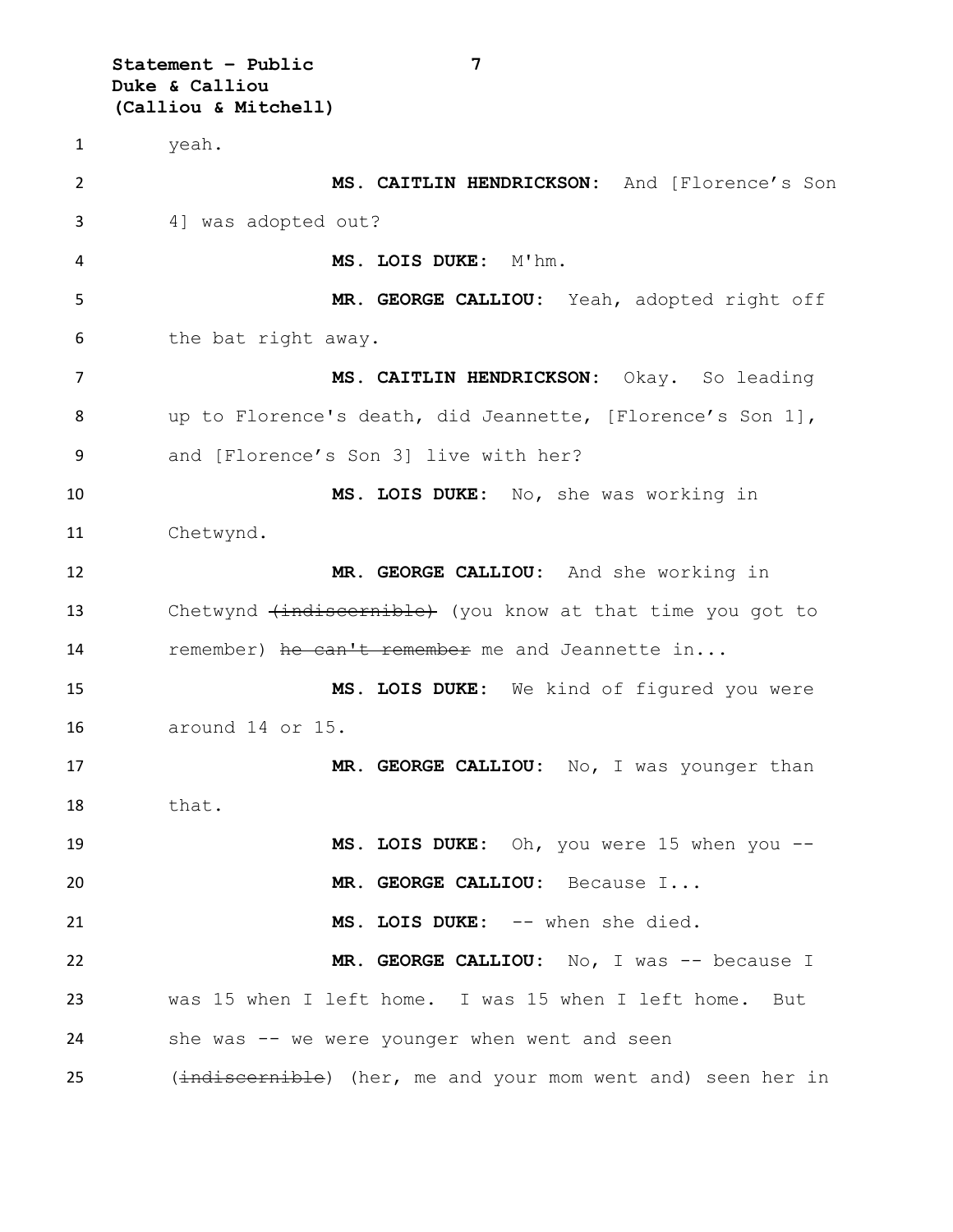# **Statement – Public 8 Duke & Calliou (Calliou & Mitchell)**

| $\mathbf{1}$   | Chetwynd. There was no roads where we lived, so we $-$ we $-$ |
|----------------|---------------------------------------------------------------|
| $\overline{2}$ | - we couldn't go on the bus from (indiscernible) (got on      |
| 3              | the bus from Beaver Lodge - went) to Chetwynd on the bus.     |
| 4              | And that was our only transportation. I know because there    |
| 5              | was no road (indiscernible) (communication) where we --       |
| 6              | where we lived, hey.                                          |
| 7              | But we kind of never really remembered my                     |
| 8              | sister too much -- too much of her because she was gone       |
| 9              | when -- when I was younger too, hey, when she left and when   |
| 10             | she went to work. And that's where we went and seen her,      |
| 11             | once and that's where -- and next thing I remember that's     |
| 12             | where you know you got $-$ or whatever happened to her, and   |
| 13             | that's where she passed away anyway, in Chetwynd.             |
| 14             | MS. CAITLIN HENDRICKSON: What -- what kind                    |
| 15             | of work was she doing there?                                  |
| 16             | MR. GEORGE CALLIOU: She was -- she was a                      |
| 17             | waitress in -- in a hotel café -- restaurant.                 |
| 18             | MS. CAITLIN HENDRICKSON: Okay.                                |
| 19             | MR. GEORGE CALLIOU: But she had lived there,                  |
| 20             | hey. She had lived -- lived in a house, in a rented house,    |
| 21             | I could say.                                                  |
| 22             | MS. CAITLIN HENDRICKSON: M'hm. And so your                    |
| 23             | mom and her siblings were living with your -- her             |
| 24             | grandparents --                                               |
| 25             | MS. LOIS DUKE: M'hm.                                          |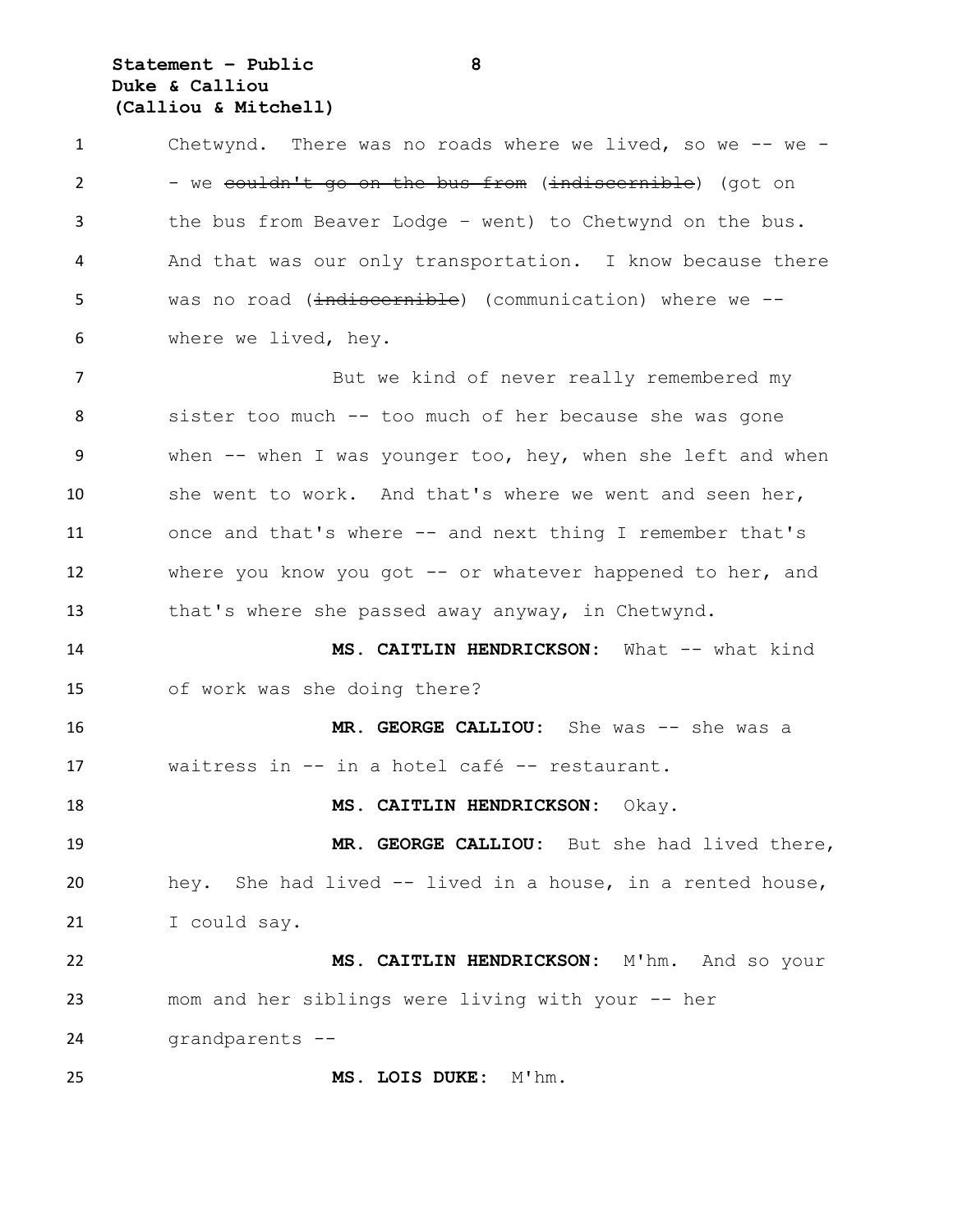**Statement – Public 9 Duke & Calliou (Calliou & Mitchell)**

 **MR. GEORGE CALLIOU:** Yeah. **MS. CAITLIN HENDRICKSON:** -- at the time? **MS. LOIS DUKE:** And I guess they were -- they sometimes went to go see her. **MR. GEORGE CALLIOU:** Yeah. Like -- like I 6 said, (indiscernible) (we went a few times) and like I said, ([Florence's Son 3]) probably went and see -- seen 8 (indiscernible) (her through there) we lived before something happened to her, hey. That's the only thing I 10 can remember being (indiscernible) (me and your mom) got 11 the bus to go to -- to go to Chetwynd, go to see her, hey. **MS. LOIS DUKE:** How old was mom, do you think? Like five? Six? Four? 14 MR. GEORGE CALLIOU: Yeah -- yeah, your mom 15 must be awfully (indiscernible) (around I think it was) she 16 was around six because she was still a little girl, hey. **MS. CAITLIN HENDRICKSON:** And now were you -- **MR. GEORGE CALLIOU:** As (indiscernible) I -- 20 I can't remember (no more than) 12 anyway. **MS. LOIS DUKE:** So 12 and a six-year-old on the bus, all the -- **MR. GEORGE CALLIOU:** Yeah. **MS. LOIS DUKE:** -- all the way to Chetwynd. **MR. GEORGE CALLIOU:** All the way to Chetwynd.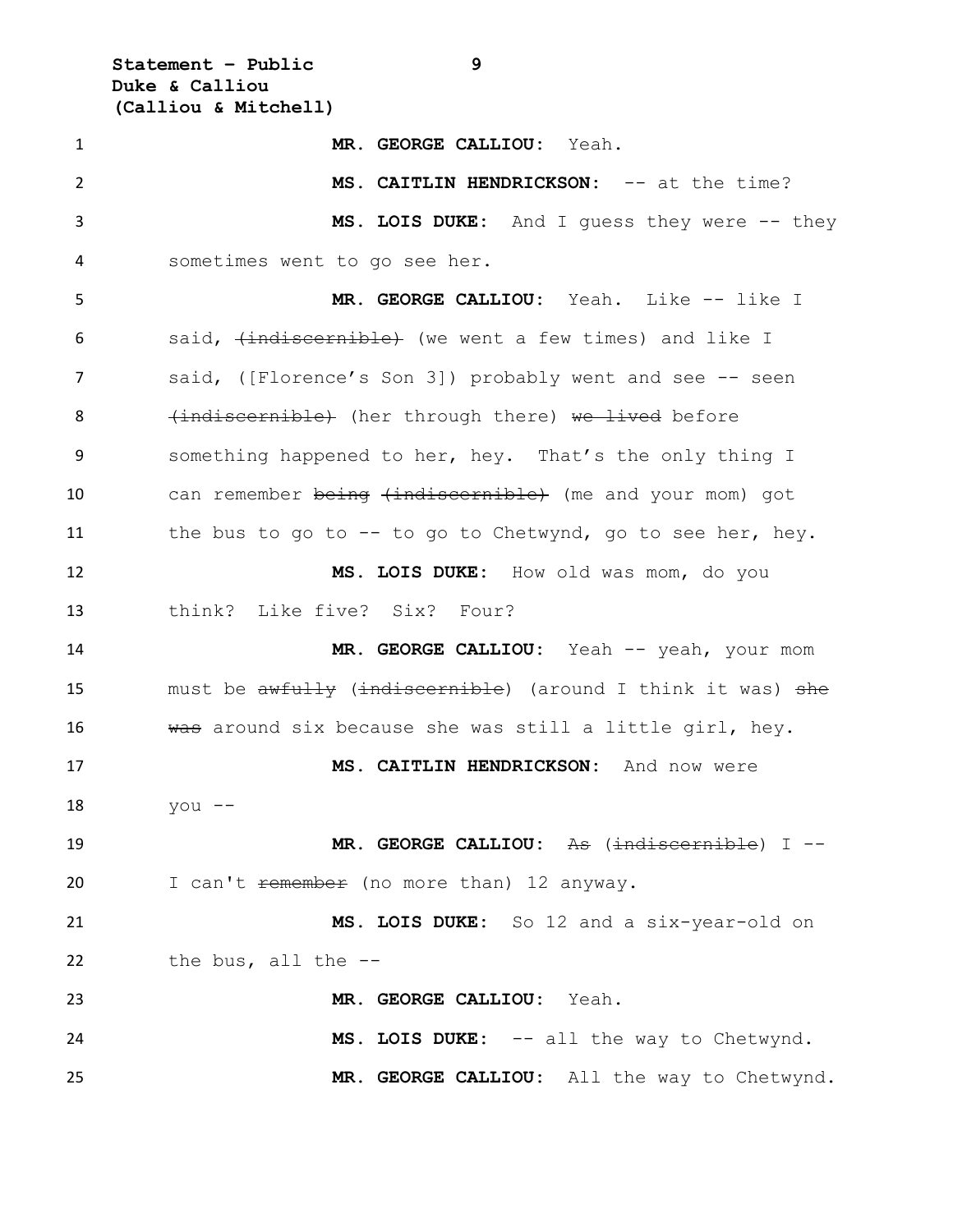**Statement – Public 10 Duke & Calliou (Calliou & Mitchell)**

| $\mathbf{1}$ | MS. LOIS DUKE: That won't happen now.                             |
|--------------|-------------------------------------------------------------------|
| 2            | MS. CAITLIN HENDRICKSON: Uh-uh.                                   |
| 3            | MS. LOIS DUKE: That doesn't happen now.                           |
| 4            | MR. GEORGE CALLIOU: But you know                                  |
| 5            | (indiscernible) (in them days there were) because there's         |
| 6            | hardly any people on the bus anyway.                              |
| 7            | MS. LOIS DUKE: So talking with my mom over                        |
| 8            | the last few years, she $-$ - she decided to find $-$ - go to the |
| 9            | newspaper and find out if there was anything about her            |
| 10           | on -- in the news, and she found this article, it said:           |
| 11           | "Chetwynd girl killed in auto accident.                           |
| 12           | The Chetwynd Moberly Lake Road                                    |
| 13           | has claimed another victim as the                                 |
| 14           | traffic accident toll in the district                             |
| 15           | mounting by one over the weekend.                                 |
| 16           | Latest accident occurred less than a                              |
| 17           | half mile from the point of the                                   |
| 18           | previous fatal accident on the same                               |
| 19           | road less than a month ago. It                                    |
| 20           | happened when the driver lost control                             |
| 21           | of his vehicle and it went across the                             |
| 22           | road and struck a culvert. Back across                            |
| 23           | the road and hit the ditch where the                              |
| 24           | windshield was smashed and the door                               |
| 25           | threw (flew) open. The dead girl was                              |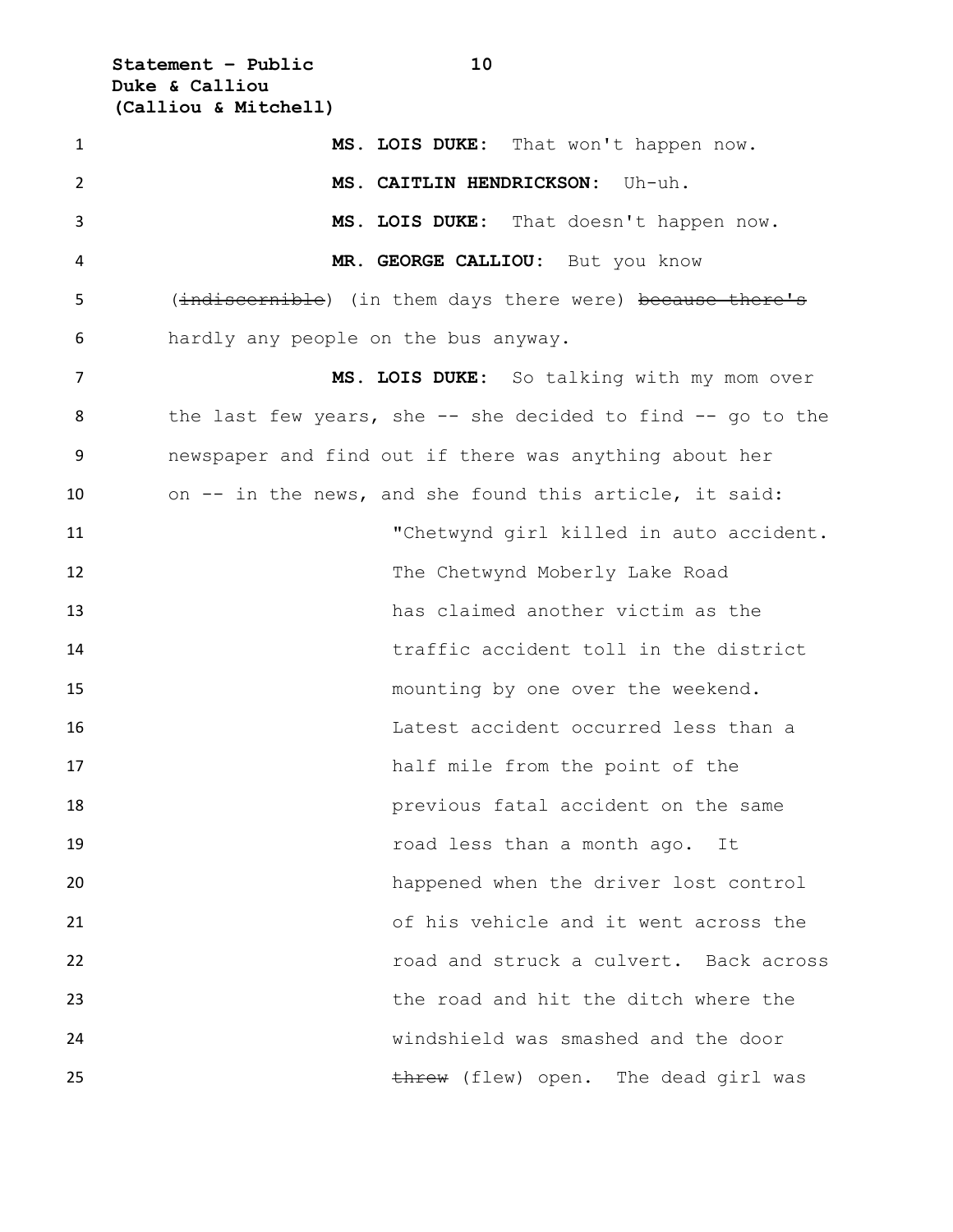**Statement – Public 11 Duke & Calliou (Calliou & Mitchell)**

riding

 as a passenger and was thrown out of the vehicle when the door opened. She rolled down an embankment and must have struck her head. She was located lying in the bottom of the ditch. The car went on and back onto the road. 8 Briver then backed up to locate the girl. Dead is Florence Davidson of Chetwynd, who was pronounced dead on arrival at St. Joseph's General Hospital in the city. Coroner, Dr. Amy Watson (ph) has called an Inquest. Driver of the car was Denis Gosselim, an employee on the pipeline **project** just out of Chetwynd. Accident occurred about 3:00 a.m. Saturday, November 18th on the Moberly Lake Road near the intersection of the Kelly Lake Road. 21 RCMP are investigating." So the accident would have been -- it was never investigated anywhere. **MR. GEORGE CALLIOU:** No. Because my dad was -- was a preacher then. He used to come and live in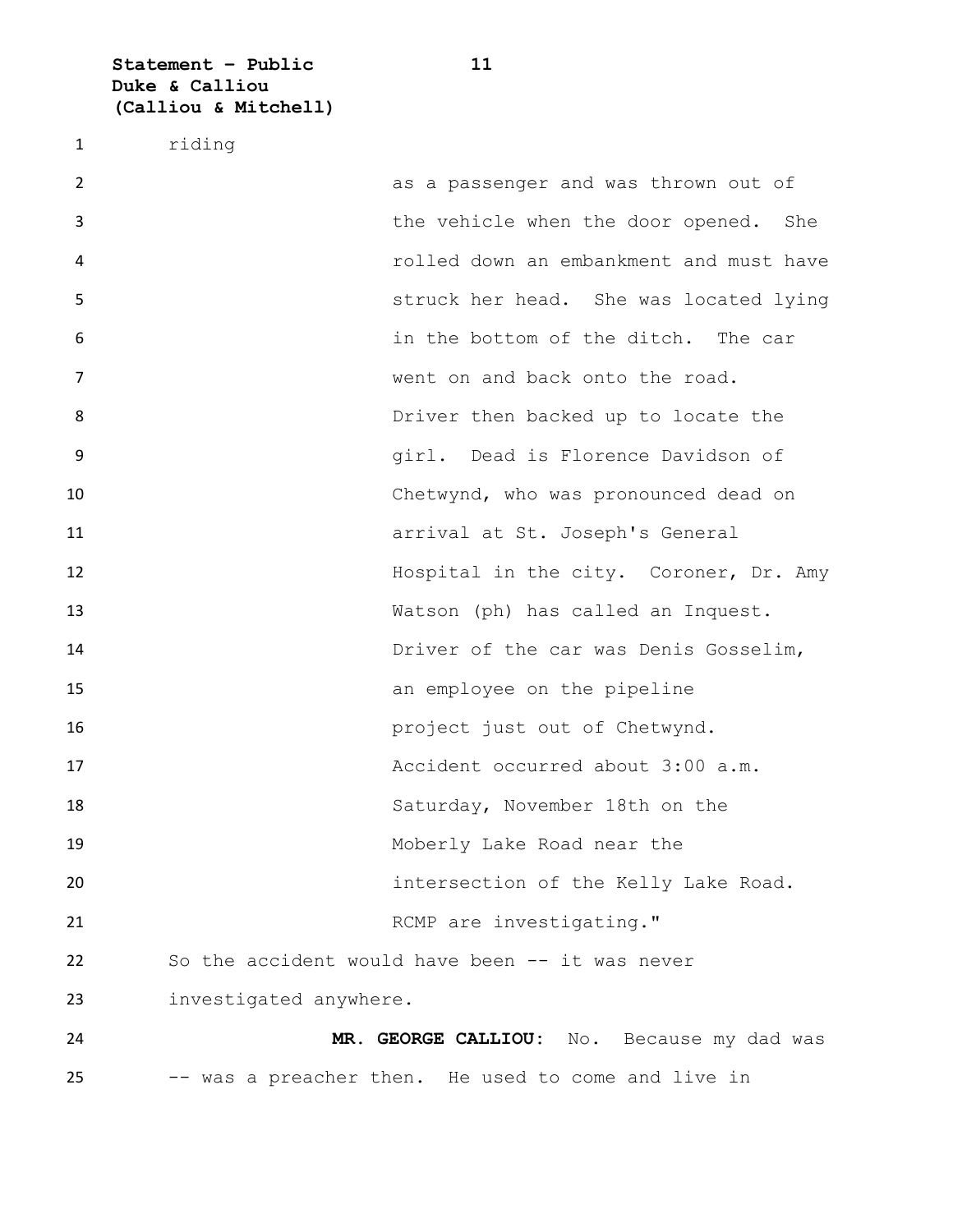**Statement – Public 12 Duke & Calliou (Calliou & Mitchell)**

 Chetwynd came down, and told my dad and my dad was going to look into it. And they said not to -- not to worry about it, hey. **MS. LOIS DUKE:** Yeah. **MR. GEORGE CALLIOU:** So my dad 6 (indiscernible) (in them days) people don't even think 7 about it, so they let it go. **MS. LOIS DUKE:** It was Father Youngblood (ph). **MR. GEORGE CALLIOU:** Father Youngblood, was a preacher. Everybody knows he always stationed in -- in Chetwynd, but he come to do her services up at the lake there. Once a month. **MS. LOIS DUKE:** So Father Youngblood from the Catholic Church told Florence's father, my grandma's father, not to do anything. **MS. CAITLIN HENDRICKSON:** Has anybody done anything -- **MR. GEORGE CALLIOU:** No. **MS. CAITLIN HENDRICKSON:** -- since then? **MR. GEORGE CALLIOU:** No, nothing, no. **MS. CAITLIN HENDRICKSON:** Has anybody in your family gone and tried to get in contact with RCMP? **MS. LOIS DUKE:** I have. **MS. CAITLIN HENDRICKSON:** You have?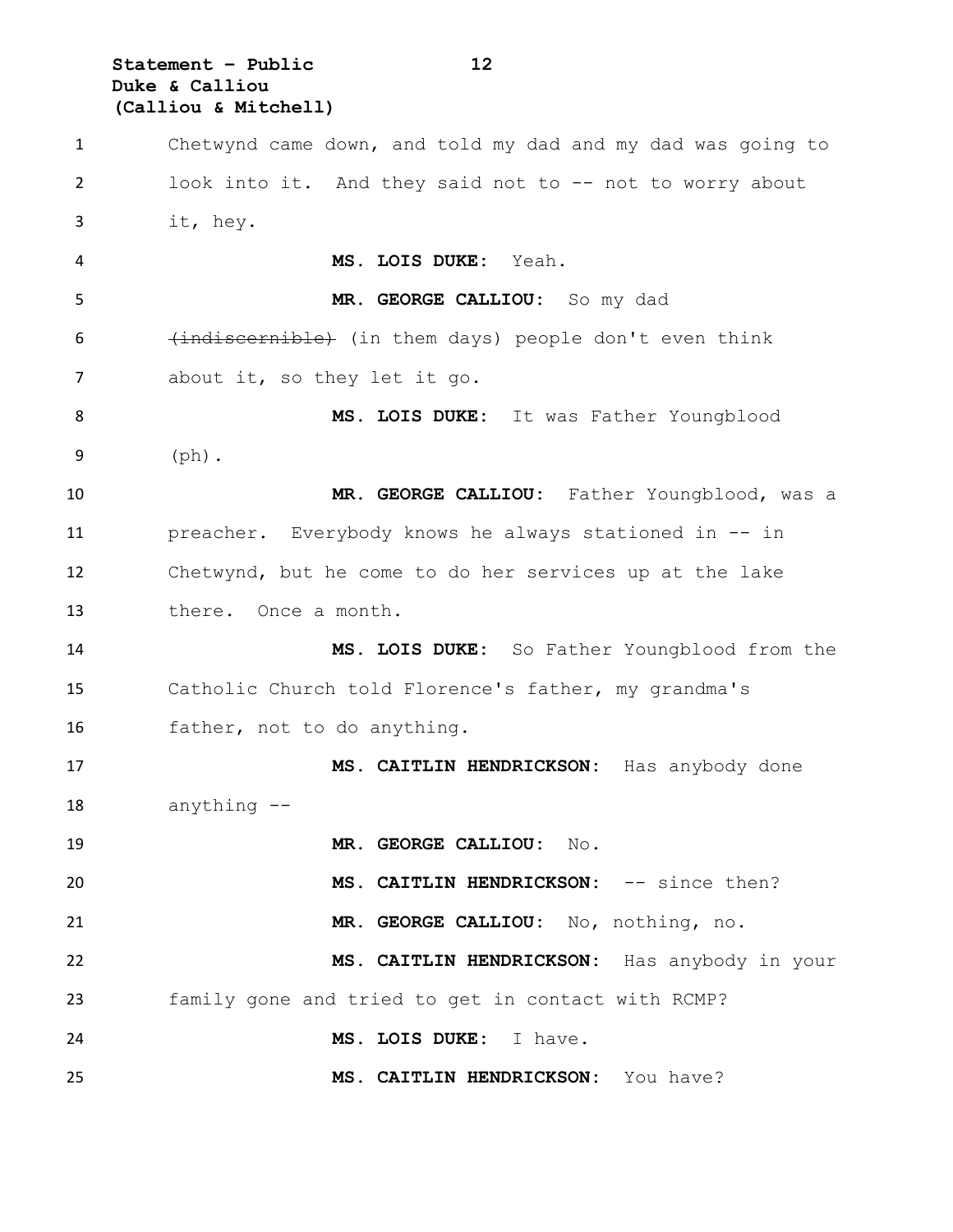**Statement – Public 13 Duke & Calliou (Calliou & Mitchell)**

 **MS. LOIS DUKE:** Over the years, and my mom and I have. And... **MS. CAITLIN HENDRICKSON:** And what was the response to you? **MS. LOIS DUKE:** They said because it was an accident they would never have kept any files and everything would have been destroyed. **MR. GEORGE CALLIOU:** But you know, to tell you the truth, was it an accident or what happened? Because if there was an accident the way that the said -- the paper said that -- that the truth of the vehicle struck the culvert and then across the road again. **MS. CAITLIN HENDRICKSON:** M'hm. **MR. GEORGE CALLIOU:** And then kept on driving. How could that possibly be? **MS. CAITLIN HENDRICKSON:** M'hm. **MS. LOIS DUKE:** But you said that there were 18 -- they never found the vehicle. **MR. GEORGE CALLIOU:** Well, that's what -- what -- what -- what it was at the -- that was what they were saying, they never found the vehicle, but the shoe was on the middle of the road. **MS. CAITLIN HENDRICKSON:** M'hm. **MR. GEORGE CALLIOU:** One of her shoes. **MS. CAITLIN HENDRICKSON:** How long ago was it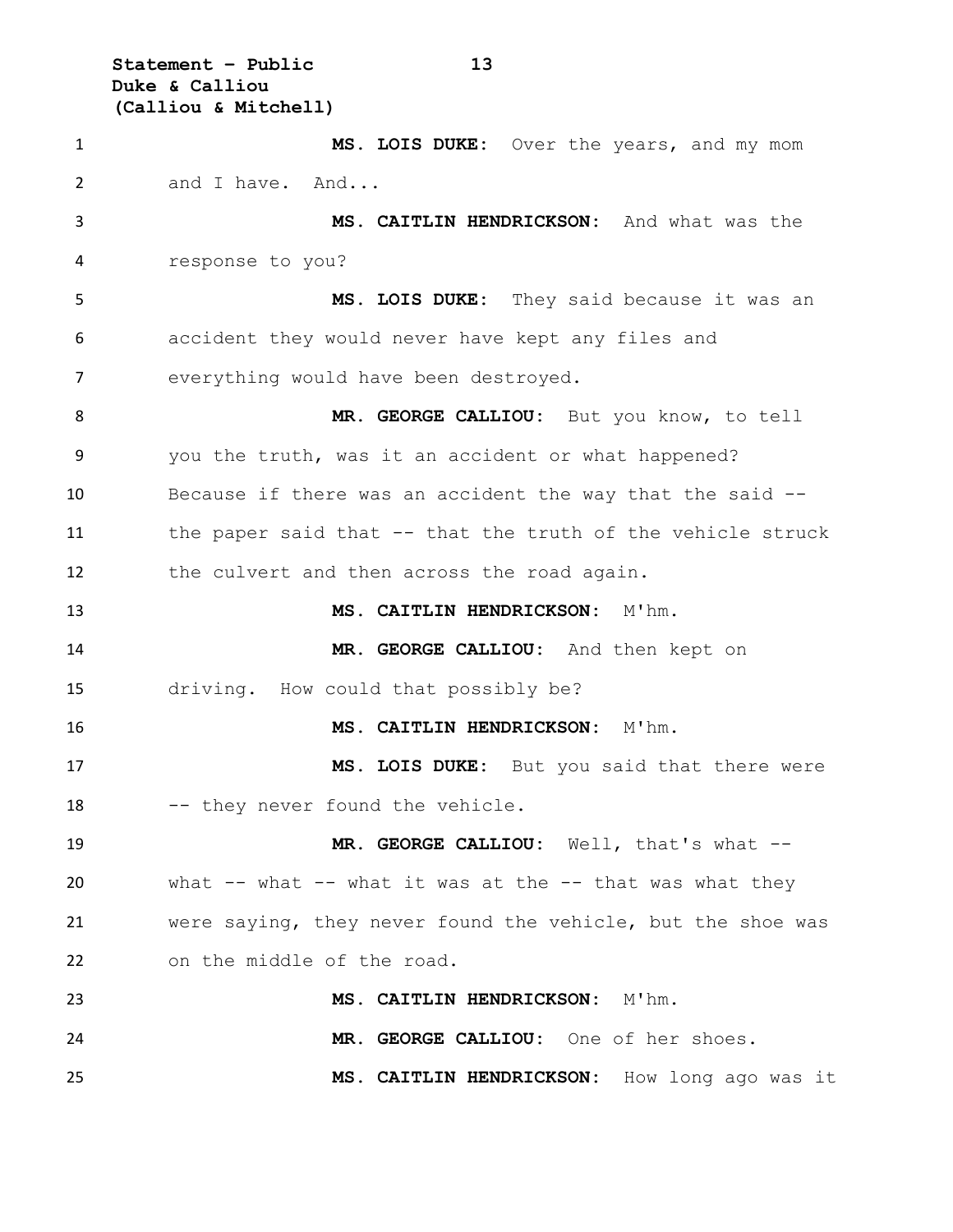**Statement – Public 14 Duke & Calliou (Calliou & Mitchell)**

1 that you tried to contact RCMP? **MS. LOIS DUKE:** I think mom and I tried to do it maybe eight years ago, nine years ago. **MS. CAITLIN HENDRICKSON:** And it's pretty much you were shut down right there? **MS. LOIS DUKE:** Yeah, they were -- they had no information that they could help me with. 8 MS. CAITLIN HENDRICKSON: Okay. **MS. LOIS DUKE:** And I think around that same time mom -- my mom to the library and looked up the archives of this. **MS. CAITLIN HENDRICKSON:** M'hm. **MS. LOIS DUKE:** News article. I don't know how she knew there was a news article, but she did. **MS. CAITLIN HENDRICKSON:** M'hm. **MS. LOIS DUKE:** So, and I guess why I'm feeling more emotional about this is because my mom died last year, and now I understand how much she missed her mom because I miss her so much. So now I understand. My mom was so heartbroken over the years(. Wasn't she?) 21 (indiscernible) Mom was so sad over losing her mom. I think it  $-$  it changed who she was, it changed how she lived her life. **MR. GEORGE CALLIOU:** Like I said -- **MS. LOIS DUKE:** So --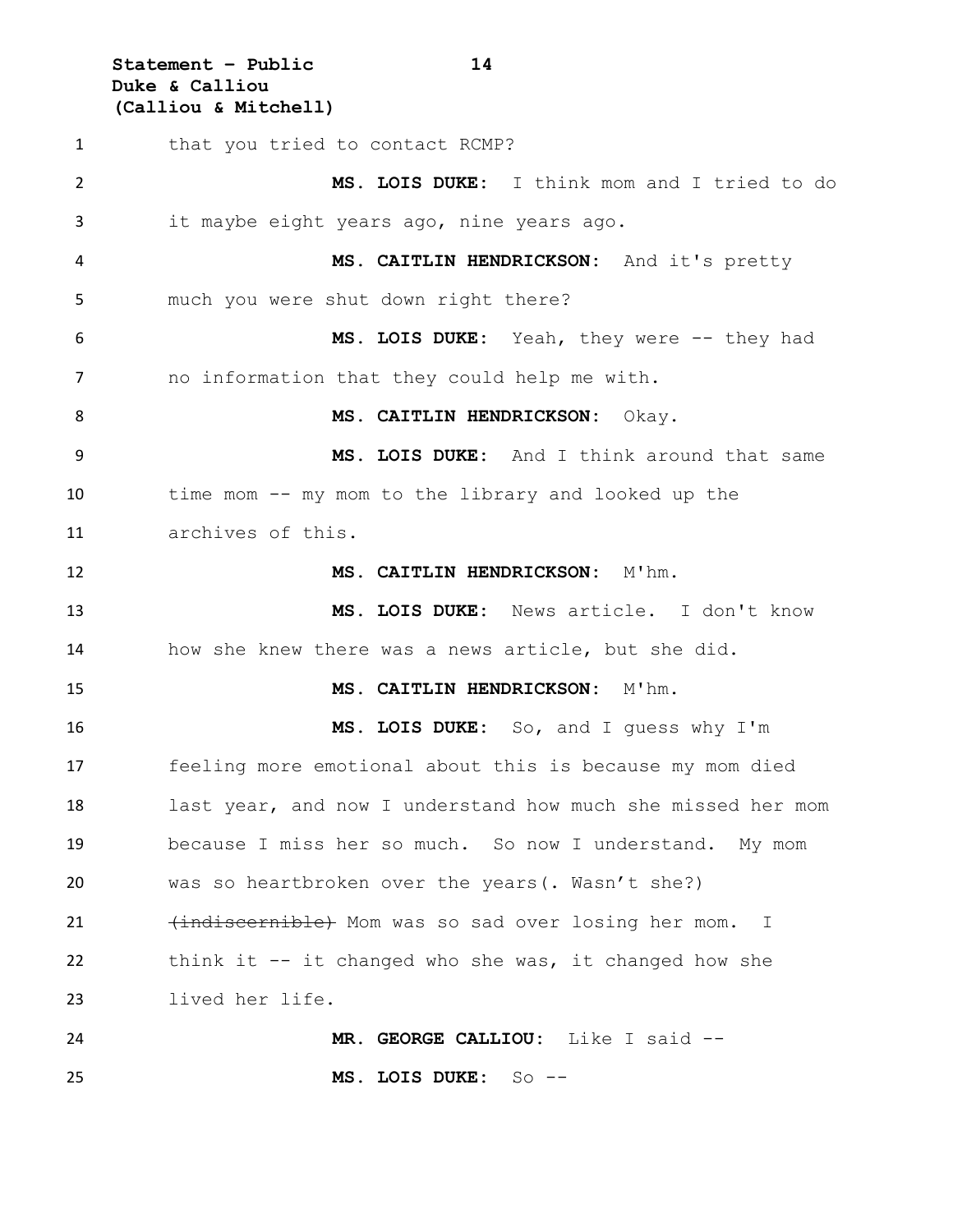**Statement – Public 15 Duke & Calliou (Calliou & Mitchell)**

 **MR. GEORGE CALLIOU:** -- they never knew her 2 mom, like -- like I said to her <del>(indiscernible)</del> like I said, like her grandmother was her mom.

 **MS. LOIS DUKE:** Yeah. Like, even up until she died she always -- she always said how much she missed her mom. We came to Edmonton two years ago and we took part in the Sisters in Spirit, and then the following March we took part of the -- another Sisters in Spirit in 9 Chetwynd. And if mom were here today she'd -- she would be here talking.

 **MS. CAITLIN HENDRICKSON:** And I think in some ways you've brought her, right? You're here.

 **MS. LOIS DUKE:** I -- I don't know -- I -- I think -- I sometimes think if -- if grandma still was here and raised mom perhaps our family would be healthier. My 16 little brother died of a drug overdose . Since (in) 2013 and my sister being on the streets and -- who's now in 18 jail. She'll be getting out soon, and I think it's just a matter of time before she kills herself as well.

 I just think our life could be so much different. I know I didn't know her. I know I didn't know my grandma, but I think I could have learned a lot from her, and I think I could have...

 So over the years I was mad at my mom because she gave me up for adoption and it took me a few years to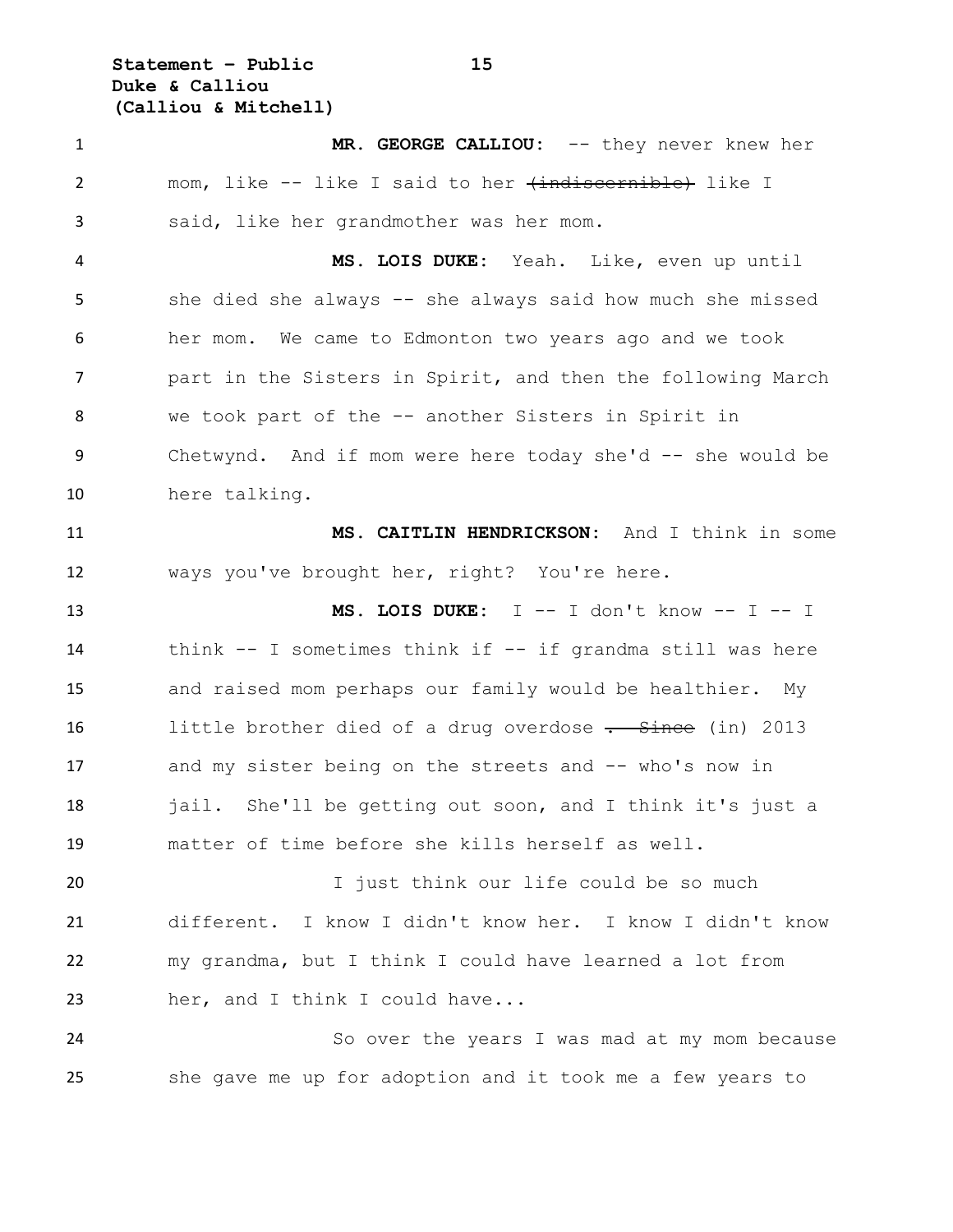## **Statement – Public 16 Duke & Calliou (Calliou & Mitchell)**

 forgive her for giving me up. And she's told me she didn't know how to be a mom, that she tried her hardest, and then I realized now that she did. So, and I'm grateful for the years that we were close. I just wish I had longer. And I guess she probably wished the same thing. **MS. CAITLIN HENDRICKSON:** How old was Jeannette when Florence passed? 8 MR. GEORGE CALLIOU: What's that? **MS. CAITLIN HENDRICKSON:** How old was Jeannette when Florence passed away? She was -- **MR. GEORGE CALLIOU:**  $\overline{H}$  (Oh -). **MS. LOIS DUKE:** She was seven. **MS. CAITLIN HENDRICKSON:** She was seven? 14 MR. GEORGE CALLIOU: <del>(Indiscernible)</del> (About there.) **MS. CAITLIN HENDRICKSON:** So that's a pretty young age to be having to do -- **MR. GEORGE CALLIOU:** Oh, that's right, 19 turning seven -- before I said (indiscernible) (like) my -- my mother -- her grandparents were the parents, hey. **MS. CAITLIN HENDRICKSON:** M'hm. **MR. GEORGE CALLIOU:** And we kind of looked, 23 you know, without ever (indiscernible) (with all of) our family we kind of looked -- looked after them. **MS. CAITLIN HENDRICKSON:** M'hm.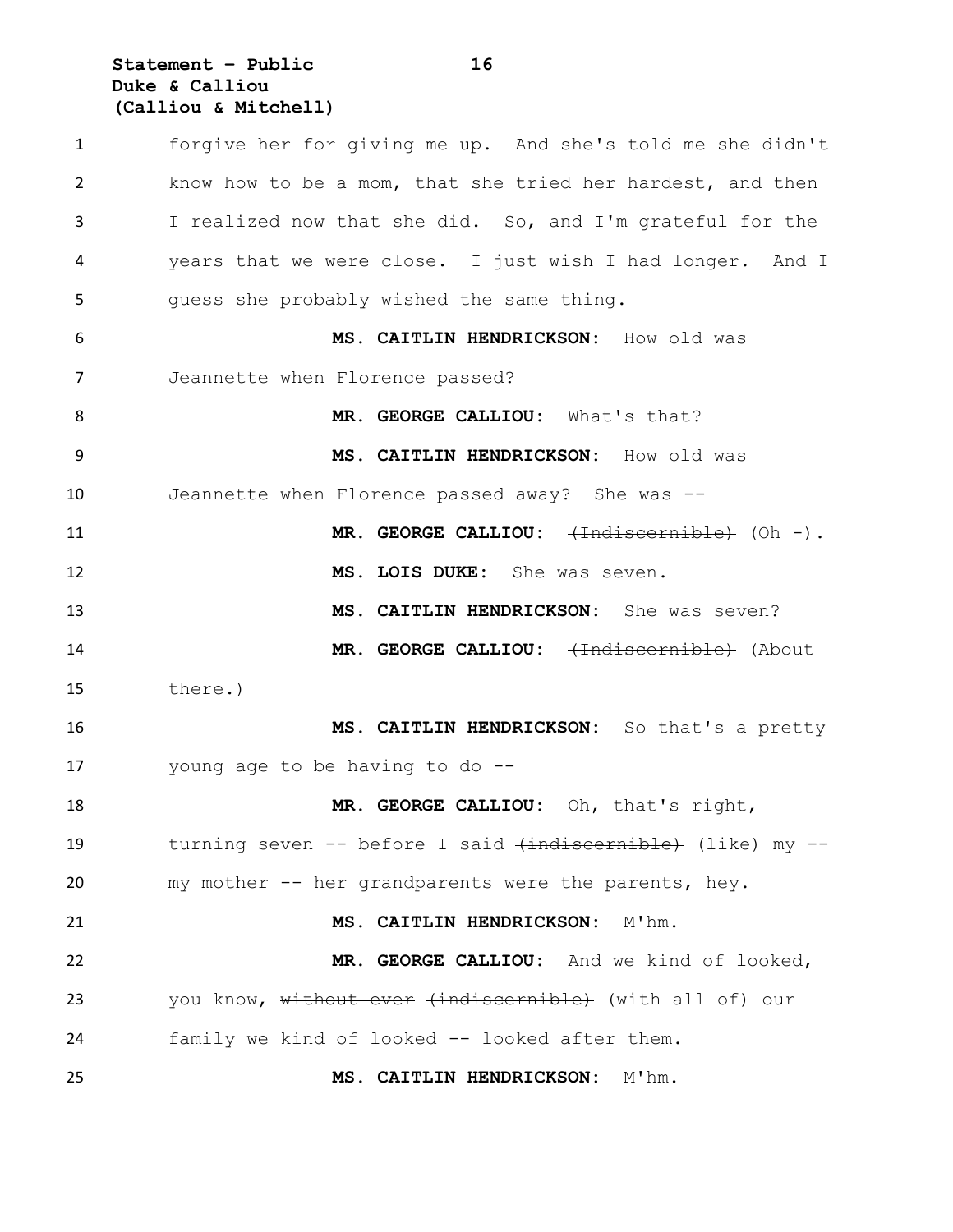**Statement – Public 17 Duke & Calliou (Calliou & Mitchell)**

 **MR. GEORGE CALLIOU:** We kind of raised them, looked after -- did -- we did everything for them 3 (indiscernible) mom (to help them along). **MS. LOIS DUKE:** Yeah, they did the best they could. **MS. CAITLIN HENDRICKSON:** M'hm. 7 MR. GEORGE CALLIOU: In them days there was 8 no such thing as  $\{\text{indiscernible}\}$  (a vehicle) too -- too many vehicles, we had no more vehicles. And we had to -- like, a lot of times we had to walk to school. And in the wintertime that was rough, that was tough going. **MS. LOIS DUKE:** Our community's located in Kelly Lake, British Columbia. It's a non-status. We're not a reserve. Our community is left out of the Treaty process. We have no supports. No government supports. No -- no funding for the issues that face a lot of our community. There's a lot of drug addiction. There's a lot of violence. There's a lot of unemployment. There's a lot of -- there's a lot of issues that need to be help. **MR. GEORGE CALLIOU:** You got <del>(indiscernible)</del> 21 (communities) where we never had power (indiscernible) (for 22 so many years  $-$  for long.)  $\frac{1}{x}$  are made for  $-$  **MS. CAITLIN HENDRICKSON:** M'hm. **MR. GEORGE CALLIOU:** (Indiscernible) (And 25 well, and then all of a sudden there's power -- and you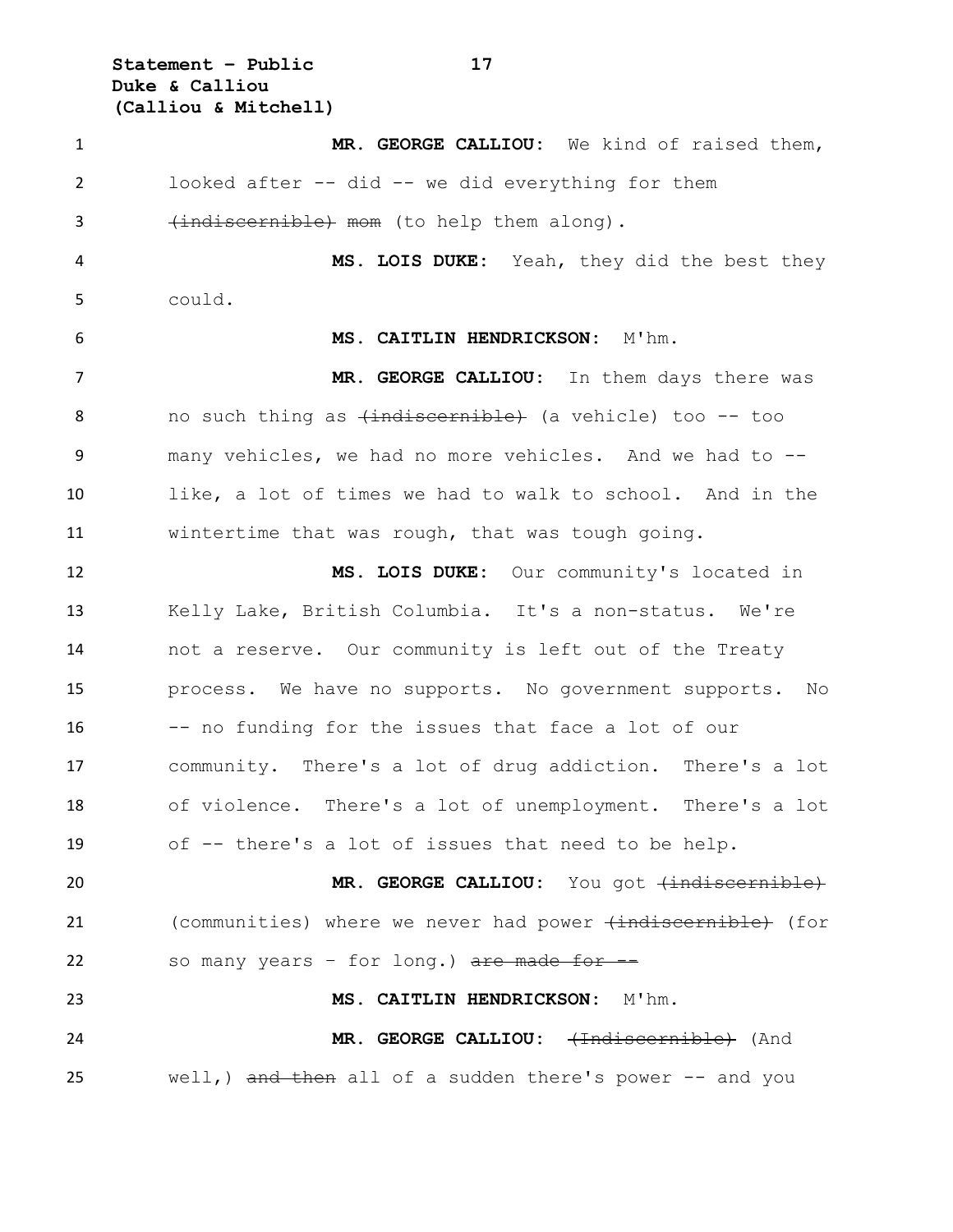#### **Statement – Public 18 Duke & Calliou (Calliou & Mitchell)**

1 got power in, and we start kind of building houses there for a bit. And now that came to a halt there too and nobody had -- nobody had phones, hey, nobody had the phones around there. **MS. LOIS DUKE:** But -- and it wasn't the Province of B.C., or B.C. Services that went in. It was 7 the Alberta Government that came in --8 MR. GEORGE CALLIOU:  $\leftarrow$ Indiscernible (Yeah). **MS. LOIS DUKE:** -- and put -- **MR. GEORGE CALLIOU:** (Indiscernible) (-- and did everything). **MS. LOIS DUKE:** -- power and -- **MR. GEORGE CALLIOU:** The phone. **MS. LOIS DUKE:** -- phones and all the phones in B.C., Kelly Lake B.C., are all -- are all Alberta numbers. 17 MR. GEORGE CALLIOU: And we got -- well even the power -- power come from Alberta. But B.C. -- B.C. still (indiscernible) (the) power -- because power -- 20 because power came (got to be paid) to B.C., and kind of **helped** (it's kind of funny). They had to use the power 22 from Alberta, but B.C. stepped in, they want, they want us 23 to use their powered (to get paid for the power), hey. **MS. LOIS DUKE:** So now I guess if our community was in a different situation perhaps we --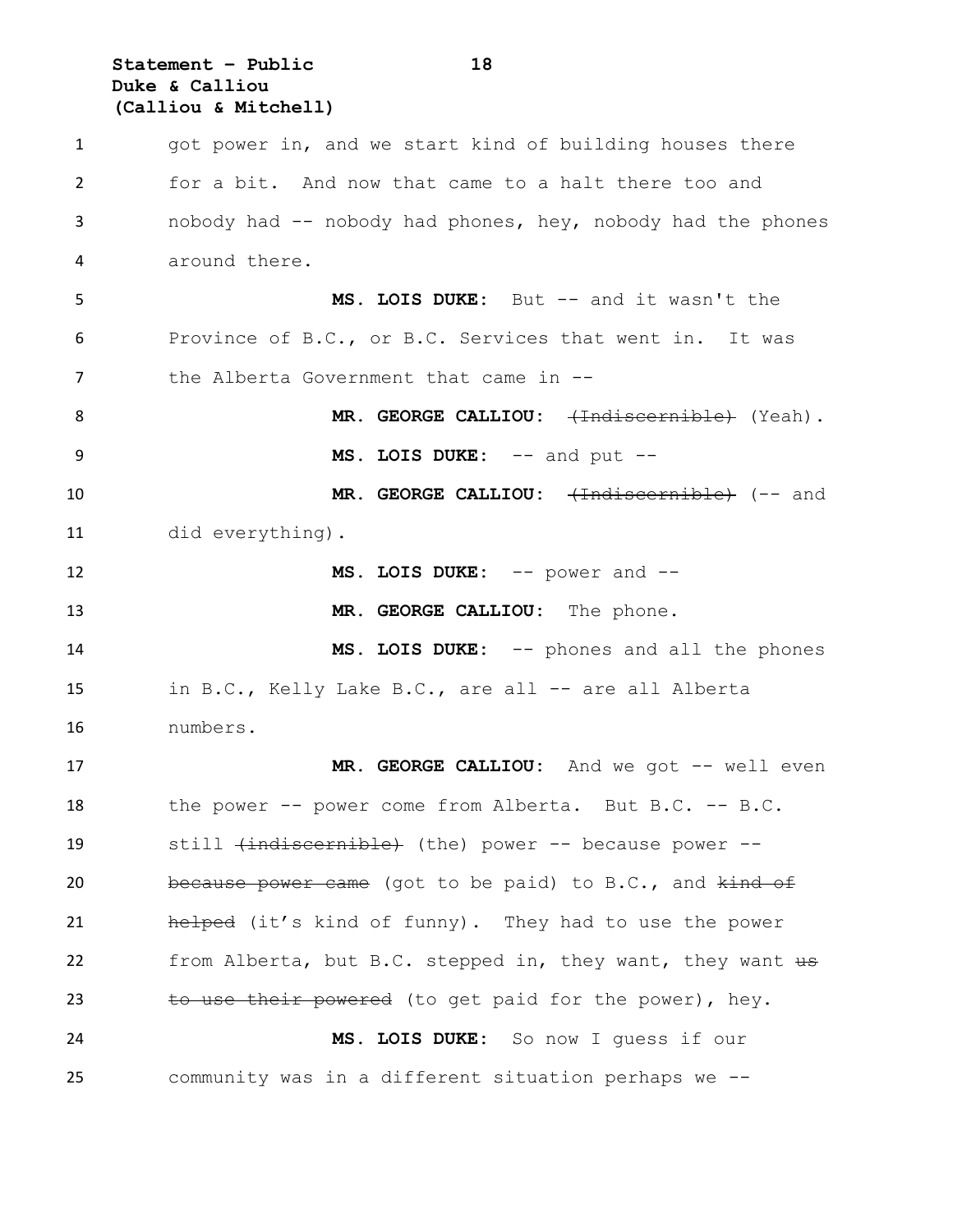**Statement – Public 19 Duke & Calliou (Calliou & Mitchell)**

 perhaps we wouldn't have waited this long to be able to talk about our grandmother. Uncle George's sister. 3 MR. GEORGE CALLIOU:  $\leftarrow$ Indiscernible) (Things, 4 you know, would've happened) happen. Remember that road 5 (We never had roads) --  $\{\text{indiscernible}\}$  (any) road -- the 6 roads the -- they were (indiscernible) (no roads in the 7 street and my dad) when we were younger we used to use horse and wagon to go to a store, but the -- the closest 9 store was 12 miles away from  $\overline{t}$  indiscernible) (the --) it took all day to go to the store and back home. We'd leave early in the morning to go to the store, and what roads were then we'd come to Kelly lake. It look all day -- all day to do that. **MS. CAITLIN HENDRICKSON:** M'hm. **MR. GEORGE CALLIOU:** Horse and wagon. **MS. CAITLIN HENDRICKSON:** So what were your parents' names? **MR. GEORGE CALLIOU:** Pardon? **MS. CAITLIN HENDRICKSON:** Your parents' names. **MR. GEORGE CALLIOU:** Johnny (ph) -- **MS. CAITLIN HENDRICKSON:** M'hm. **MR. GEORGE CALLIOU:** -- Calliou, and -- and my mom's last name was Campbell (ph), Eva (ph). **MS. CAITLIN HENDRICKSON:** Okay. And did they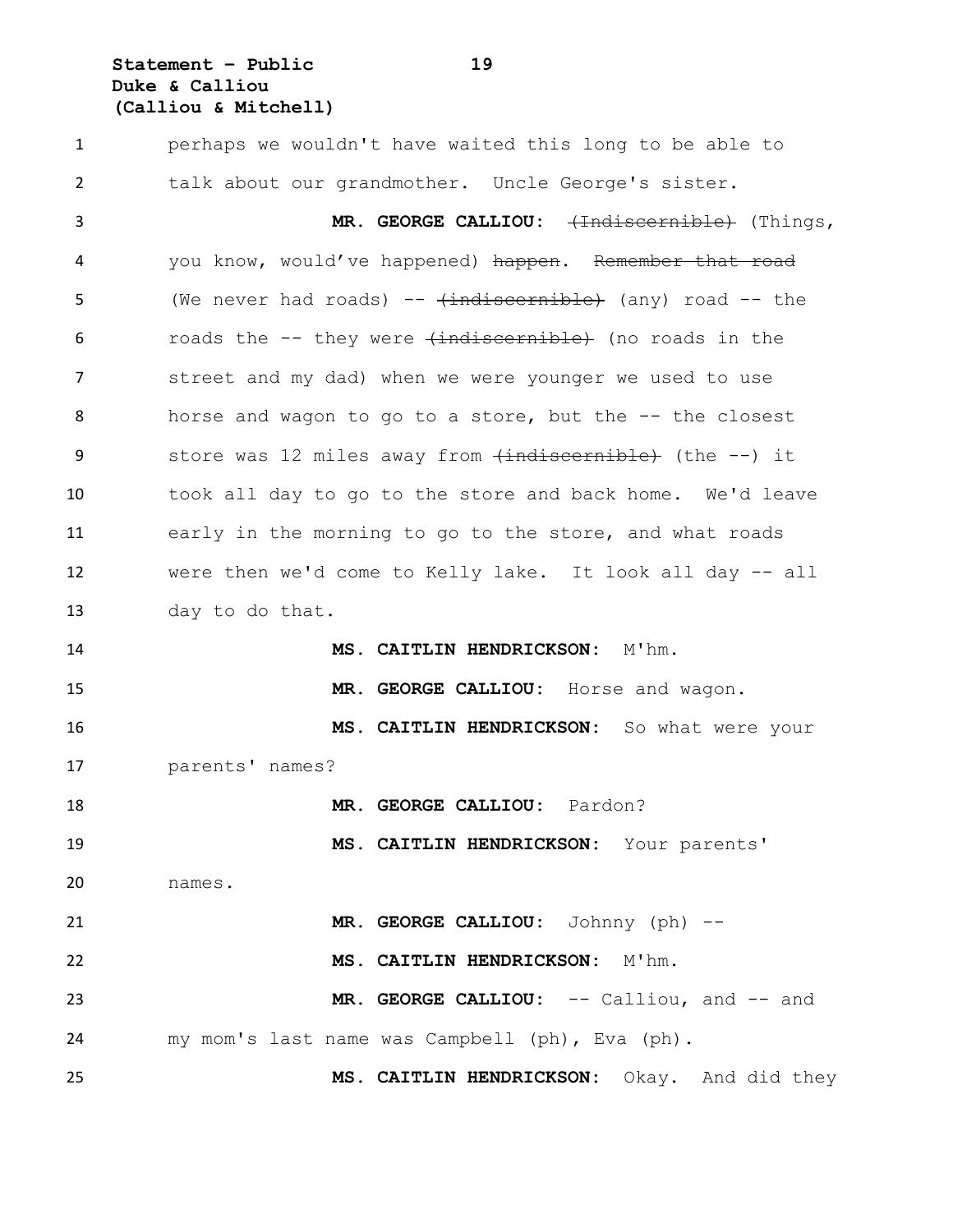**Statement – Public 20 Duke & Calliou (Calliou & Mitchell)** 1 go to residential school? **MR. GEORGE CALLIOU:** I don't think so, but -- **MS. CAITLIN HENDRICKSON:** Okay. 5 MR. GEORGE CALLIOU: -- you know, probably not. 7 MS. LOIS DUKE: There was a -- a -- there was 8 a Catholic-run school in our community when -- when they were growing up. Mom and Dad told me stories that the teachers would hit them with their big ring. **MR. GEORGE CALLIOU:** Oh, that the (indiscernible) that was that man, the mean teacher in the (indiscernible) -- the first teacher was there was old -- 14 [Teacher 1], he got that land there. **MS. LOIS DUKE:** M'hm. **MR. GEORGE CALLIOU:** He was the first teacher. It was, but I don't remember him. The only 18 teacher that -- that I remember was the one that -- [Teacher 2] if you don't do right you got -- he's got one of those pointers and he'd slap you over the -- over the head or behind your shoulders -- shoulders with that stick, hey. **MS. CAITLIN HENDRICKSON:** M'hm. **MS. LOIS DUKE:** Dad said he had a big ring. He would just hit you over top --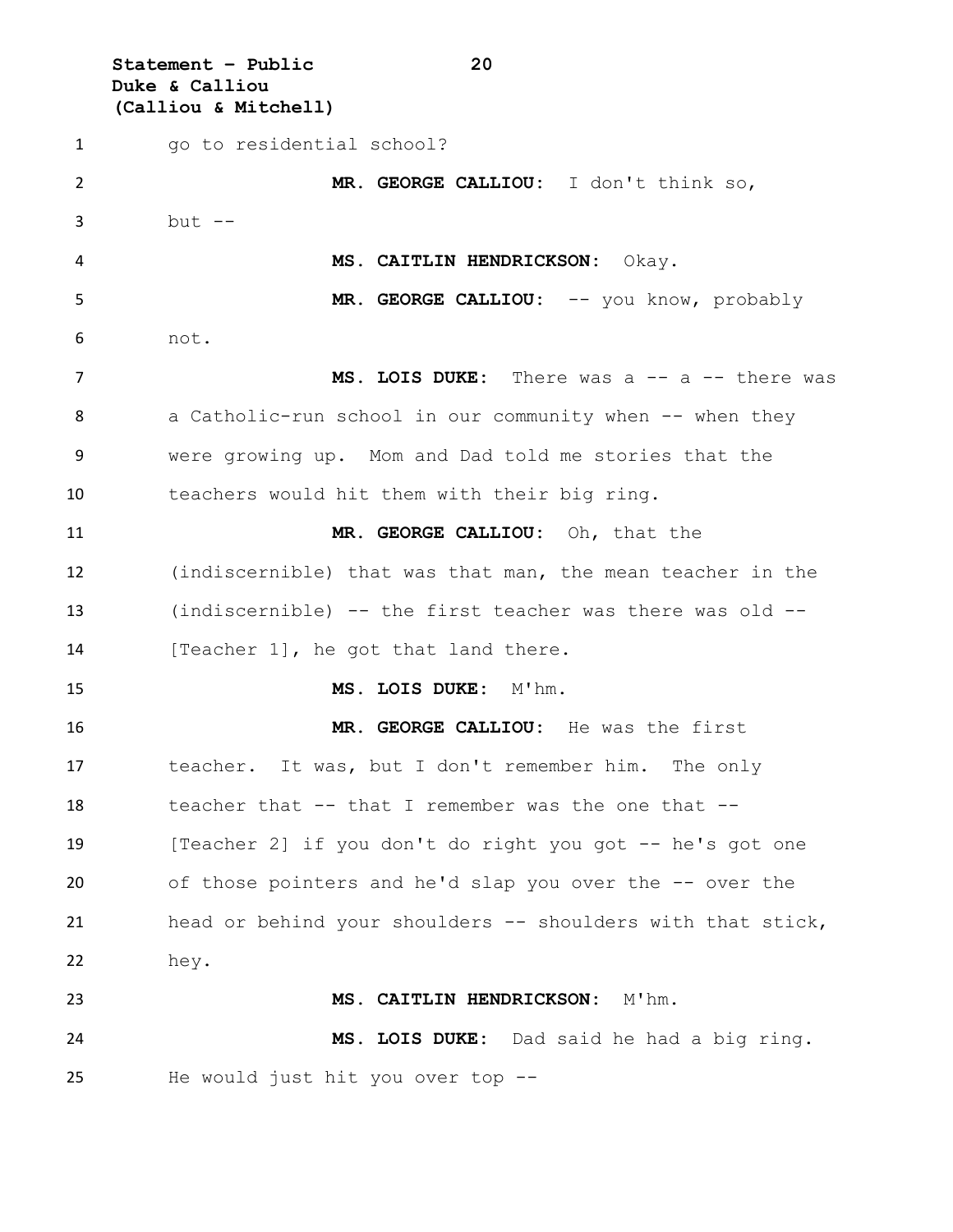**Statement – Public 21 Duke & Calliou (Calliou & Mitchell)**

1 **MR. GEORGE CALLIOU:** (Indiscernible) (Yeah, 2 oh yeah. 3 MS. LOIS DUKE: -- of your head. 4 **MR. GEORGE CALLIOU:** He was a mean teacher. 5 **MS. CAITLIN HENDRICKSON:** M'hm. So -- 6 **MR. GEORGE CALLIOU:**  $\leftarrow$  The set of them 7 days, it wasn't - anybody did anything about them) but then 8 things (indiscernible) they didn't get bought then, hey. 9 (Indiscernible) (Nothing could be done about it because 10 **nobody even know where Kelly Lake exists**) because nobody 11 would even wear clothing exist then you're so far out, you 12 know, out-dated. You never thought when that -- that 13 (indiscernible) (killing) so nobody ever did -- did 14 anything because you know  $\overline{t}$  and  $\overline{t}$  (because what) 15 that Father Youngblood told my dad,  $\{indiscernible\}$  (and 16 nobody did anything but by the time) things got around you 17 know, because they were never -- you know, the police were 18 probably -- even said, it's -- it's a closed case, hey. 19 Because they wouldn't even know, because call 20 originally and say that for the -- for the -- for Native 21 girl who got killed and says you know, so I, I will 22 (indiscernible) (towards) think about that all the time,

23 that's to them they don't  $\overline{t}$  (like) the police 24 will not, they just close the case, but because another 25 Indian dead, hey.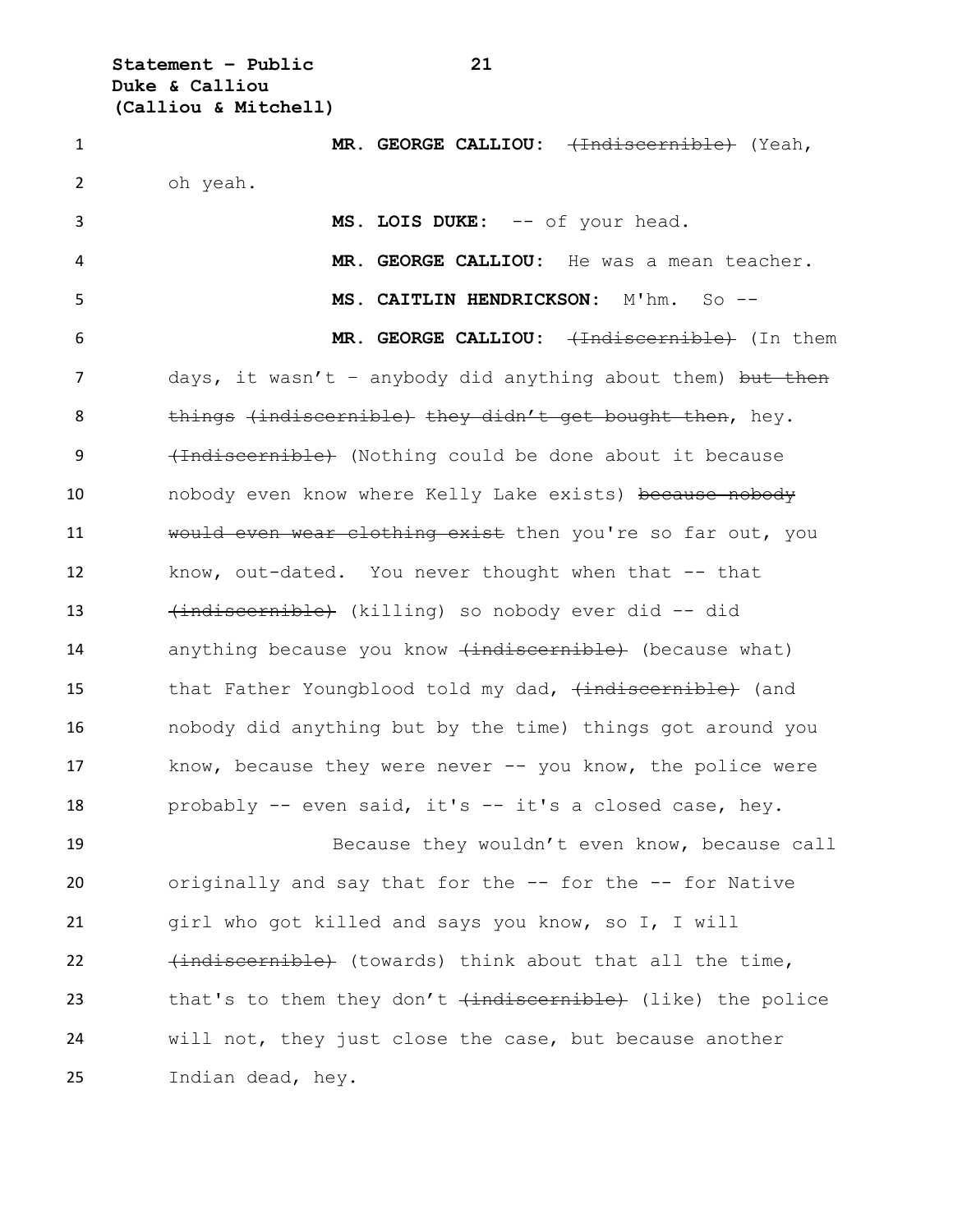**Statement – Public 22 Duke & Calliou (Calliou & Mitchell)**

 **MS. CAITLIN HENDRICKSON:** Were you going to say something else? **MS. LOIS DUKE:** Yeah, nothing. **MS. CAITLIN HENDRICKSON:** Okay. So can I ask a little bit about the -- the reasoning around -- sorry, it was Johnny and Eva, for taking care of the children while Florence worked in Chetwynd? 8 MR. GEORGE CALLIOU: Yeah,  $\{indiscernible\}$  (well) because she was working six, seven months, that -- she you know, decided to -- to come just leave the kids there because -- **MS. CAITLIN HENDRICKSON:** Okay. **MR. GEORGE CALLIOU:** -- she was working and 14 we don't -- and -- and could have been -- we just weren't 15 (indiscernible) (that great) in them days. **MS. CAITLIN HENDRICKSON:** M'hm. **MR. GEORGE CALLIOU:** And so we just brought them over to be my parents were here always good like that 19 (indiscernible) (raising the kids always). **MS. CAITLIN HENDRICKSON:** Oh. **MR. GEORGE CALLIOU:** Brought them and raised them too. But they had a place at least to stay and the school was there too. The schooling was there, but when they were -- when they were younger they had different -- most of them go to Beaver Lodge or Dawson Creek for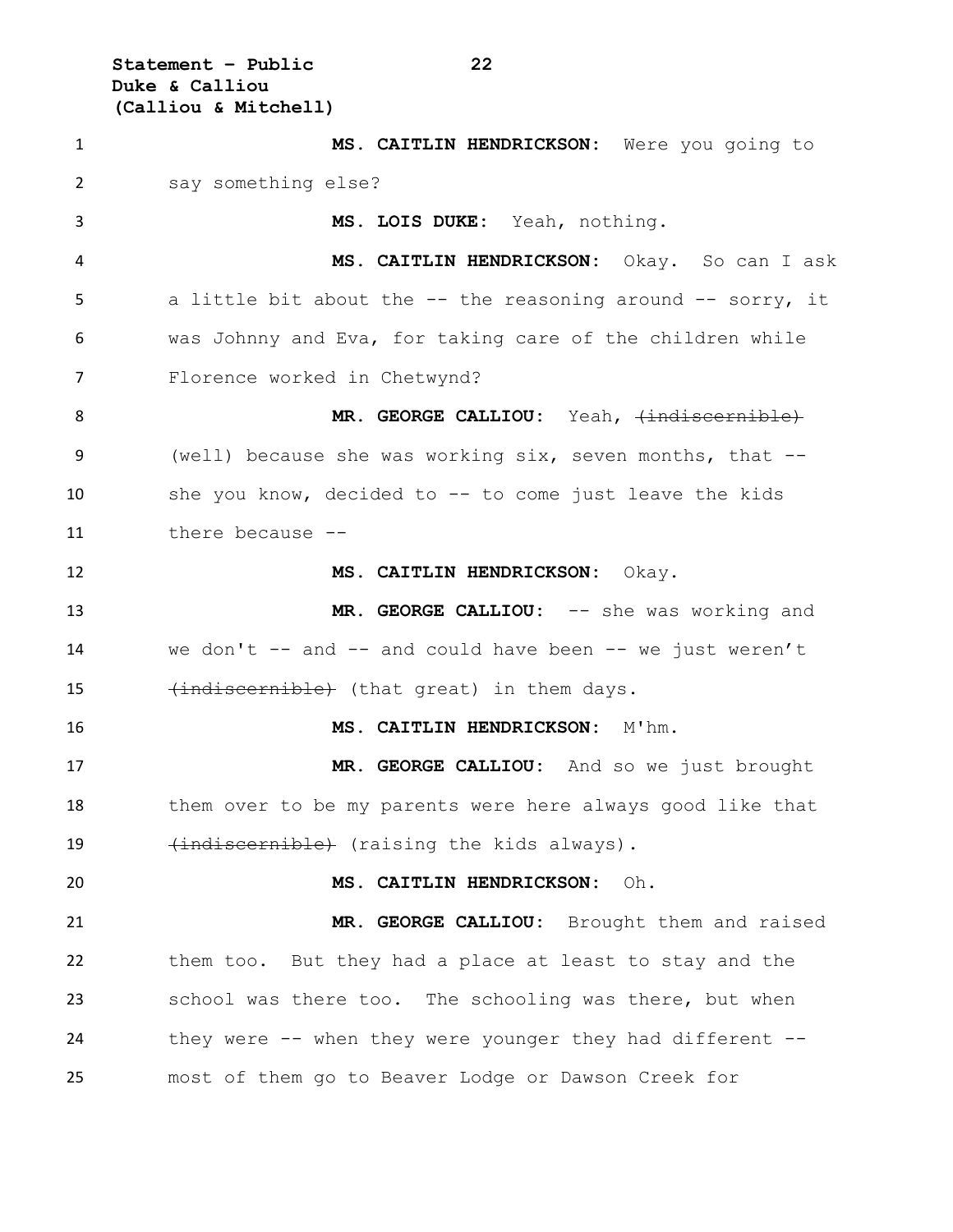**Statement – Public 23 Duke & Calliou (Calliou & Mitchell)** schooling to finish their school, hey. **MS. CAITLIN HENDRICKSON:** M'hm. And so -- [Florence's Son 4], who was adopted. **MR. GEORGE CALLIOU:** Yeah, he was adopted. **MS. CAITLIN HENDRICKSON:** Was he -- was he part of the 60's Scoop, or was that... **MS. LOIS DUKE:** No, I don't -- **MR. GEORGE CALLIOU:** No. **MS. LOIS DUKE:** -- think so, no. **MR. GEORGE CALLIOU:** No, that was -- **MS. CAITLIN HENDRICKSON:** Oh, that was... **MR. GEORGE CALLIOU:** -- just a different group of people that they never had any kids, and we got, 14 you know, we got one -- one -- one -- one -- one -- one girl. **MS. CAITLIN HENDRICKSON:** Okay. 17 MR. GEORGE CALLIOU: And they're the same -- should be the same age as my sister. **MS. CAITLIN HENDRICKSON:** M'hm. **MR. GEORGE CALLIOU:** (Indiscernible) (Oh what's this – the) grandmother. **MS. CAITLIN HENDRICKSON:** M'hm. **MR. GEORGE CALLIOU:** She'd be the same age  $-$ **MS. CAITLIN HENDRICKSON:** Okay.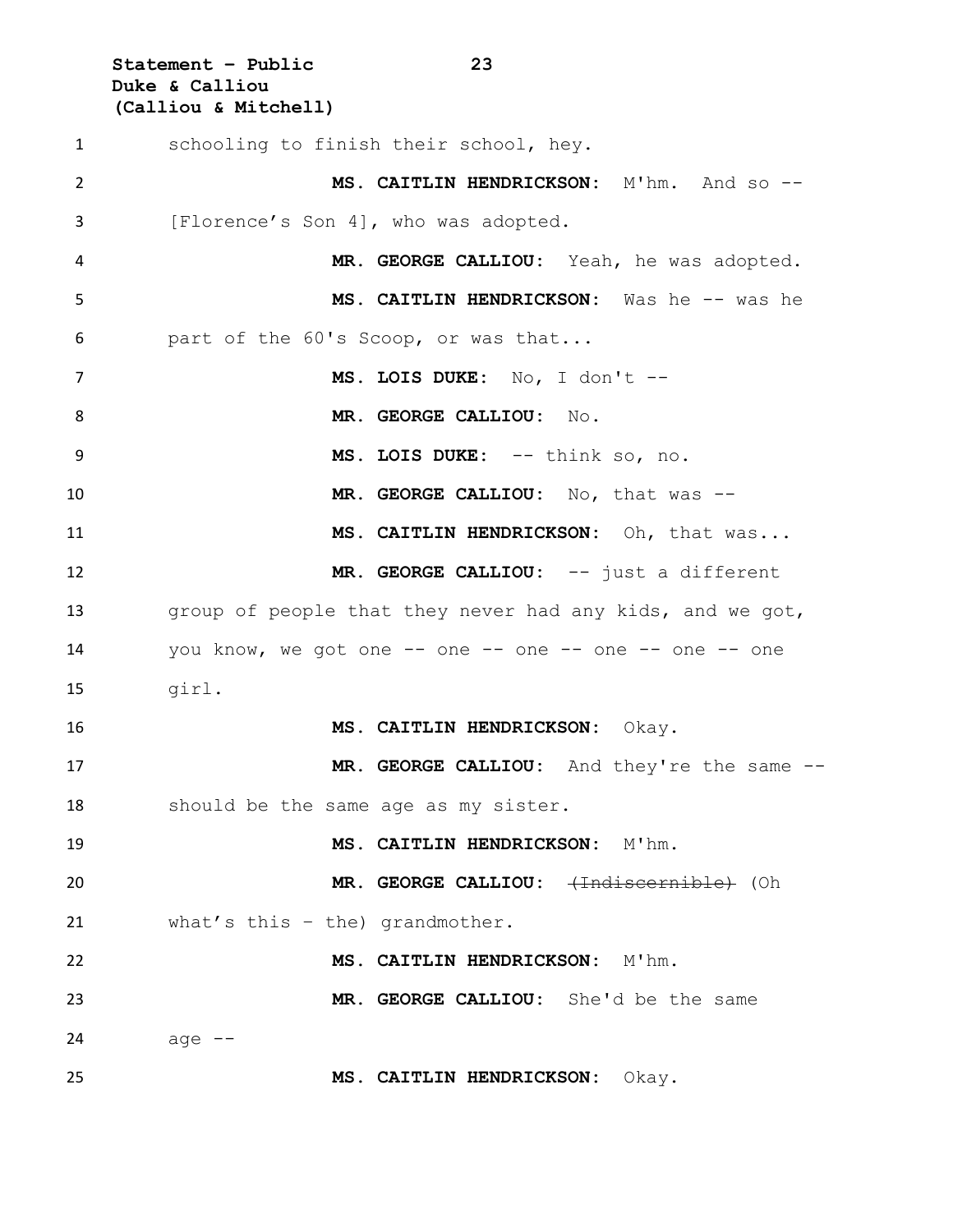**Statement – Public 24 Duke & Calliou (Calliou & Mitchell)** 1 MR. GEORGE CALLIOU:  $--$  now. **MS. CAITLIN HENDRICKSON:** And did anybody have any contact with [Florence's Son 4] after, anything... **MR. GEORGE CALLIOU:** Well, he was lives right there in the community. **MS. CAITLIN HENDRICKSON:** Oh, he's... 7 MR. GEORGE CALLIOU: He's in the community. **MS. LOIS DUKE:** Yeah, community (indiscernible). **MR. GEORGE CALLIOU:** He was just adopted. 11 Like adopted right -- right away, hey. **MS. CAITLIN HENDRICKSON:** Okay. So, but there was family connection with -- **MR. GEORGE CALLIOU:** There was family connection. **MS. CAITLIN HENDRICKSON:** -- with him and his siblings. **MR. GEORGE CALLIOU:** Yeah. **MS. CAITLIN HENDRICKSON:** Okay. And is there anything that you can think of that would have made Florence especially vulnerable to something like this happening? Like, for example, would... **MR. GEORGE CALLIOU:** Like, you can to find out caused -- what causes what happened to her? **MS. CAITLIN HENDRICKSON:** Yeah.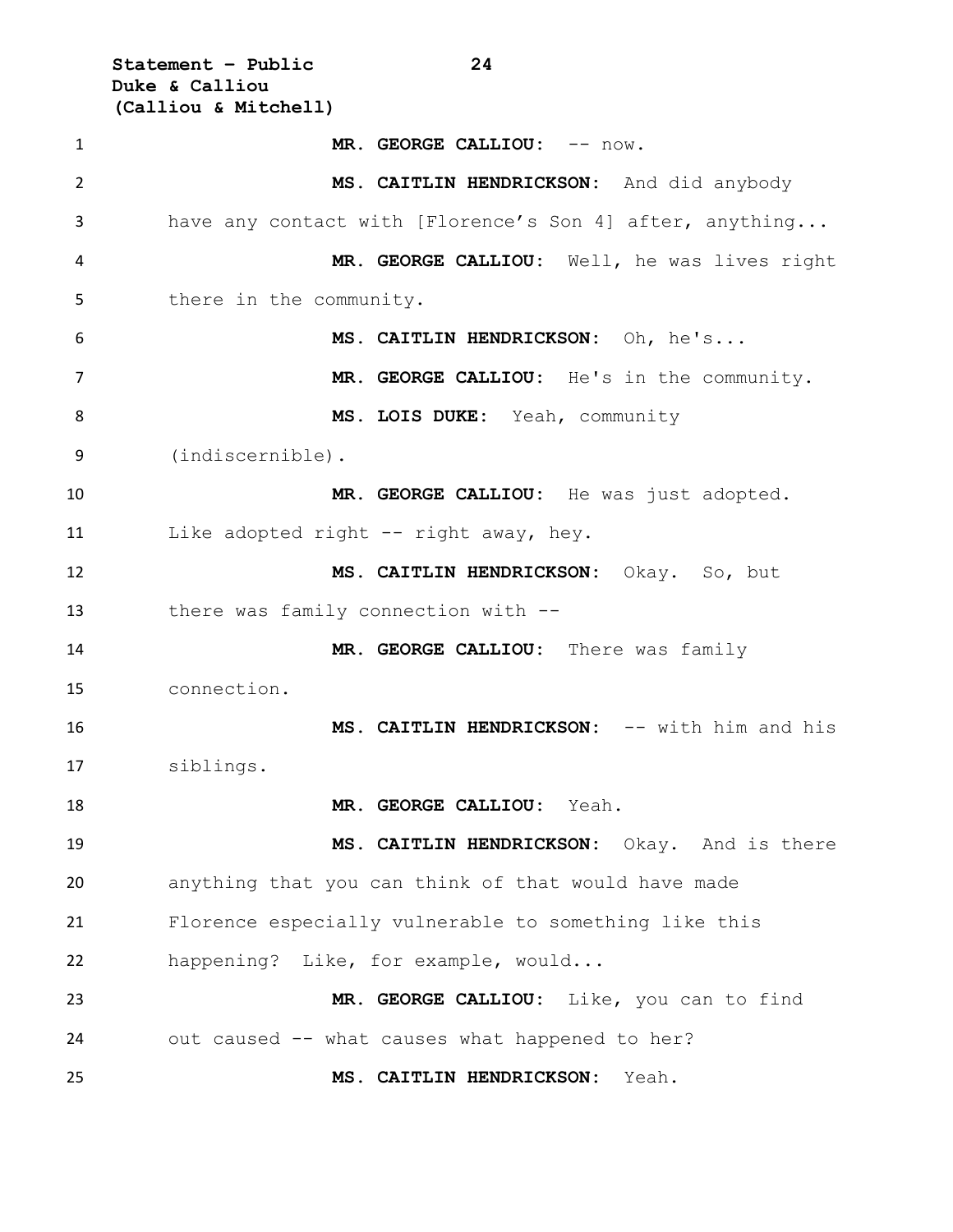**Statement – Public 25 Duke & Calliou (Calliou & Mitchell)** 1 MR. GEORGE CALLIOU: That's why... **MS. CAITLIN HENDRICKSON:** Like was she involved with some people that maybe were not so safe? Was she... **MR. GEORGE CALLIOU:** Well, they got -- well, like I said, we never knew... **MS. CAITLIN HENDRICKSON:** You never... **MR. GEORGE CALLIOU:** All of a sudden we never knew what happened, hey. **MS. CAITLIN HENDRICKSON:** M'hm. **MR. GEORGE CALLIOU:** That's why -- and the case is closed, but the policeman just closed the -- they're profiling, hey. **MS. CAITLIN HENDRICKSON:** M'hm. **MR. GEORGE CALLIOU:** On us -- on the -- on our... 17 MS. LOIS DUKE: Mom -- mom thought people 18 knew what happened. That people just never talked. **MR. GEORGE CALLIOU:** Yeah. Just don't want to talk about it, you know, they're scared because -- they're scared to talk, nobody know what the police are 22 doing. Everybody was scared of the policeman there (then). **MS. LOIS DUKE:** M'hm. You had said where grandma lived wasn't very safe looking? Did you like where she lived?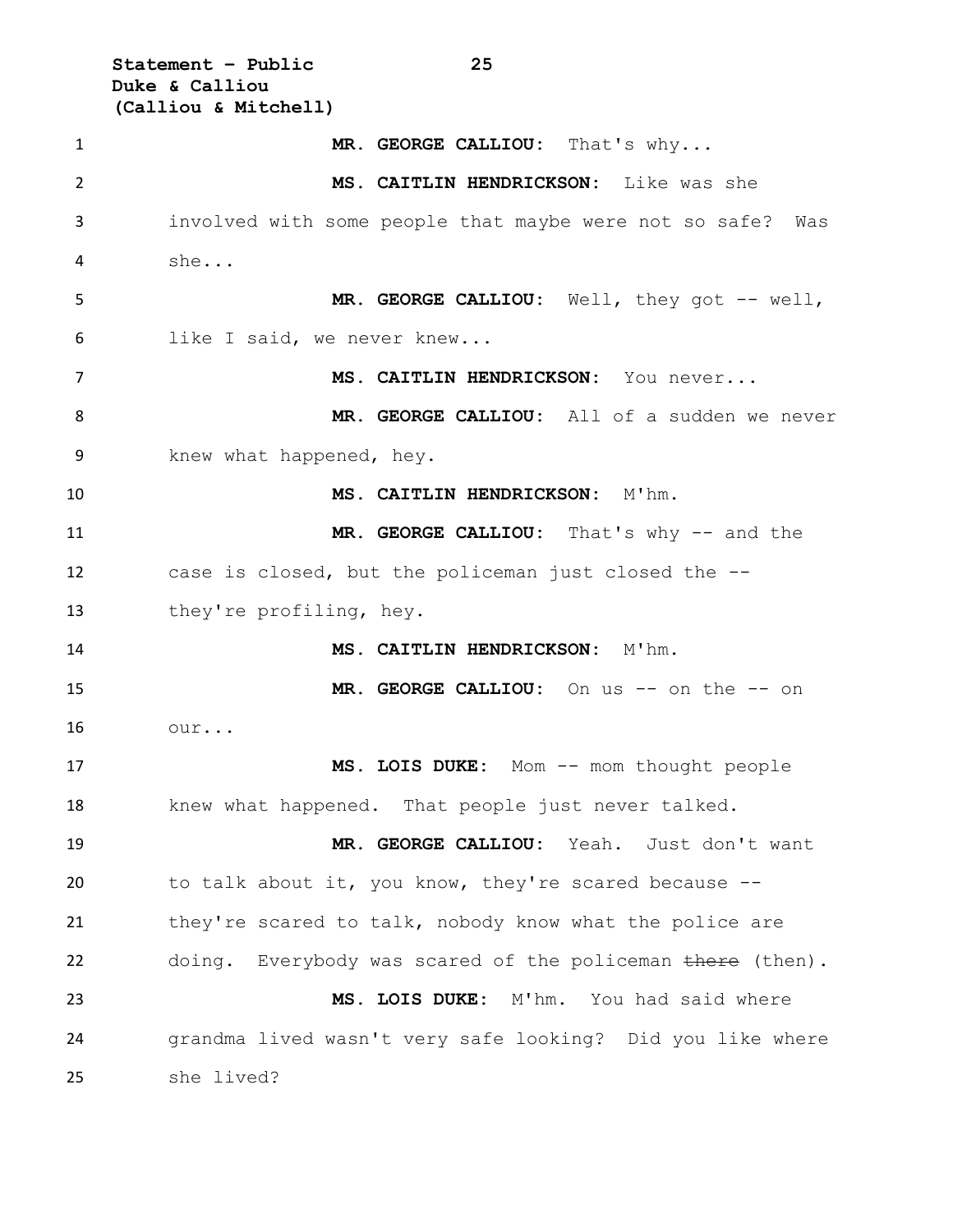**Statement – Public 26 Duke & Calliou (Calliou & Mitchell)**

 **MR. GEORGE CALLIOU:** Yeah, the place was all right. Because she had a -- she had a -- like, a one bedroom house. **MS. CAITLIN HENDRICKSON:** M'hm. **MR. GEORGE CALLIOU:** And not a big house, her 6 house was about the same as this  $\{\text{indiscernible}\}$  (, you know this --) from all the way side to the other side, about the same size of this room. **MS. CAITLIN HENDRICKSON:** M'hm. **MR. GEORGE CALLIOU:** A one bedroom, like, you know, and a -- and a kitchen, and a living room. **MS. CAITLIN HENDRICKSON:** M'hm. And was she -- do you know like any of the people that she was friends with in Chetwynd? **MR. GEORGE CALLIOU:** Like I said, we never 16 knew because Chetwynd was quite a -- quite a far aways, hey. **MS. CAITLIN HENDRICKSON:** M'hm. **MR. GEORGE CALLIOU:** We went on the bus there then when we got -- caught the bus -- **MS. CAITLIN HENDRICKSON:** M'hm. **MR. GEORGE CALLIOU:** -- to go see her, but we stayed there over a week. **MS. CAITLIN HENDRICKSON:** M'hm. **MS. LOIS DUKE:** Was probably about 250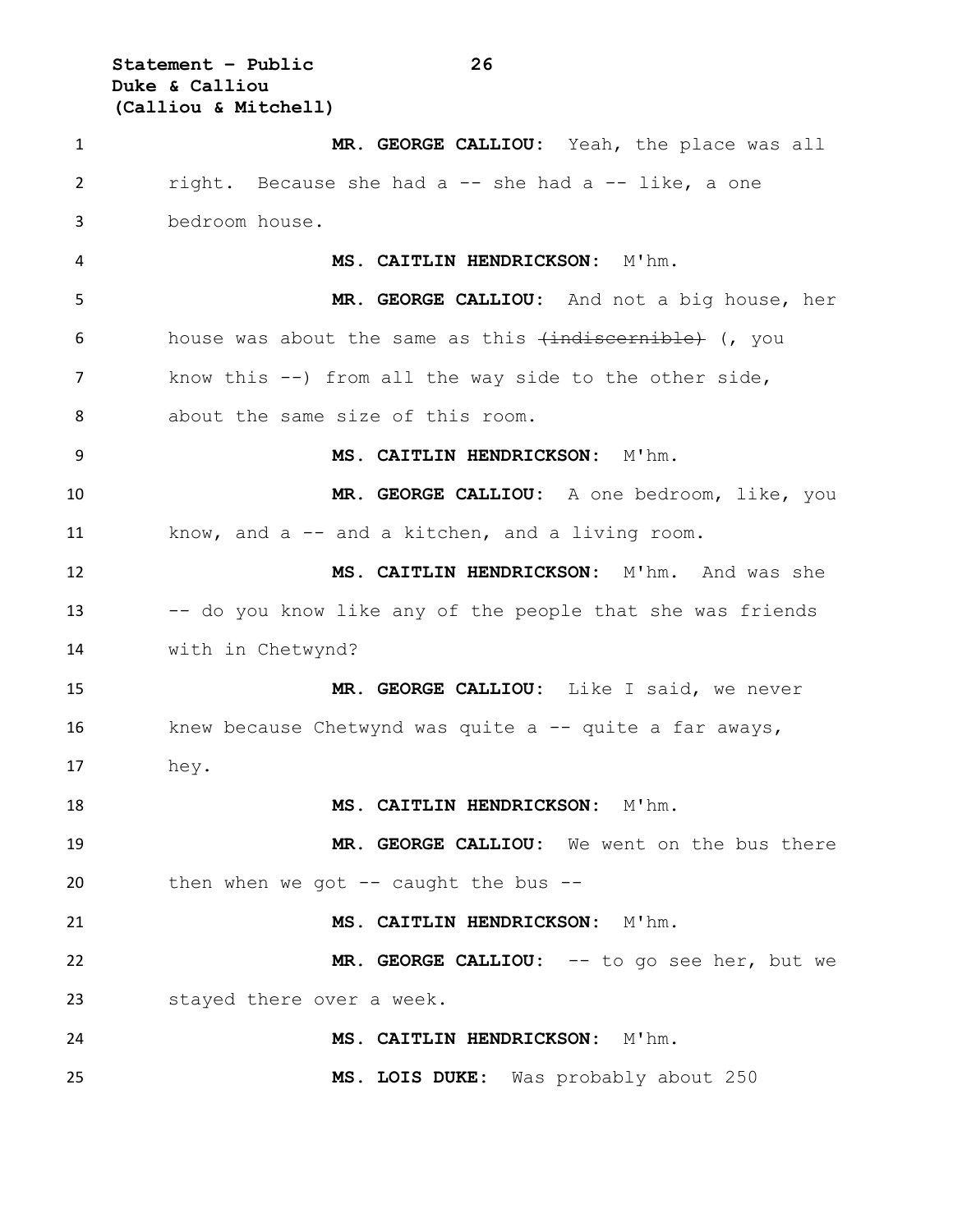**Statement – Public 27 Duke & Calliou (Calliou & Mitchell)**

1 kilometres away, right? **MR. GEORGE CALLIOU:** Yeah. **MS. LOIS DUKE:** Maybe even 300. **MR. GEORGE CALLIOU:** Got to be, yeah, from Beaver Lodge because I couldn't -- because I don't even remember how we got there. All I knew we got on the bus 7 and we came back on the bus. **MR. GEORGE CALLIOU:** M'hm. **MS. CAITLIN HENDRICKSON:** How old was she when she passed? **MS. LOIS DUKE:** She would have been 32. Even though the newspaper article said she's 28. **MS. CAITLIN HENDRICKSON:** Okay. **MS. LOIS DUKE:** But if you do the math it's... **MR. GEORGE CALLIOU:** Got the wrong numbers, right. **MS. LOIS DUKE:** That whole news article is wrong. **MS. CAITLIN HENDRICKSON:** Yeah. **MS. LOIS DUKE:** Like, it seems like somebody made up a story and -- **MS. CAITLIN HENDRICKSON:** M'hm. **MS. LOIS DUKE:** -- went with it. It doesn't seem factual.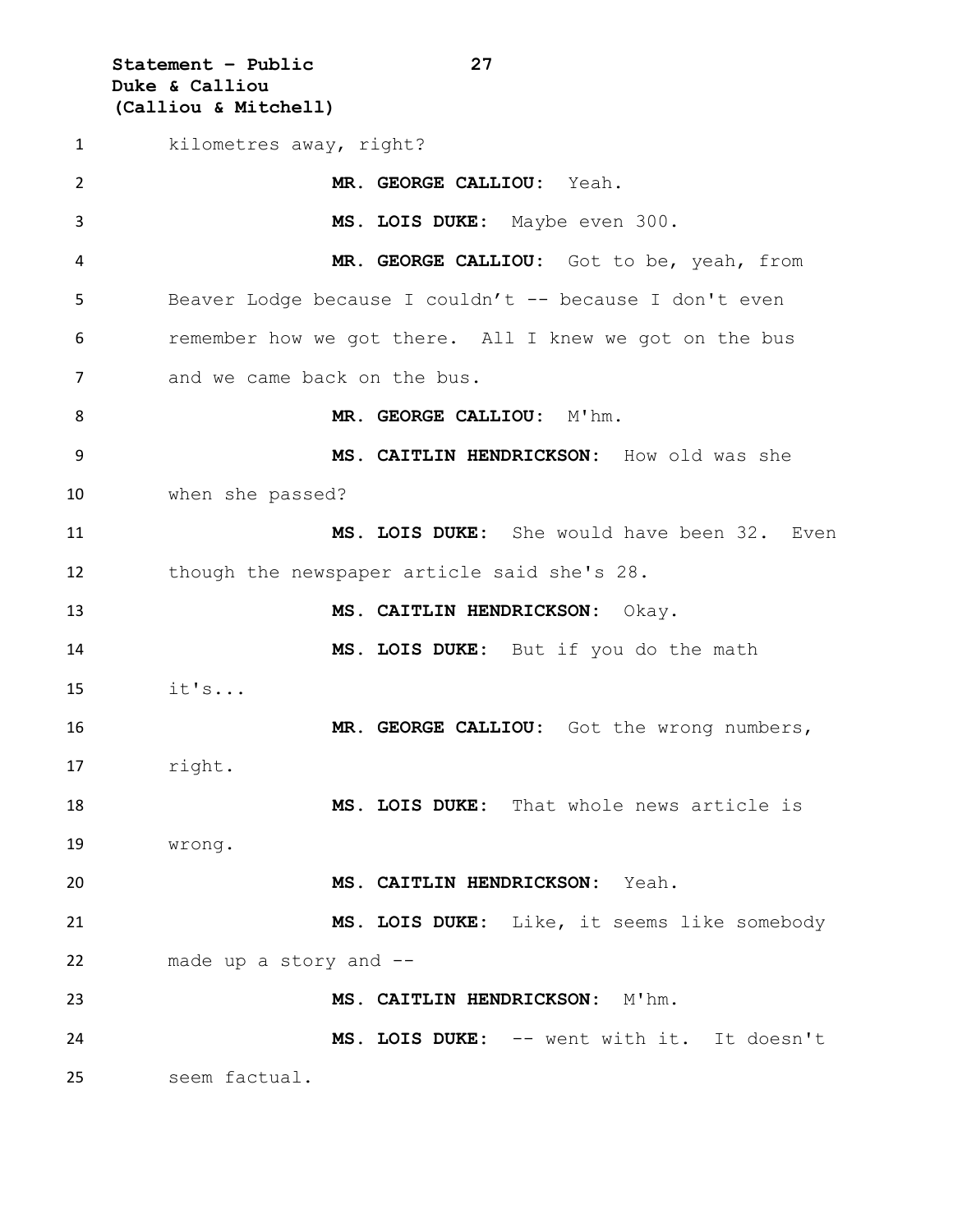**Statement – Public 28 Duke & Calliou (Calliou & Mitchell)**

 **MS. CAITLIN HENDRICKSON:** M'hm. Is that a news article that you have online? A link to, or do you have a... **MS. LOIS DUKE:** No, I just have a picture of the  $-$  **MS. CAITLIN HENDRICKSON:** Oh, okay. 7 MS. LOIS DUKE: -- of the article. **MS. CAITLIN HENDRICKSON:** Is that something that you'd like to submit to us -- **MS. LOIS DUKE:** M'hm. **MS. CAITLIN HENDICKSON:** -- so that we can have as a record? **MS. LOIS DUKE:** M'hm. **MS. CAITLIN HENDRICKSON:** I can give you the information for that after. **MS. LOIS DUKE:** Yeah. **MS. CAITLIN HENDRICKSON:** Okay. Just asking around more things that could have made her vulnerable to maybe being around maybe some of the, some unsafe people. Did -- did she involve herself in any drug or alcohol use? **MR. GEORGE CALLIOU:** Like I said, I don't think there would be no -- no -- there would be -- be 24 alcohol, but drugs, I don't think (indiscernible) (there 25 was no such thing as the drugs then)  $\overline{1 + \text{think}}$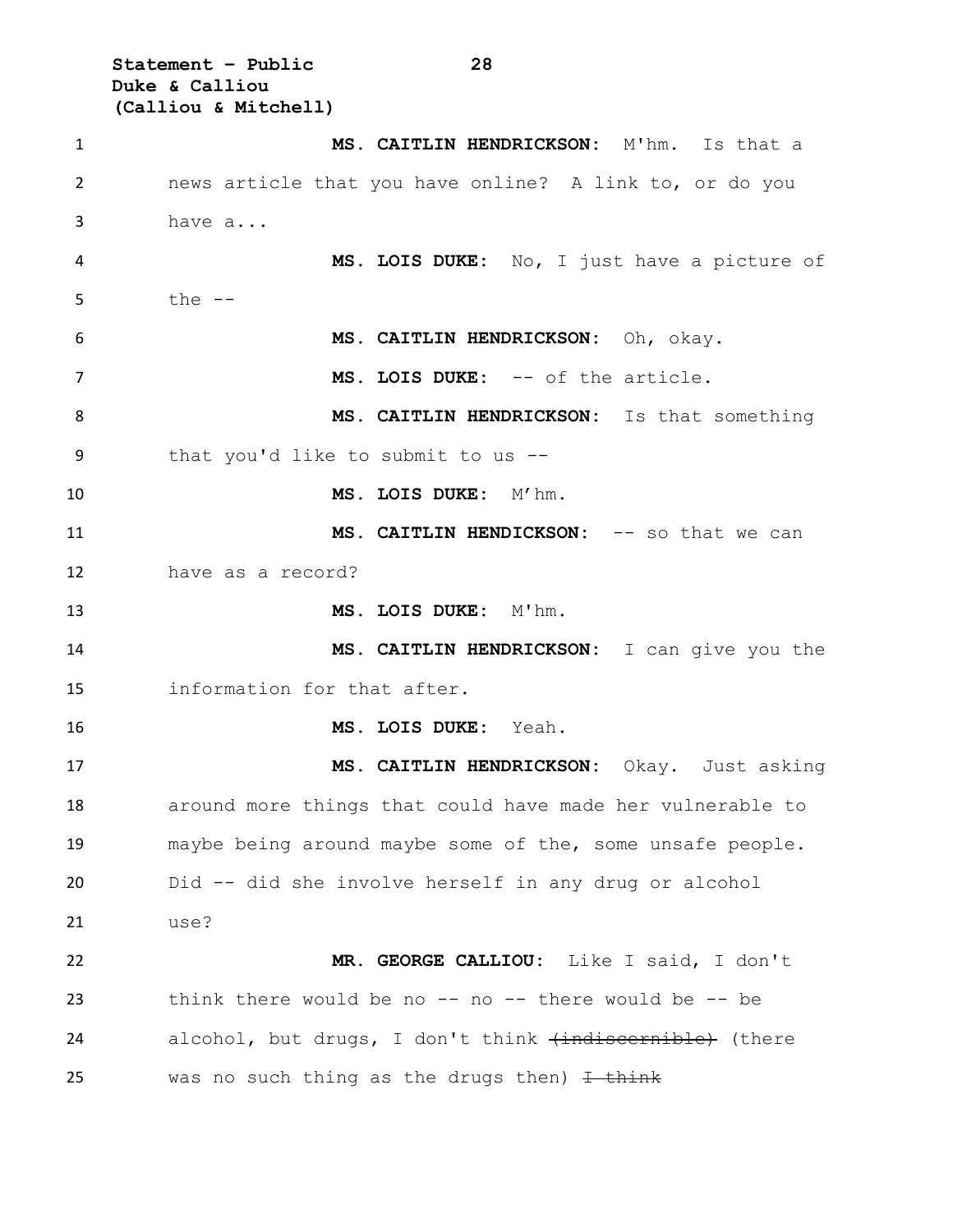**Statement – Public 29 Duke & Calliou (Calliou & Mitchell)**

 (indiscernible) drugs. **MS. LOIS DUKE:** Oh, yeah. **MR. GEORGE CALLIOU:** There would be (indiscernible) (-- it should be) you know, be -- should be involved, there could be alcohol, but you know, God knows what happened -- **MS. CAITLIN HENDRICKSON:** M'hm. 8 MS. LOIS DUKE: M'hm. **MR. GEORGE CALLIOU:** -- on that -- the day of the accident, they call it. **MS. CAITLIN HENDRICKSON:** M'hm. 12 MR. GEORGE CALLIOU:  $\leftarrow$ Indiscernible (Got --13 was it  $-$  )  $\frac{1}{3}$  what happened (then, hey), because nobody ever -- nobody seemed to know or nobody wants to say anything about it. **MS. CAITLIN HENDRICKSON:** M'hm. **MR. GEORGE CALLIOU:** And -- and why was -- 18 they found her shoe on the road. Was she trying to struggle from -- from away from somebody or jump off that vehicle, or got pushed out of the vehicle? That's where -- that would be my -- my guess why -- why the vehicle hit the ditch on one side and go across the road and hit the ditch again and -- and just took off. **MS. LOIS DUKE:** I think -- I think she was already dead and they dumped her body; is what I think, but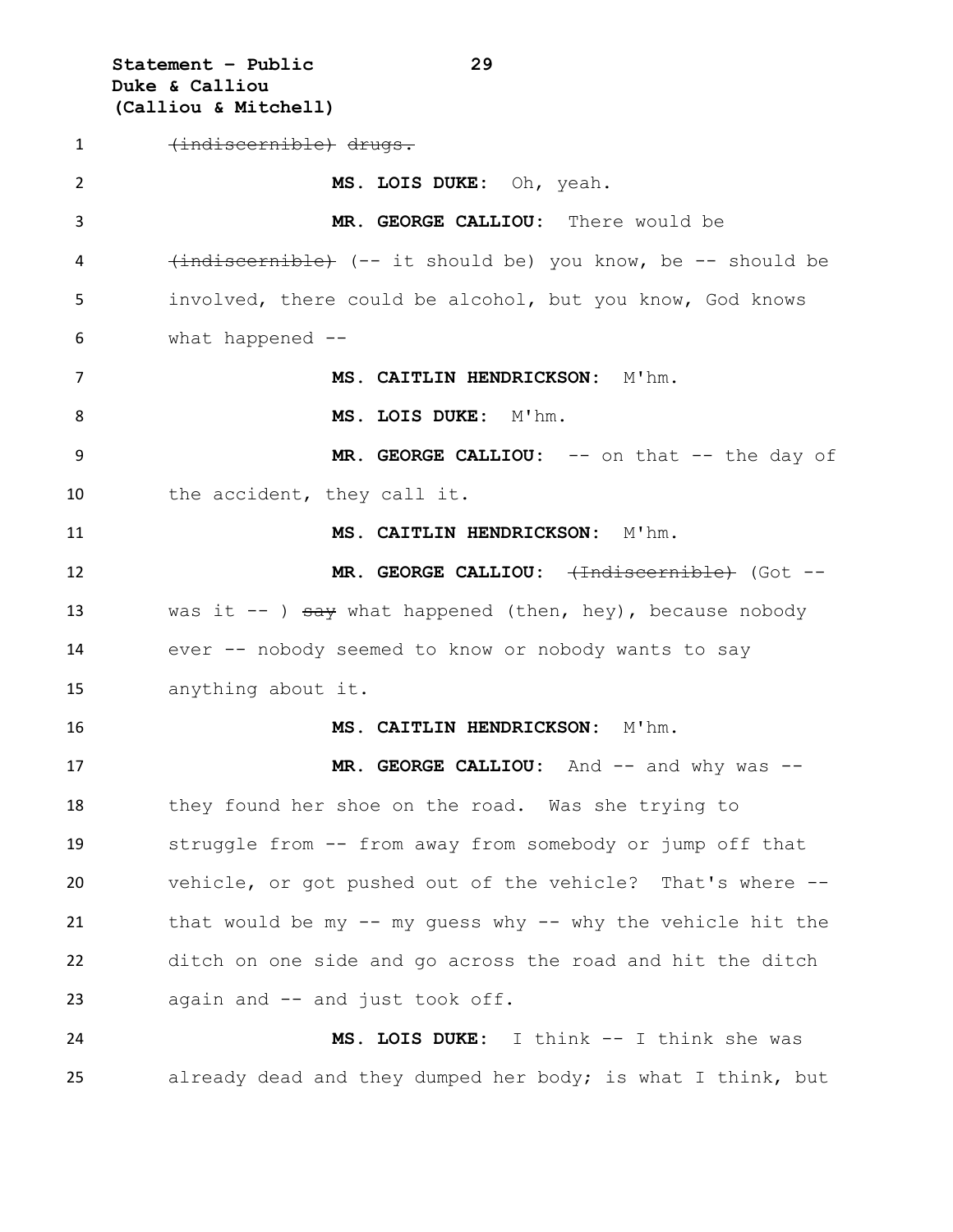**Statement – Public 30 Duke & Calliou (Calliou & Mitchell)**

 again, I don't know. **MS. CAITLIN HENDRICKSON:** M'hm. **MS. LOIS DUKE:** Nobody knows. **MR. GEORGE CALLIOU:** Nobody knows. You know just like I said, I didn't know. Even the -- even the police said no, but they were -- they were releasing 7 nothing at all, like in them days -- nobody said too much 8 about the law, nobody knew about the law  $\{\text{indiscernible}\}$  (much then, hey?) **MS. LOIS DUKE:** And I guess because of being in a remote community, no access to information, or services, like a lawyer. **MR. GEORGE CALLIOU:** Yeah. **MS. LOIS DUKE:** And being not exactly rich. **MR. GEORGE CALLIOU:** Yeah, I think -- **MS. LOIS DUKE:** Yeah, they were -- the community we're from is very small and very remote. A lot 18 of -- we lived off the land for many -- many years. There was -- everybody hunted. Everyone had a trapline. Everyone lived off the land. **MS. CAITLIN HENDRICKSON:** M'hm. **MS. LOIS DUKE:** It's only the last 30 years -- **MR. GEORGE CALLIOU:** Yeah. **MS. LOIS DUKE:** -- things have changed.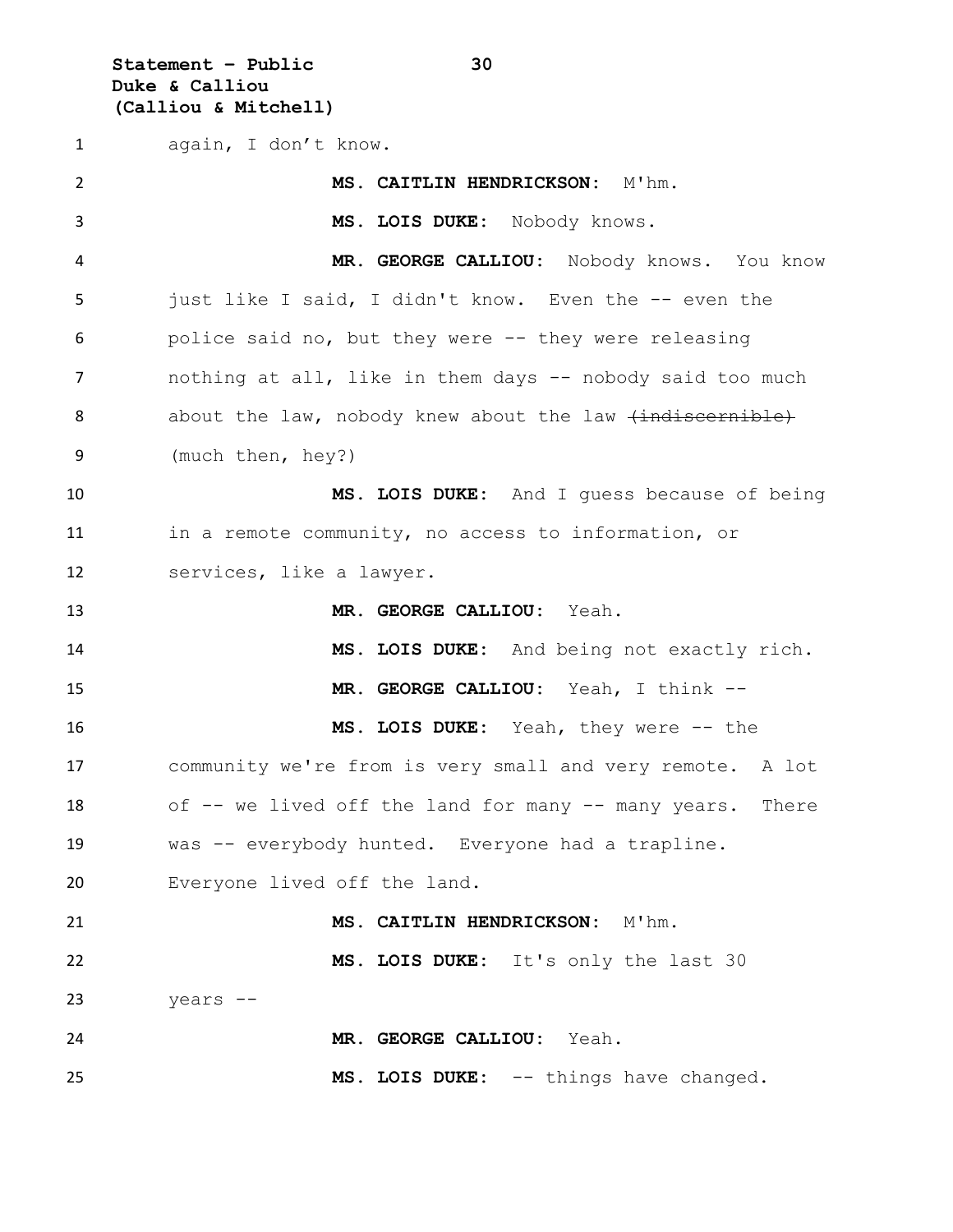**Statement – Public 31 Duke & Calliou (Calliou & Mitchell)**

 **MR. GEORGE CALLIOU:** Yeah. Because our like I said I left home, like what my sister left home to which she said -- (indiscernible) (of the early ones was) told 4 she had to go to work everybody -- everybody, you know, lot's -- a lot of people stay around. But like my sister, they're all my -- you know, my other brother got killed up 7 there too in Chetwynd, but it was a -- an industry accident, a tree fell on him. **MS. LOIS DUKE:** Yeah, I remember that. **MR. GEORGE CALLIOU:** And he was a young age too. **MS. LOIS DUKE:** I was about five years old 13 when that happened. That was like, 1977. **MR. GEORGE CALLIOU:** Yeah. **MS. LOIS DUKE:** We lived in that old house in town. **MR. GEORGE CALLIOU:** And like I said, I was -- I just turned 15 when I left. I just finished school, but I did -- I just didn't finish school, but I just walked away from home when I was 15 and just went to work. **MS. LOIS DUKE:** I guess part of the reason I -- I -- I'm still here today doing this is because my mom always said to me, "My mom wasn't nothing. You can't just forget that she was here."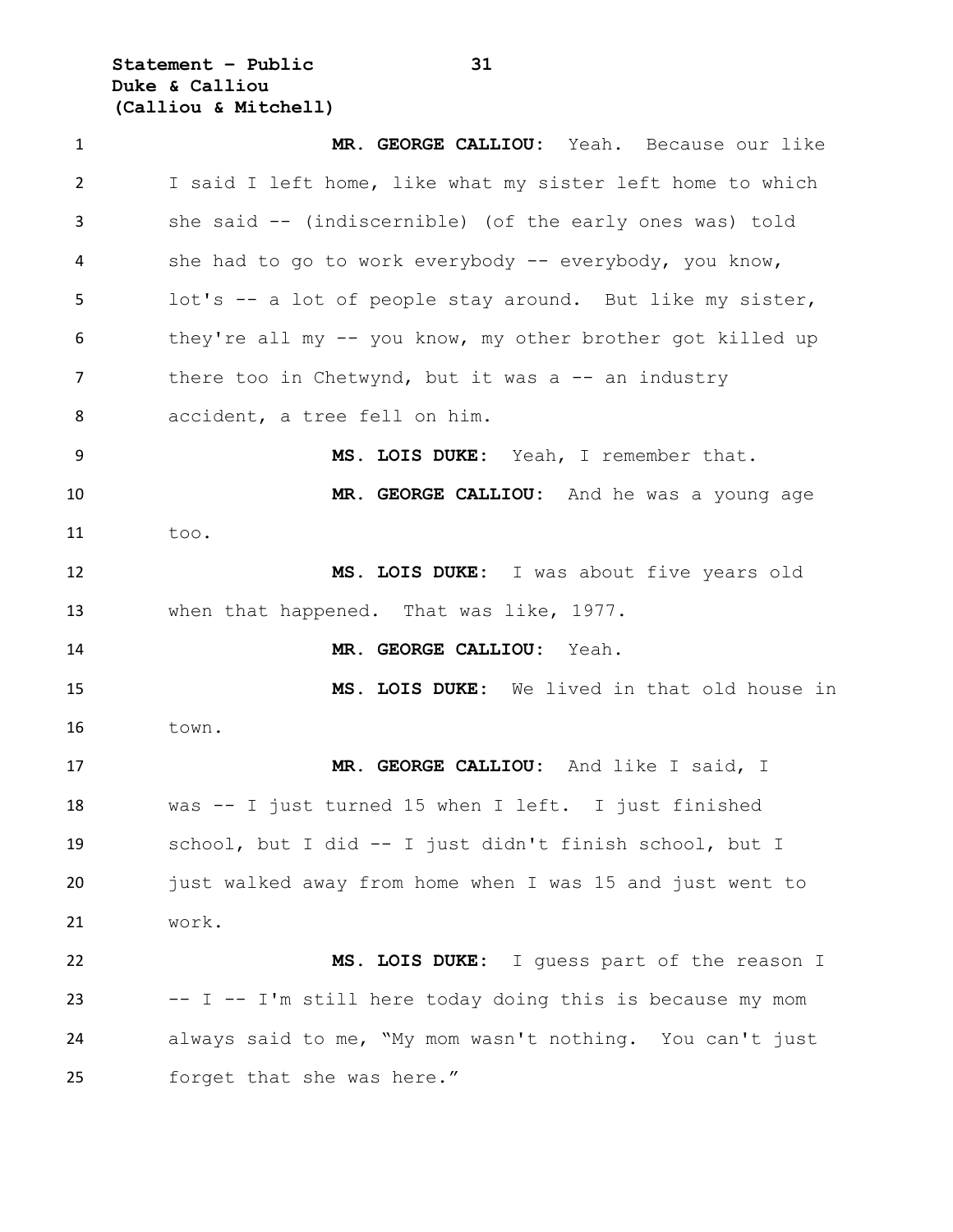**Statement – Public 32 Duke & Calliou (Calliou & Mitchell)**

| $\mathbf{1}$ | MS. CAITLIN HENDRICKSON: M'hm.                              |
|--------------|-------------------------------------------------------------|
| 2            | MS. LOIS DUKE: "She wasn't nothing."                        |
| 3            | MS. CAITLIN HENDRICKSON: M'hm.                              |
| 4            | MS. LOIS DUKE: So that's why I'm still here                 |
| 5            | speaking her name.                                          |
| 6            | MR. GEORGE CALLIOU: No, she wasn't -- quite                 |
| 7            | -- quite a bit there that she never finished her -- what    |
| 8            | she was doing.                                              |
| 9            | MS. CAITLIN HENDRICKSON: So kind of speaking                |
| 10           | to that, you know, that Florence was -- was a person and    |
| 11           | not that news article that was written, can you tell me     |
| 12           | about some of                                               |
| 13           | You'll know better, George, some of the                     |
| 14           | strengths that you -- you -- you saw in Florence growing up |
| 15           | with her and $--$ and $--$                                  |
| 16           | MR. GEORGE CALLIOU: (Indiscernible) (No,                    |
| 17           | like I said $eh$ $-$ )                                      |
| 18           | MS. CAITLIN HENDRICKSON: -- she was a                       |
| 19           | person.                                                     |
| 20           | MR. GEORGE CALLIOU: Like -- no, like she was                |
| 21           | a -- because all I knew, you know, through the pictures     |
| 22           | that we had, and people that you know, that she grew up at  |
| 23           | the lake are older, they're after (indiscernible) (age).    |
| 24           | MS. CAITLIN HENDRICKSON:<br>M'hm.                           |
| 25           | MR. GEORGE CALLIOU: But nobody seemed to say                |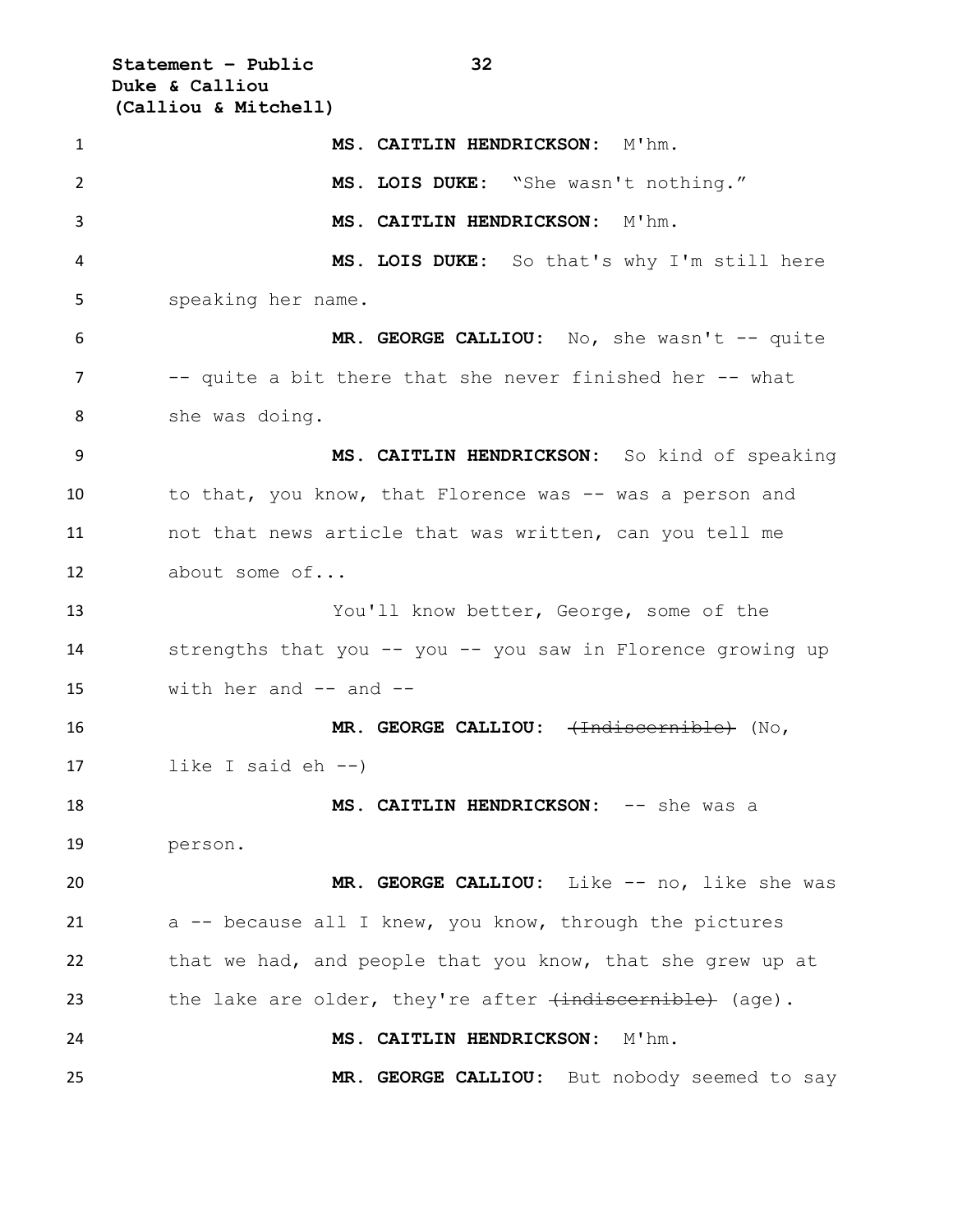**Statement – Public 33 Duke & Calliou (Calliou & Mitchell)**

1 too much, hey. **MS. CAITLIN HENDRICKSON:** M'hm. **MR. GEORGE CALLIOU:** Nobody seemed to want to -- to talk about it. **MS. CAITLIN HENDRICKSON:** M'hm. **MR. GEORGE CALLIOU:** But like I said, she must have left home when I was really pretty young myself. 8 MS. CAITLIN HENDRICKSON: M'hm. **MR. GEORGE CALLIOU:** Because I never really seen her till we -- we went and seen her in Chetwynd. 11 MS. CAITLIN HENDRICKSON: M'hm. **MR. GEORGE CALLIOU:** When, with her -- you 13 know (indiscernible) (, you were small, ) she was, you know, small. Just a little girl, and I wasn't that old either. And that's the kind of reason kind of -- kind of seen her off and on a few -- a few times after that before she got 17 killed. But people (indiscernible) (what) even -- even when she brought [Florence's Son 1] to our place, I was -- I don't know where I was, but I wasn't at home and then when I walked in we got -- we got a little surprise and here was [Florence's Son 1] laying in the bedroom you know, 22 just still wrapped up. **MS. CAITLIN HENDRICKSON:** M'hm. **MR. GEORGE CALLIOU:** And can I guess she must

have -- must have come and just dropped her off and went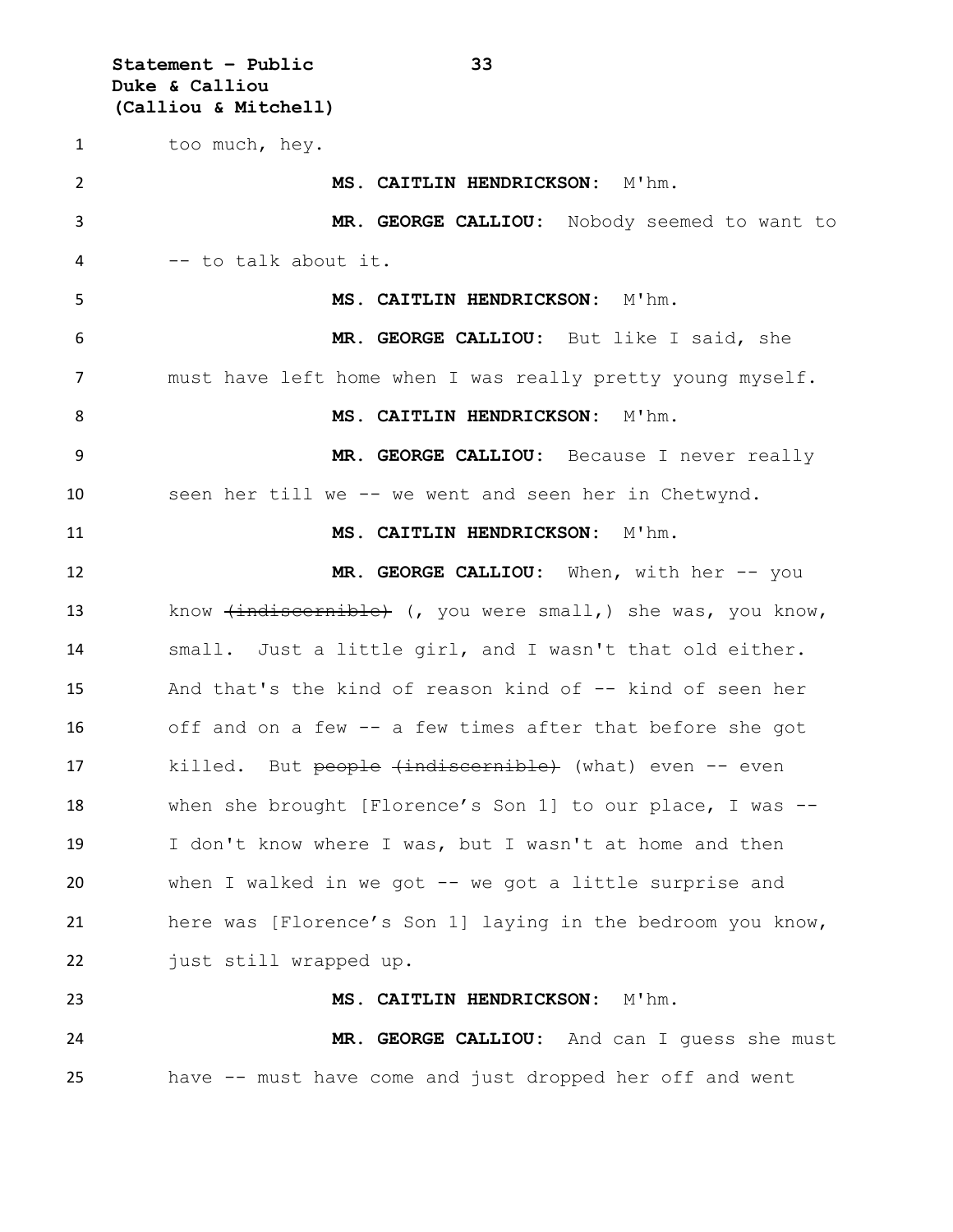**Statement – Public 34 Duke & Calliou (Calliou & Mitchell)**

 back to Chetwynd. **MS. CAITLIN HENDRICKSON:** Like, did she not -- **MR. GEORGE CALLIOU:** He dropped her off -- **MS. CAITLIN HENDRICKSON:** -- not support -- **MR. GEORGE CALLIOU:** Pardon? **MS. CAITLIN HENDRICKSON:** Did she send money home? **MR. GEORGE CALLIOU:** Well like -- like 10 probably not, because there was no -- no way to send money back, hey. **MS. CAITLIN HENDRICKSON:** M'hm. **MR. GEORGE CALLIOU:** Because there's no accesses. Like -- like, if there was people that you know, 15 they couldn't go to that -- that  $\overline{ }$  (closest the verticle) store or that) Beaverlodge we got another 40 miles from -- from our area. **MS. CAITLIN HENDRICKSON:** Okay. **MS. LOIS DUKE:** There's other people in our community that remember Florence. **MR. GEORGE CALLIOU:** Yeah -- **MS. LOIS DUKE:** I've had -- **MR. GEORGE CALLIOU:** -- like I said -- **MS. LOIS DUKE:** -- conversations with some of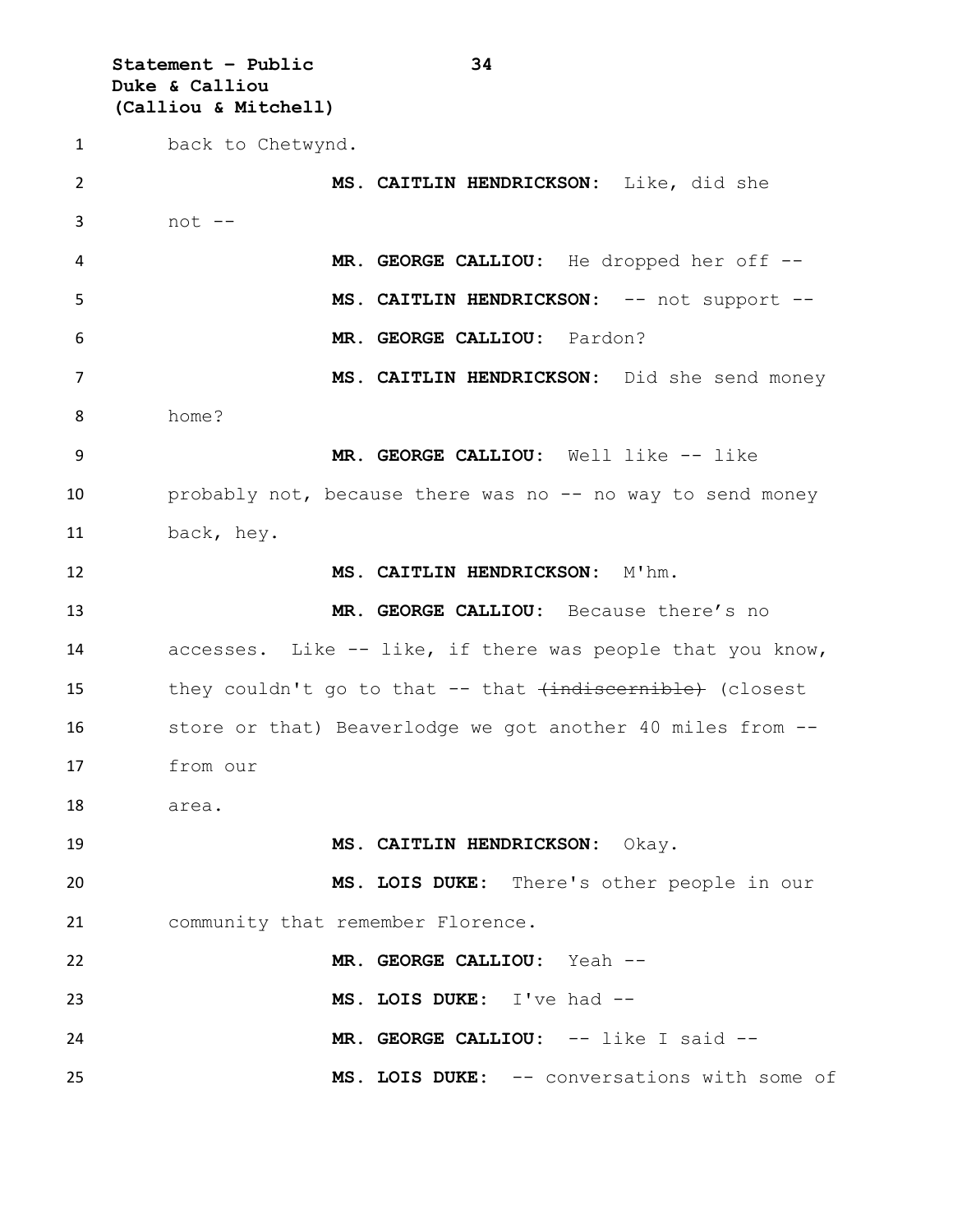**Statement – Public 35 Duke & Calliou (Calliou & Mitchell)** the older -- **MR. GEORGE CALLIOU:**  $\leftarrow$ **Hadiscernible**) (And) well, I guess, like I said you know there's people like 4 (indiscernible) (Leena (ph) too ) and -- **MS. LOIS DUKE:** Nora (ph). 6 MR. GEORGE CALLIOU: Nora,  $\{indiscernible\}$  (yes). 8 MS. LOIS DUKE: They remember her. **MS. CAITLIN HENDRICKSON:** Is there anything you can recall from your conversations with them about what kind of person she was? **MS. LOIS DUKE:** Well, Kathleen (ph) said she liked to be independent and she was always off doing something. And I guess moving 300 miles away or 15 (indiscernible) (kilometres away) way back then was a big deal. **MS. CAITLIN HENDRICKSON:** M'hm. 18 MS. LOIS DUKE: It's far -- far to be away from home. **MR. GEORGE CALLIOU:** Yeah. **MS. LOIS DUKE:** I -- I wonder too, why she left Kelly Lake. I don't know if we'll ever know why. **MS. CAITLIN HENDRICKSON:** M'hm. Do you think that there's anything that would have helped her not become another women who's been...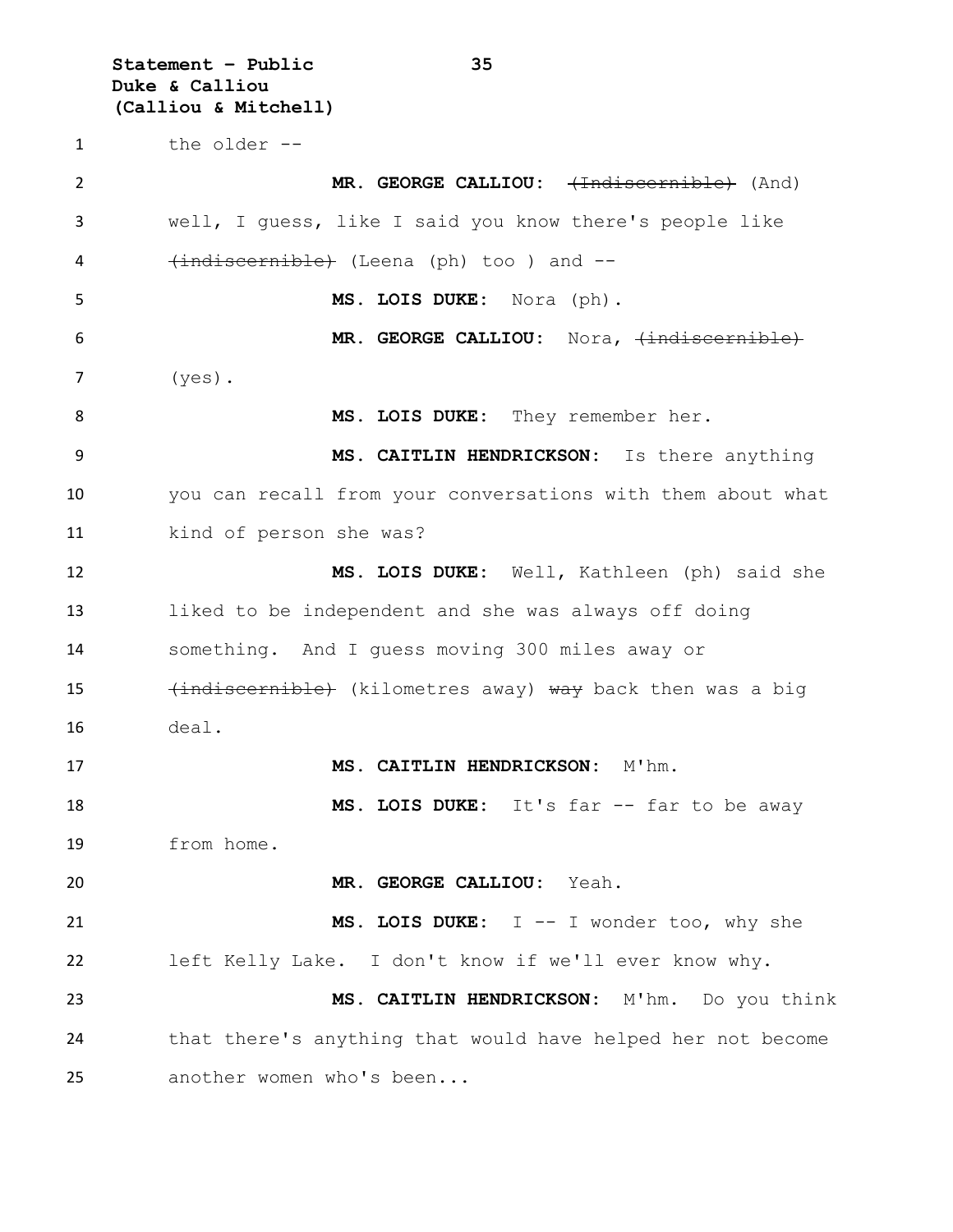**Statement – Public 36 Duke & Calliou (Calliou & Mitchell)**

 **MR. GEORGE CALLIOU:** Well, like -- like I said, she was -- she was a -- like, she was working, there wasn't work close by there and where people -- you know, she probably that's where she found a job, that's where she stayed. **MS. CAITLIN HENDRICKSON:** M'hm. **MR. GEORGE CALLIOU:** Because there was no 8 work around the  $\{\text{indiscernible}\}$  lake (home) -- or the place we're at, and there was no work close to -- like Beaverlodge and (indiscernible) was close little towns -- 11 MS. CAITLIN HENDRICKSON: M'hm. **MR. GEORGE CALLIOU:** -- little town. **MS. CAITLIN HENDRICKSON:** M'hm. 14 MR. GEORGE CALLIOU: And Chetwynd that where she found -- found her first job, I think so that's where 16 she stayed then, and that's where she lived -- on -- on -- on her own up there. **MS. CAITLIN HENDRICKSON:** M'hm. So throughout our conversation you've kind of spoke about how your grandmother's death has impacted the way your mother, you know, grew up, and the way that she parented, and I'm just -- I'd like to ask if you would like to share some of that experience when you were growing up with your mom and 24 as -- as a child who was adopted like what -- what was your childhood like?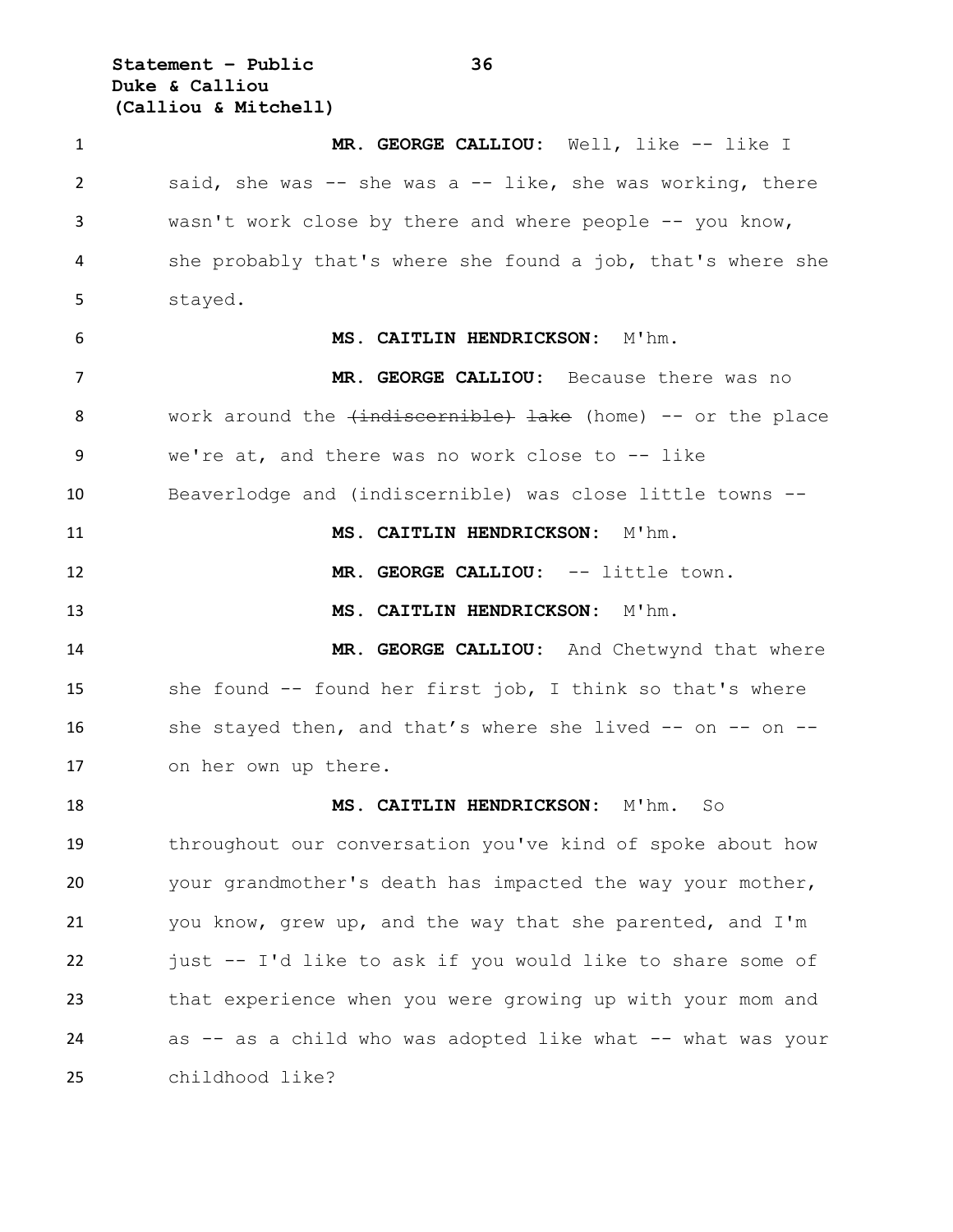**Statement – Public 37 Duke & Calliou (Calliou & Mitchell)**

 **MS. LOIS DUKE:** Well, I grew up with my great aunt, who would have been my grandmother's sister, and it was a good childhood, but I think as you get older and you -- you know you have siblings that are living with your 5 biological parents and you always wonder why -- why you weren't with them. **MS. CAITLIN HENDRICKSON:** M'hm. **MS. LOIS DUKE:** And you always think that they probably have a better life, and they're probably happier, and they're probably feeling loved, and all that stuff. And I think not growing up with my biological parents caused me to have a lot of feelings of not being worthy, or maybe being abandoned, and I remember thinking about suicide at very young age. I never thought I'd live past 27. **MS. CAITLIN HENDRICKSON:** And what was your relationship like with your mom? Like, did you see her often? **MS. LOIS DUKE:** Yeah, we'd see her often. We were always in Kelly Lake. My -- my adopted mom would go

 and visit her family -- and the family and we were always there, so I always knew I had my brothers and sisters. I just -- guess I always wondered why I wasn't with them. **MS. CAITLIN HENDRICKSON:** M'hm. **MR. GEORGE CALLIOU:** And even your mom -- in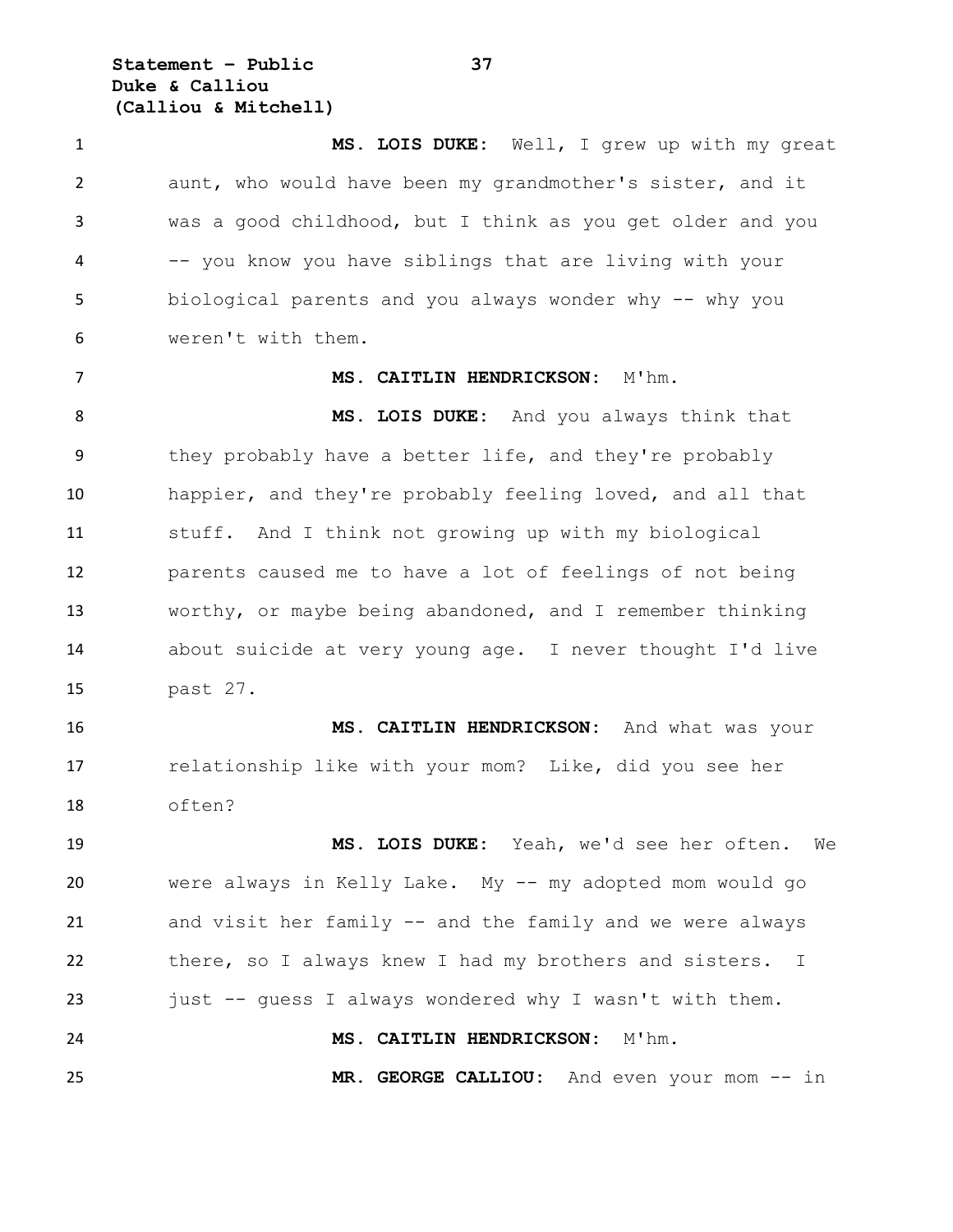#### **Statement – Public 38 Duke & Calliou (Calliou & Mitchell)**

 them days when you guys were growing up, and people had vehicles and -- Dawson Creek, that's where my sister and 3 (indiscernible) (your, your --) my sister, [I.] adopted you guys they were living in -- vehicle -- people had vehicles and they'd get around a lot easier. **MS. LOIS DUKE:** M'hm, yeah. Mom would have been, what? In her -- mom was 17 when she had me, or 18, 17 when she had [Sibling 1], 18 when she had me, 19 had she had [Sibling 2], and then mid-20s when she had [Sibling 3] and I think early 30s when she had [Sibling 4]. **MS. CAITLIN HENDRICKSON:** Oh, so were you the only one who grew up separate from them? **MS. LOIS DUKE:** M'hm, yeah. **MS. CAITLIN HENDRICKSON:** And they all grew up with her and -- **MR. GEORGE CALLIOU:** Well, my sister -- the reason that -- **MS. CAITLIN HENDRICKSON:** Yeah. **MR. GEORGE CALLIOU:** -- she got  $\overrightarrow{ \text{rid of }}$  (her)- - she got her (was) because my sister couldn't have kids and they wanted – [G.] always wanted -- wanted kids, hey, 22 so he  $-$  he adopted  $-$  he wanted (you and  $-$ ) **MS. LOIS DUKE:** Yeah. **MR. GEORGE CALLIOU:** -- (indiscernible). **MS. LOIS DUKE:** [T.].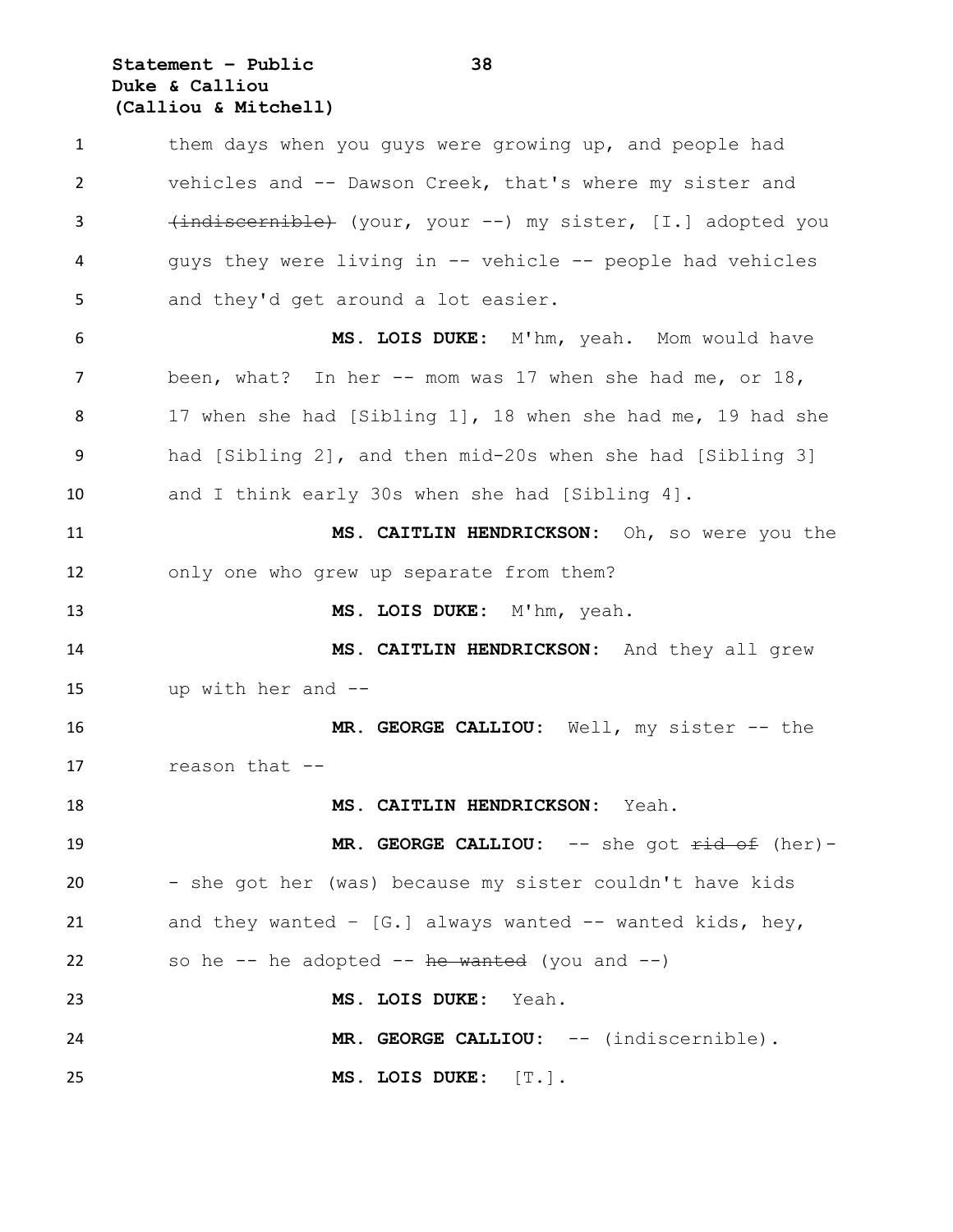**Statement – Public 39 Duke & Calliou (Calliou & Mitchell) MR. GEORGE CALLIOU:** [T.], yeah. **MS. CAITLIN HENDRICKSON:** So [T.]'s kind of like your step-brother? **MS. LOIS DUKE:** He would be my adoptive brother. **MS. CAITLIN HENDRICKSON:** Adopted -- **MR. GEORGE CALLIOU:** Yeah. 8 MS. CAITLIN HENDRICKSON: -- brother. **MR. GEORGE CALLIOU:** Adopted because they -- because they it -- she couldn't -- they couldn't have kids. They wanted kids so they weren't alone all the time so they adopted -- they adopted -- adopted, you guys. **MS. LOIS DUKE:** Well, and that goes back to Mom saying she didn't know how to be a mom. **MR. GEORGE CALLIOU:** Yeah. **MS. LOIS DUKE:** And she had lots of -- she 17 had three kids under the age of -- oh, and she was only 20 years old, three babies at home, living in a one room shack with no running water or power. **MR. GEORGE CALLIOU:** Yeah. **MS. LOIS DUKE:** They had no running water, no power. **MR. GEORGE CALLIOU:** Yeah, no power, yeah. **MS. LOIS DUKE:** They lived in a one room -- all they had was a wood stove, so.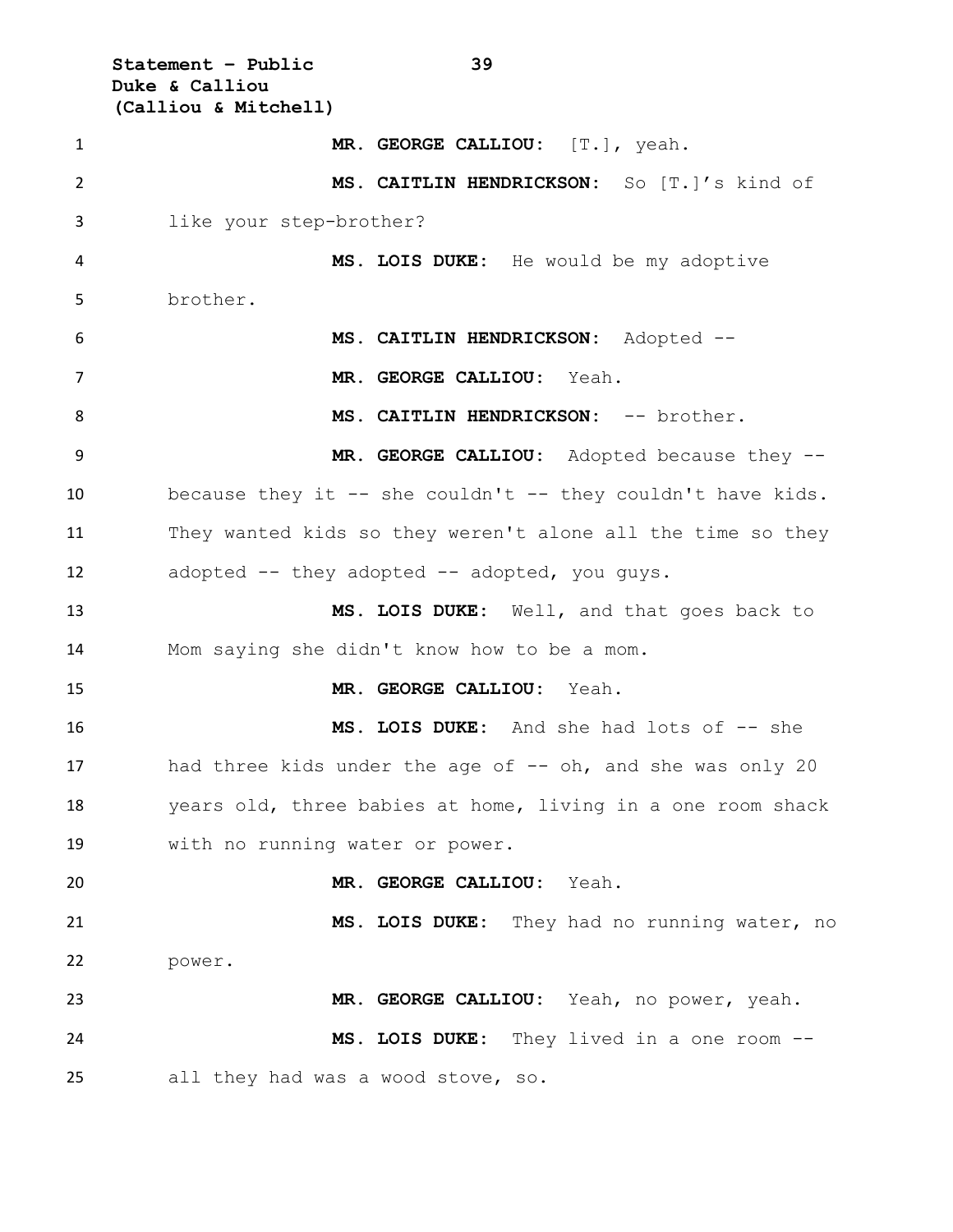**Statement – Public 40 Duke & Calliou (Calliou & Mitchell)**

 **MR. GEORGE CALLIOU:** You know, because people have to go -- go out to -- to find work, there was no work around there, hey, they got to go out of the community, you know, go out of the community, go find work. And the closest work was you know, quite -- quite a ways -- quite away out, and you can't come home every day because no -- 7 there was hardly any guys with vehicles. And my friend 8 (indiscernible) (or) because I found myself the first 9 vehicle I ever had I had to go out (indiscernible) well 10 (work for a farmer all summer long,) somebody walked 11 (indiscernible) (picking) rocks and weeds (roots) and (to) get a car. **MS. LOIS DUKE:** No, that's good. That's why

 you're still working when you're -- you're 70. Like, I guess -- I guess this would just be after-effects of having lost a loved one.

#### **MS. CAITLIN HENDRICKSON:** M'hm.

 **MS. LOIS DUKE:** And you see all these women now that are gone, they're missing, or they're murdered, and -- and you just know what their children's lives are going to look like because they're going to grow up with some of the stuff that my mom grew up with, and they're going to grow up and their -- their grandchildren are going to be sitting in a chair like this feeling the way I feel.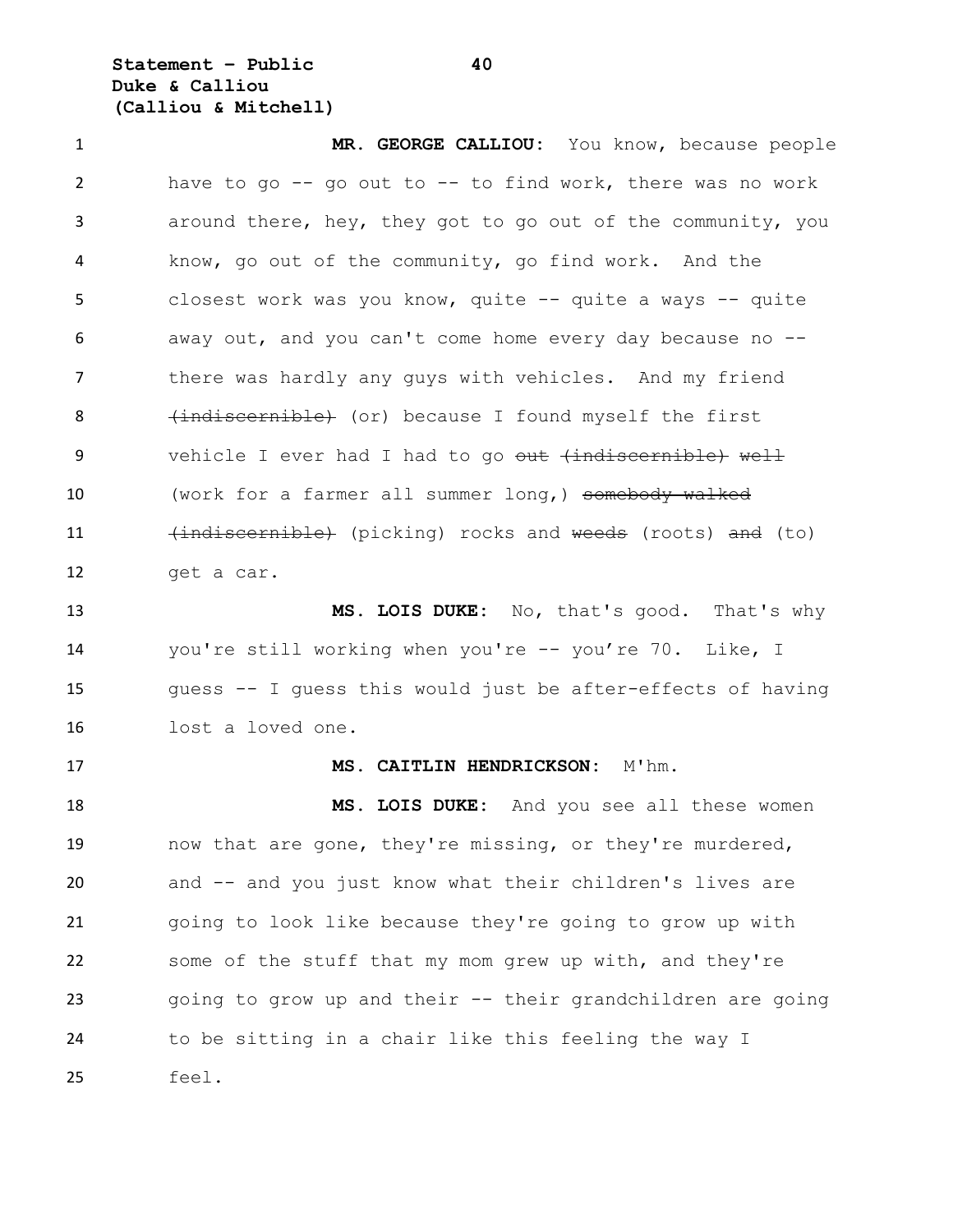**Statement – Public 41 Duke & Calliou (Calliou & Mitchell)**

 **MS. CAITLIN HENDRICKSON:** It sounded like you -- you reconnected, your relationship with your mom. **MS. LOIS DUKE:** Yeah. I did. **MR. GEORGE CALLIOU:** Well, we always been together, close. **MS. LOIS DUKE:** I did. I -- I realized that 7 she did the best she could and -- and that she loved me. She loved me so much she gave me life. So once I understood that it was easy to be her daughter. **MS. CAITLIN HENDRICKSON:** So what would you 11 like to see happen in the future to -- to make change? Like to help people who might fall victim to you know, getting into the wrong situation and you know, becoming another murdered Indigenous person. What would you like to see change to -- to help that? To help somebody like your sister? You -- you talked about concerns for your sister. **MS. LOIS DUKE:** Yeah, she's -- she may not make it. I don't know. She may end up dead one day because of being with the wrong people, or she may end up dead because -- **MR. GEORGE CALLIOU:** That's -- **MS. LOIS DUKE:** -- of drugs. **MR. GEORGE CALLIOU:** -- that's a problem 25 (indiscernible) (nowadays, you know,) of being with the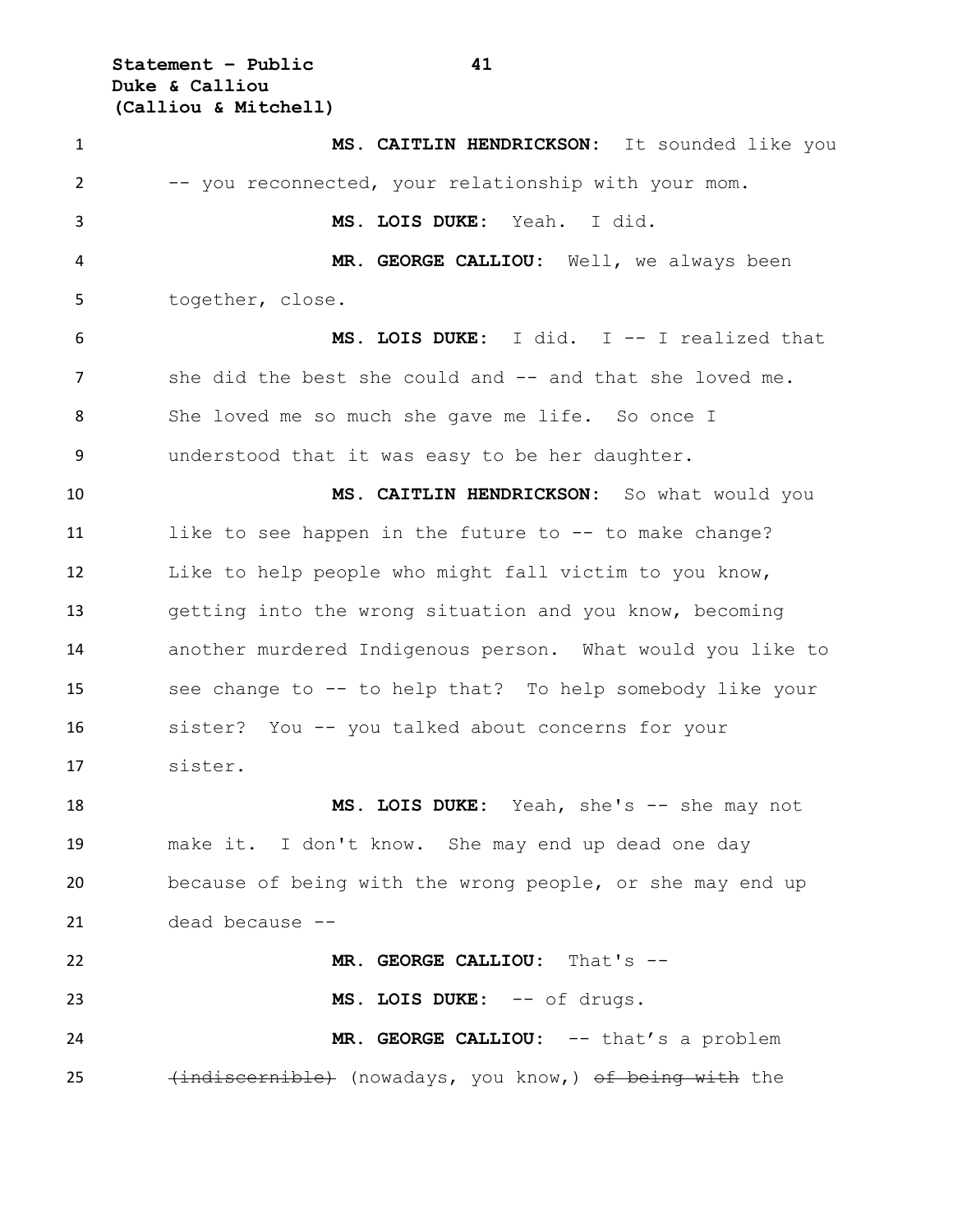**Statement – Public 42 Duke & Calliou (Calliou & Mitchell)**

white people.

 **MS. CAITLIN HENDRICKSON:** M'hm. 3 MR. GEORGE CALLIOU: Figure (indiscernible) (it's only) like I said, probably another dead Indian anyway. They, probably the police, they won't do anything about it. Not even tell them. 'Til now. You really got to push it -- push her -- push yourself to talk to go talk 8 to them, you know, get somebody else you know, to look into it. Get more active to it. **MS. LOIS DUKE:** Well, there needs to be harsher laws -- **MR. GEORGE CALLIOU:** Yeah. **MS. LOIS DUKE:** -- against violence against vulnerable people. **MS. CAITLIN HENDRICKSON:** M'hm. **MS. LOIS DUKE:** Like, every time I drive past that Yellowhead Inn, and I think of that woman who was murdered there and how the truck driver that did it got acquitted, and I know now he's -- they're re-opening the case and they're going to do something, but then I think of 21 that woman's uterus sitting in a -- in an evidence box, and I think there needs to be harsher sentences for people that commit crimes against vulnerable people, and those vulnerable people are Indigenous women and girls in Canada because --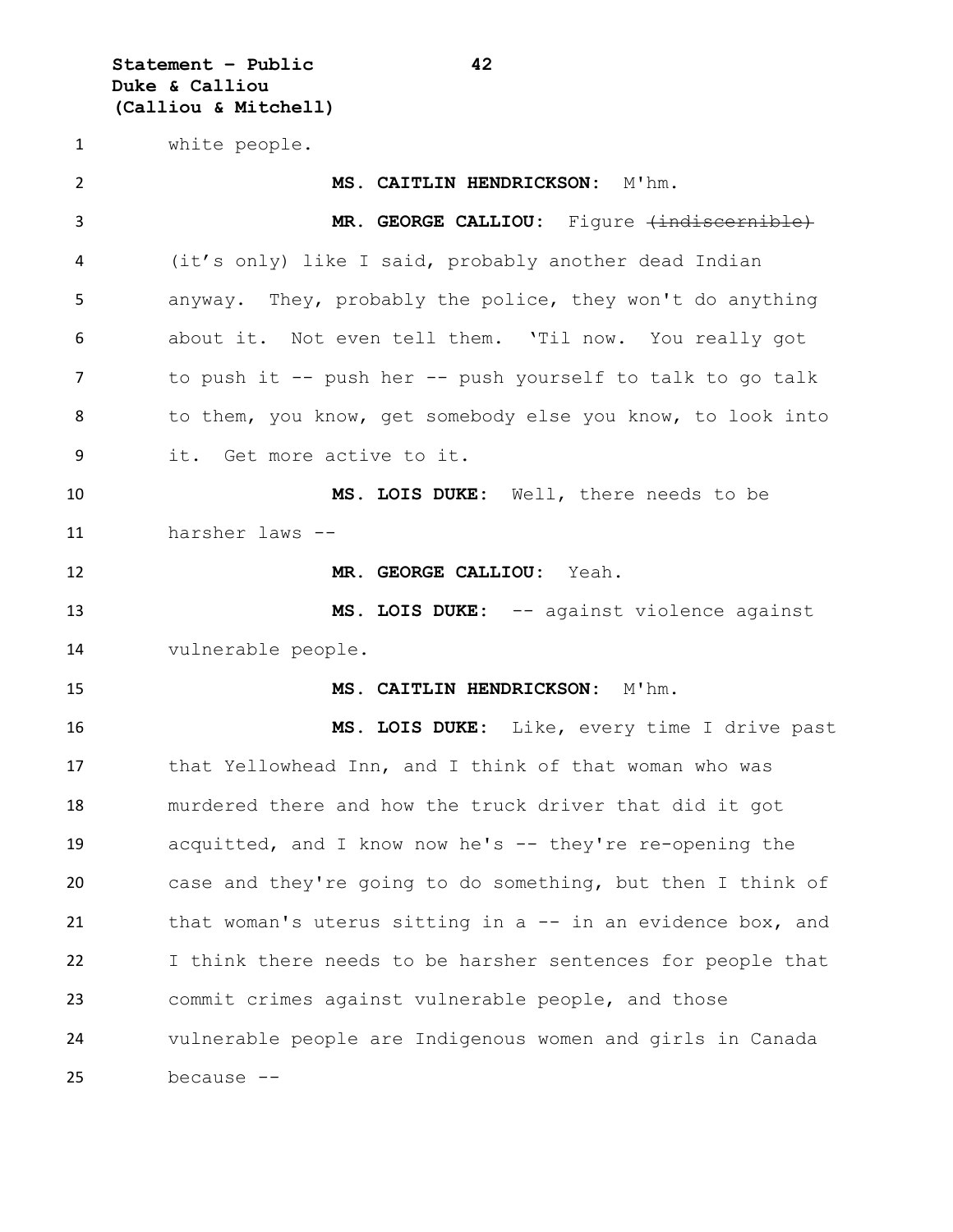**Statement – Public 43 Duke & Calliou (Calliou & Mitchell)**

 **MS. CAITLIN HENDRICKSON:** M'hm. **MS. LOIS DUKE:** -- of our systemic racism. I remember being in my teens and coming home from school 4 thinking, "Why am I even alive?" The way -- the way you're -- the people you go to school with treat you because... **MR. GEORGE CALLIOU:** They will tell you -- 7 when I start working (indiscernible) (you gotta) you know, you got -- you know don't pay attention or you got to talk back for yourself, you know, for the way the white -- the white guys were treating Natives at that time. You know, 11 you can't even hardly (indiscernible) (-- well they still 12 do it if you let them do it, hey) nothing to do with it. You just got to stand for your own rights. 14 And while even if you go to the police and talk to them they won't even hardly believe you. Maybe it 16 was a joke and the first thing they said (indiscernible) (they maybe) was just joking around, and from that joke it could -- could be violence from there, you know. **MS. LOIS DUKE:** Yeah. I always have to laugh when I think about how other countries think that Canada is full of nice people, but these nice people get away with hurting their most vulnerable people and they're not even really called on it. They're still nice people. **MS. CAITLIN HENDRICKSON:** M'hm. **MR. GEORGE CALLIOU:** Well, even that --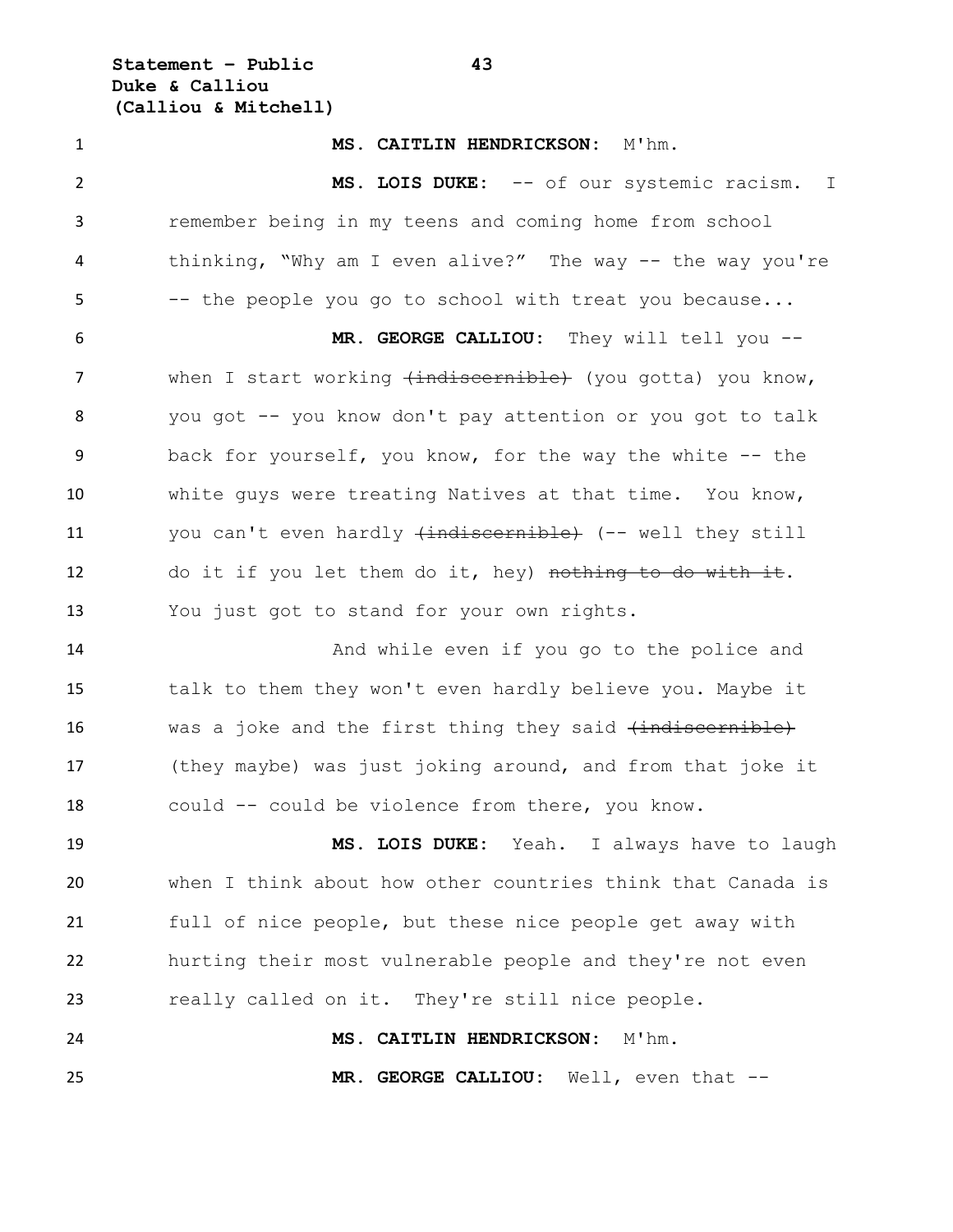## **Statement – Public 44 Duke & Calliou (Calliou & Mitchell)**

 remember that -- and quite a few years ago, I don't know how many years ago, when the two girls from Fort St. John were hitching a ride -- it's like -- it's like that to Fort 4 St. John and they were -- and they were found it 5 (indiscernible) (was, ) it was in the fall, a hunter or something, and he figured he smelled something rotten, and figured a rotten moose and he went and checked it and it was them two girls that were missing. Hitchhiking from here to Fort St. John, and the bodies were just laying 10 there and they were side by side, on top -- on top (off, off) of the road. And that was nothing ever became of that 12 neither (indiscernible) (then, eh?) **MS. LOIS DUKE:** Yeah, I guess, it's interesting how -- **MR. GEORGE CALLIOU:** (Indiscernible) (Some people get away with things like that, eh?) **MS. LOIS DUKE:** -- almost 60 years ago this stuff was happening and it's still happening today. **MS. CAITLIN HENDRICKSON:** M'hm. **MS. LOIS DUKE:** And I don't understand how 21 that can still be happening. **MR. GEORGE CALLIOU:** Not even for that one, 23 there were -- where the policemen, they never did anything. 24 The (indiscernible) go (There's no use going) to the police, but they said they won't -- you know, like I said,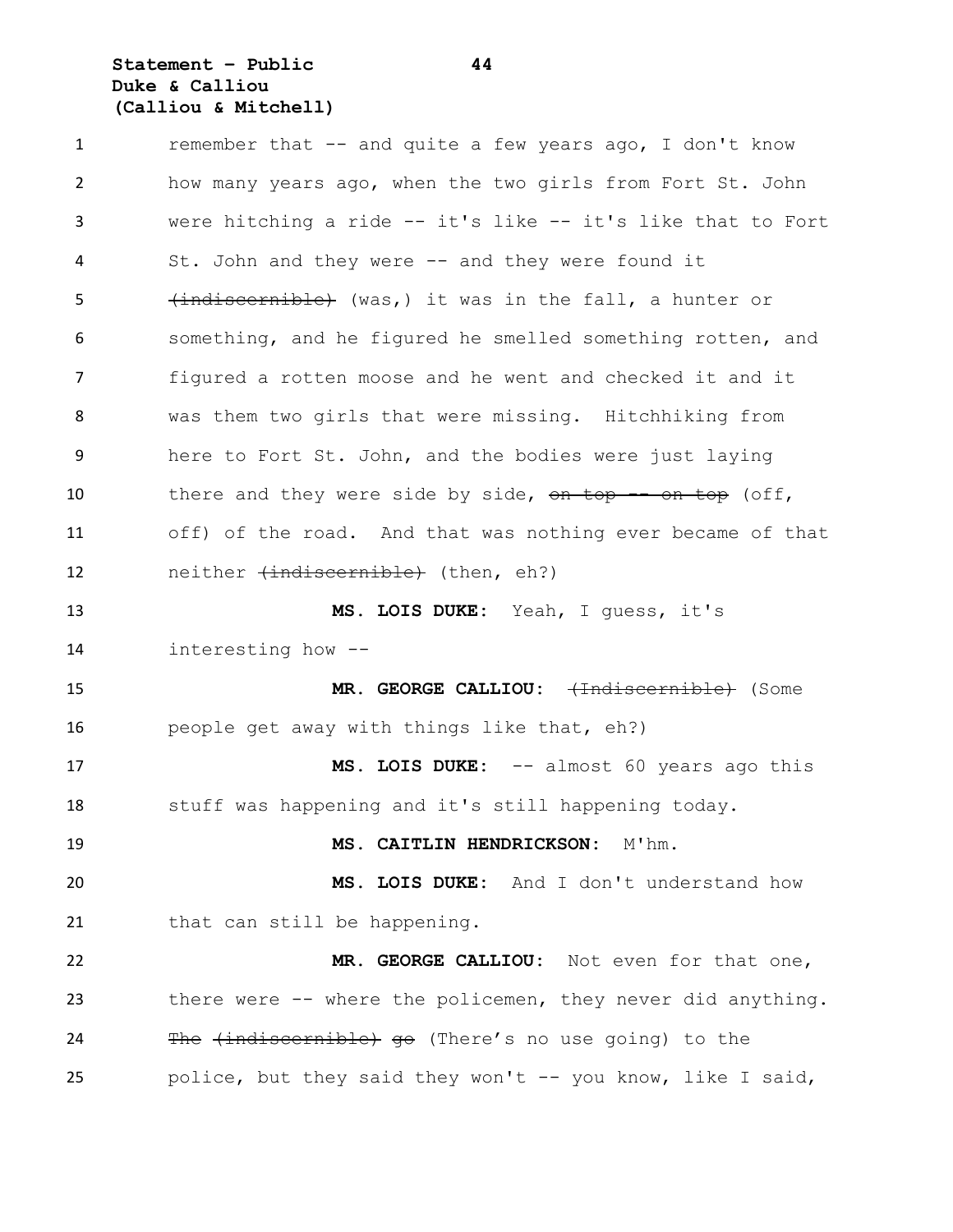# **Statement – Public 45 Duke & Calliou (Calliou & Mitchell)**

| $\mathbf{1}$   | they always blame it on $\{indiscernible\}$ (the girl, you  |
|----------------|-------------------------------------------------------------|
| $\overline{2}$ | know,) because and that's all they got to say. There's      |
| 3              | another Indian dead anyways, so even now till now there's   |
| 4              | still -- still going on.                                    |
| 5              | MS. LOIS DUKE: Yeah.                                        |
| 6              | MS. CAITLIN HENDRICKSON: Are police records                 |
| 7              | something that you'd still like to see?                     |
| 8              | MS. LOIS DUKE: M'hm.                                        |
| 9              | MS. CAITLIN HENDRICKSON: One thing that I                   |
| 10             | can put as a recommendation for the Commissioners is to see |
| 11             | if they can request those police files from -- from         |
| 12             | Florence's death because while maybe they did get           |
| 13             | destroyed, but at least the Commissioners, they have the    |
| 14             | power to subpoena those records.                            |
| 15             | MS. LOIS DUKE: I'd love to see them.                        |
| 16             | MS. CAITLIN HENDRICKSON: And see --                         |
| 17             | MR. GEORGE CALLIOU: M'hm.                                   |
| 18             | MS. CAITLIN HENDRICKSON: -- if that is                      |
| 19             | actually true or if they were telling you something else.   |
| 20             | MS. LOIS DUKE: And even seeing her autopsy                  |
| 21             | because I know there's rumours that there was a lot of      |
| 22             | damage done to her body, wasn't just thrown out of the      |
| 23             | vehicle, it was a lot of damage done below the              |
| 24             | waist.                                                      |
| 25             | MS. CAITLIN HENDRICKSON: M'hm.                              |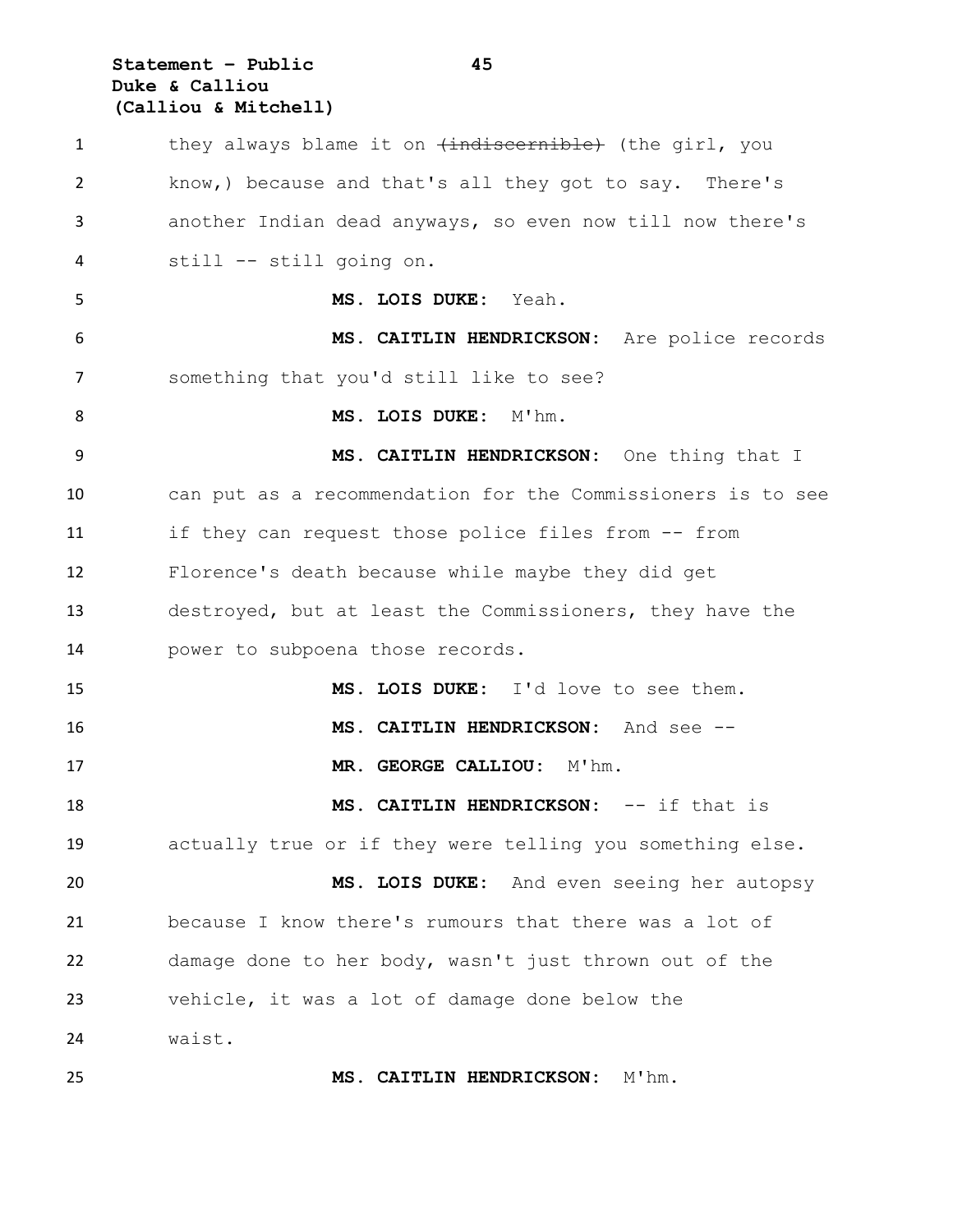**Statement – Public 46 Duke & Calliou (Calliou & Mitchell)**

 **MS. LOIS DUKE:** But, again, that's just what I've heard from family members and again, we have no proof of what really happened to her.

 **MS. CAITLIN HENDRICKSON:** So you want to see if we can get the coroner's report as well. And there is another avenue that you could take into our own hands and 7 trying to find more information as well, and I'll definitely put the recommendations in for the Commissioners to examine that, but it might be worth your while to also connect with the family information liaison unit, they're here. And they're also able to help kind of advocate to try and get you records --

**MS. LOIS DUKE:** M'hm.

14 MS. CAITLIN HENDRICKSON:  $--$  of, you know, your lost loved one, so I can connect you with them when you leave.

 **MS. LOIS DUKE:** And there's this name on that newspaper article, like, was he ever properly -- did people take an accurate statement from him?

 **MS. CAITLIN HENDRICKSON:** The person that was driving?

 **MS. LOIS DUKE:** His name is Denis with one "N". **MS. CAITLIN HENDRICKSON:** M'hm. **MS. LOIS DUKE:** And Gosselim, G-O-S-S-E-L-I-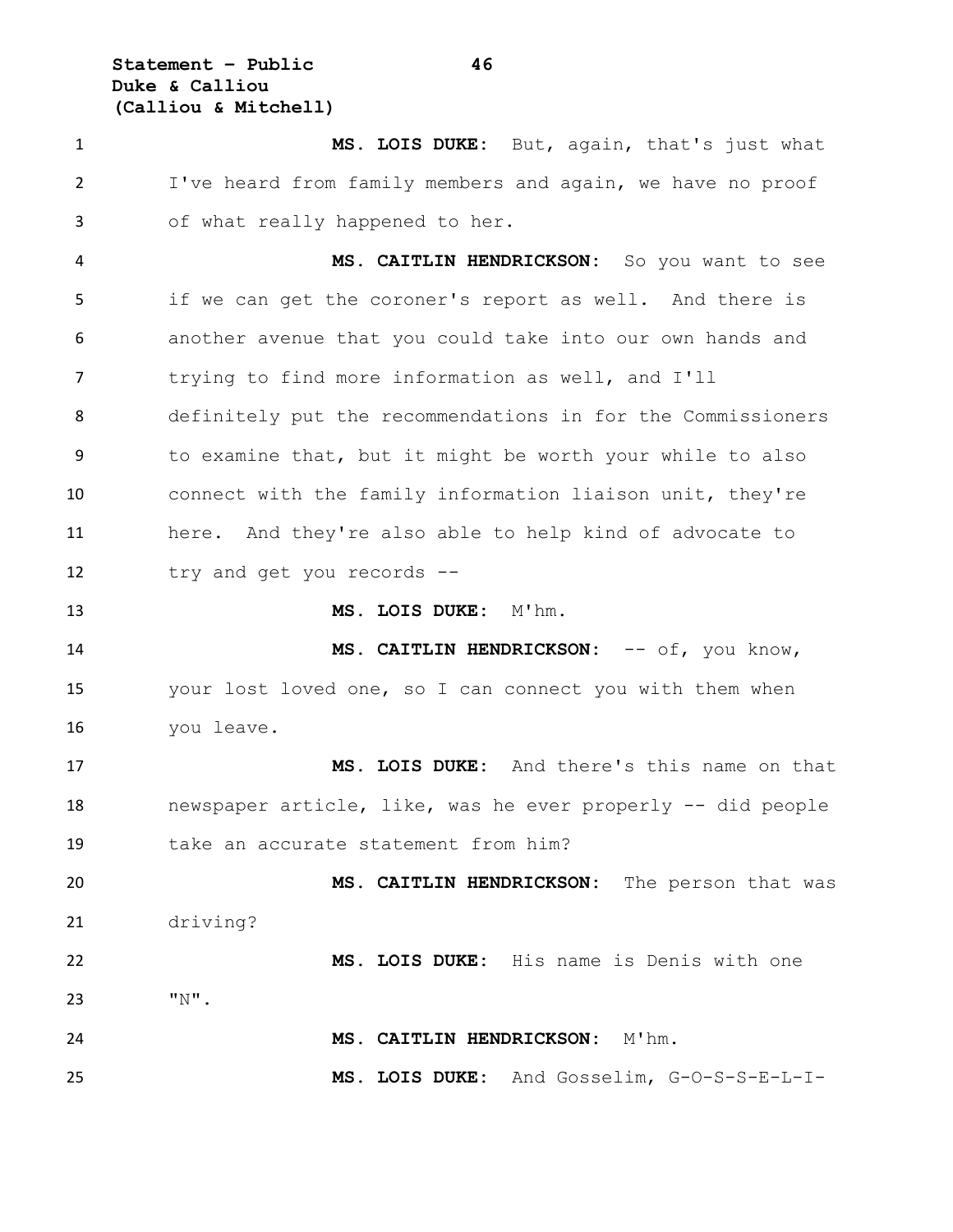**Statement – Public 47 Duke & Calliou (Calliou & Mitchell)**

 M. **MS. CAITLIN HENDRICKSON:** G-O-S-S... **MS. LOIS DUKE:** E-L-I-M. **MS. CAITLIN HENDRICKSON:** E-L-I-M? **MS. LOIS DUKE:** Yeah **MS. CAITLIN HENDRICKSON:** Okay. **MS. LOIS DUKE:** So he's the driver of this 8 car where -- where she died, and what happened to him? Where is he? **MS. CAITLIN HENDRICKSON:** M'hm. **MS. LOIS DUKE:** He's probably gone by now, but was there any statement taken from him? **MS. CAITLIN HENDRICKSON:** Yeah. **MS. LOIS DUKE:** How -- who wrote this newspaper article? **MS. CAITLIN HENDRICKSON:** Is there an author on it? **MS. LOIS DUKE:** No. But it was in the Dawson Creek -- well, maybe -- was it -- probably the Dawson Creek paper, if Mom told me. **MR. GEORGE CALLIOU:** Dawson Creek? **MS. LOIS DUKE:** Yeah, but I can email this to you. **MS. CAITLIN HENDRICKSON:** Yeah, if you email 25 that to me I can connect it with your -- your statement.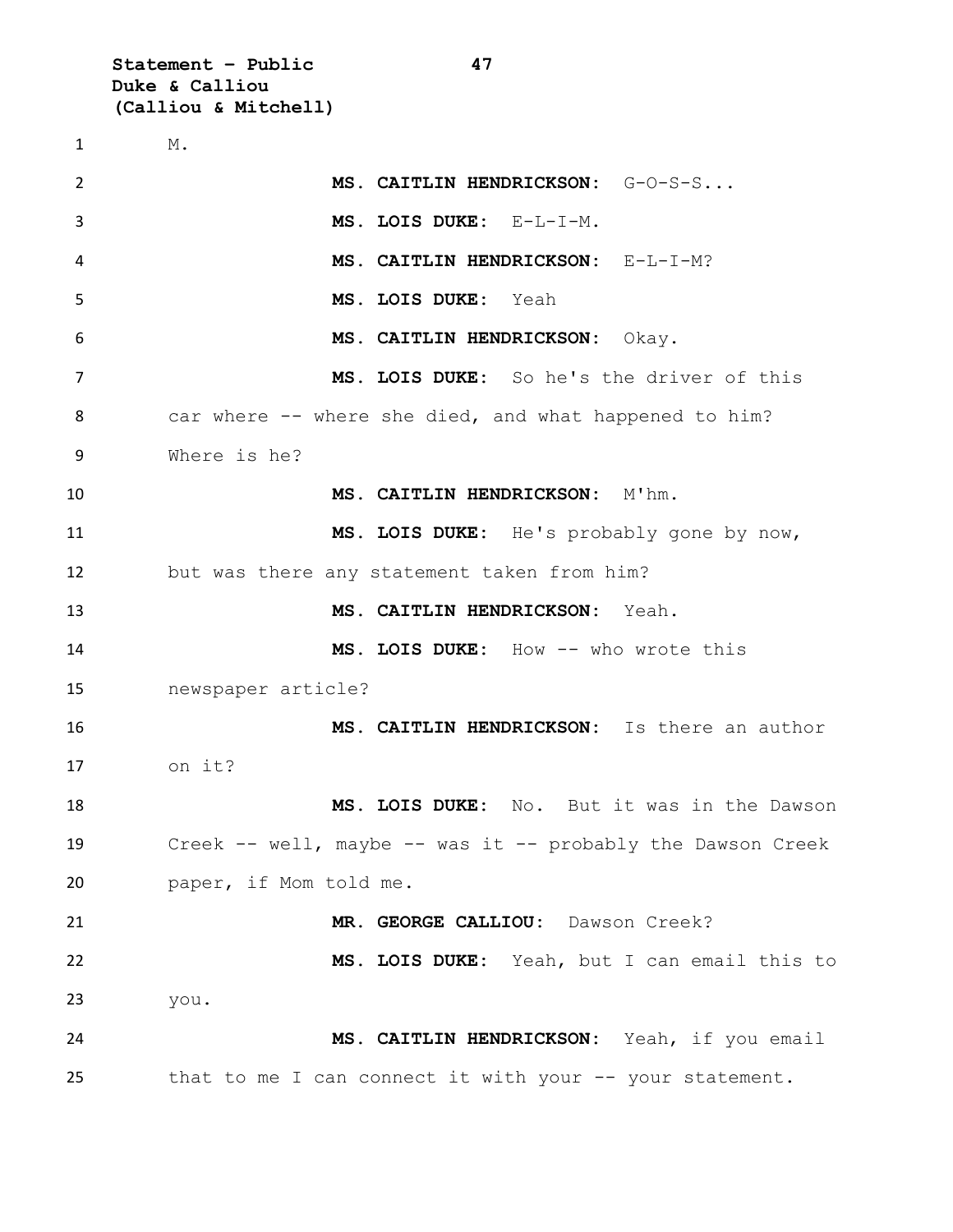**Statement – Public 48 Duke & Calliou (Calliou & Mitchell)**

 **MS. LOIS DUKE:** Okay. **MS. CAITLIN HENDRICKSON:** So is there anything that you would like to see from the National Inquiry to honour Florence in any way? **MS. LOIS DUKE:** I would like to see her name somewhere on a memorial. Maybe memorials where these girls were murdered, in the area, so either Chetwynd area, or... **MR. GEORGE CALLIOU:** Or like, even like Prince George -- Prince George to Prince Rupert. **MS. LOIS DUKE:** M'hm. 12 MR. GEORGE CALLIOU: What -- what do they 13 call that the highway. You got... **MS. LOIS DUKE:** Tears of -- Highway of Tears. **MR. GEORGE CALLIOU:** Highway of Tears? **MS. LOIS DUKE:** Yeah. 17 MR. GEORGE CALLIOU: See how many -- **MS. LOIS DUKE:** M'hm. 19 MR. GEORGE CALLIOU:  $--$  how many women got killed on that road? Was there anything done -- ever done either, or... **MS. LOIS DUKE:** They're still, they still do work on that road. **MR. GEORGE CALLIOU:** (Indiscernible) (Oh yeah).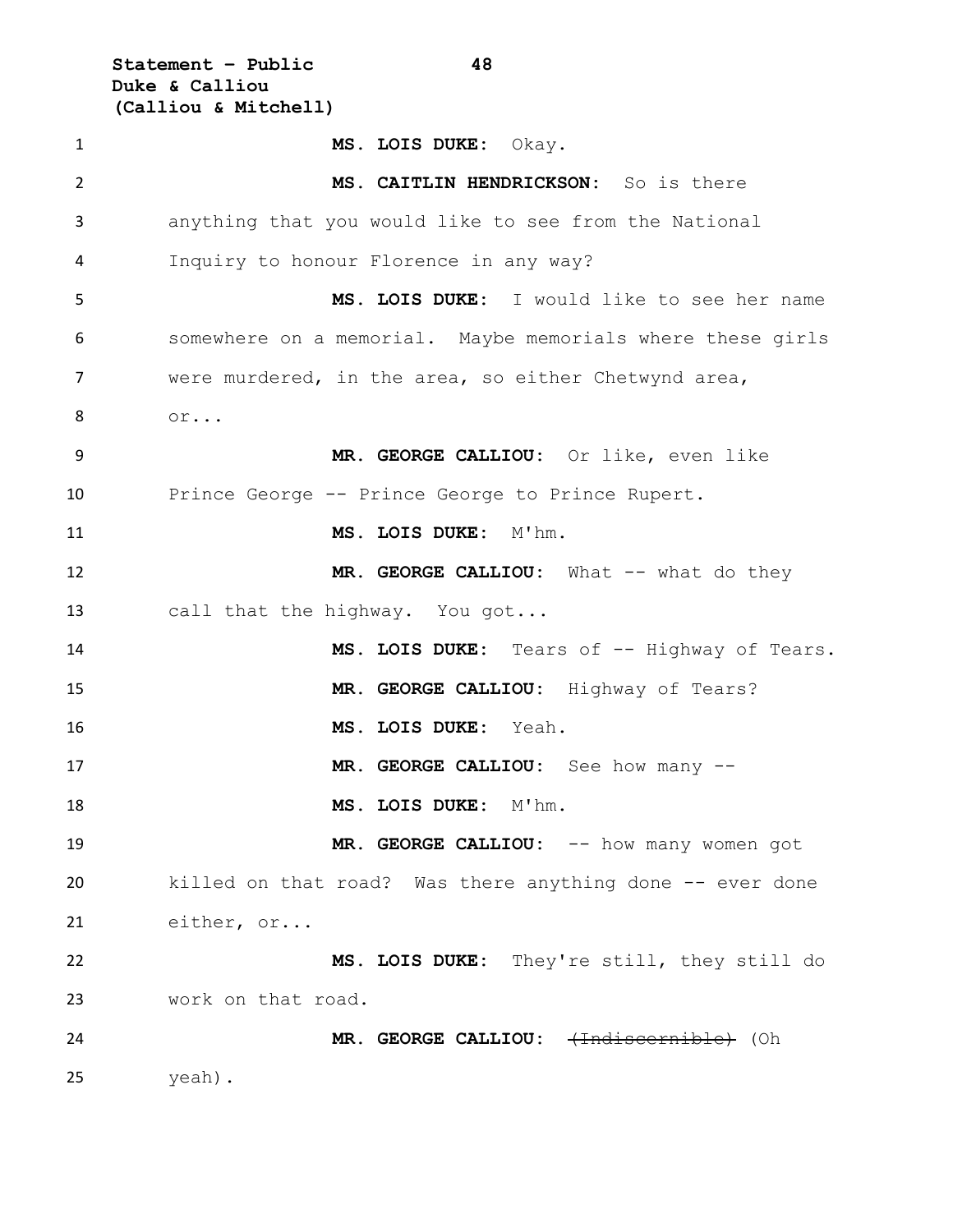**Statement – Public 49 Duke & Calliou (Calliou & Mitchell)**

 **MS. LOIS DUKE:** But I think women still go missing, right? **MS. CAITLIN HENDRICKSON:** M'hm. We were just up in Smithers in September for the hearings there. **MS. LOIS DUKE:** M'hm. **MS. CAITLIN HENDRICKSON:** Lots of people testified about women that were lost on the Highway -- 8 MS. LOIS DUKE: M'hm. **MS. CAITLIN HENDRICKSON:** -- of Tears. **MR. GEORGE CALLIOU:** Because there's all those -- a lot of reserves through there, hey. **MS. CAITLIN HENDRICKSON:** Yeah. **MR. GEORGE CALLIOU:** Right. 'Cause it's happening -- the same thing with that tree planter. They never found her body either, hey. **MS. CAITLIN HENDRICKSON:** No. **MS. LOIS DUKE:** I'll like to -- **MR. GEORGE CALLIOU:** (Indiscernible). (Whatever happened to her?) **MS. LOIS DUKE:** -- see that the Commissioners inquire about our community of Kelly Lake, and why we're a group of Indigenous people that don't have status. Why are we still sitting in -- in poverty and in a rural condition where -- **MR. GEORGE CALLIOU:** There's no...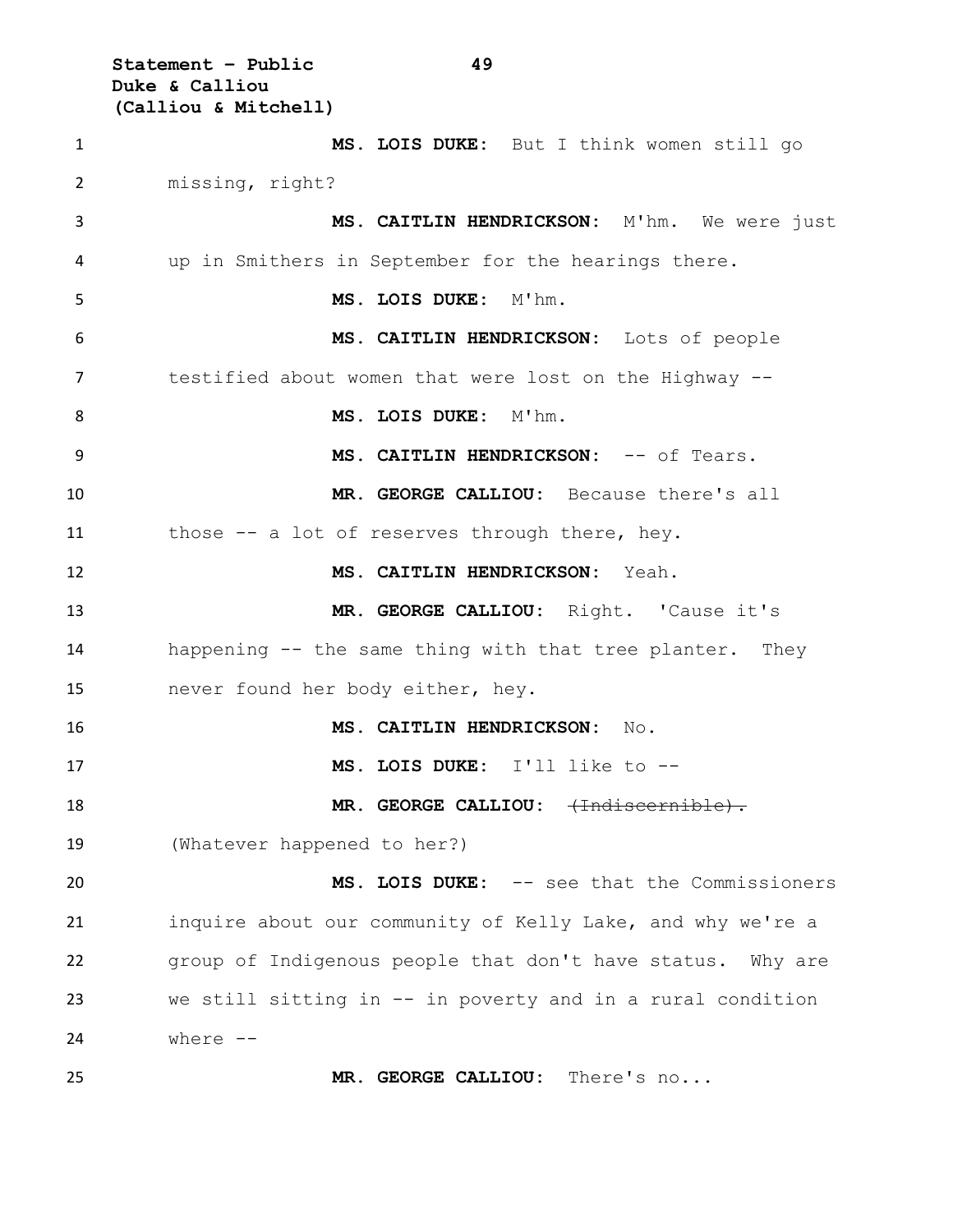**Statement – Public 50 Duke & Calliou (Calliou & Mitchell) MS. LOIS DUKE:** -- the water's not even safe to drink and the... **MR. GEORGE CALLIOU:** And yeah, the sewer -- sewer -- **MS. LOIS DUKE:** There's... **MR. GEORGE CALLIOU:** -- system. **MS. LOIS DUKE:** Sewers are all backing up, and there's no opportunity. **MR. GEORGE CALLIOU:** And for the -- **MS. LOIS DUKE:** -- opportunity -- **MR. GEORGE CALLIOU:** -- and power, we're paying quite a bit for the electricity. **MS. CAITLIN HENDRICKSON:** M'hm. 14 MR. GEORGE CALLIOU: When there's -- you know, why -- why was that -- I know the cheapest electricity bill there for a month is under -- under, not even -- under -- over 300 -- over \$300 a month. Just they don't have nothing. Just -- **MS. LOIS DUKE:** Yeah. **MR. GEORGE CALLIOU:** -- just for power for heat -- heating it, heating your -- lighting your hallway. **MS. LOIS DUKE:** This is for light -- **MR. GEORGE CALLIOU:** (Indiscernible). 25 MS. LOIS DUKE:  $--$  and power.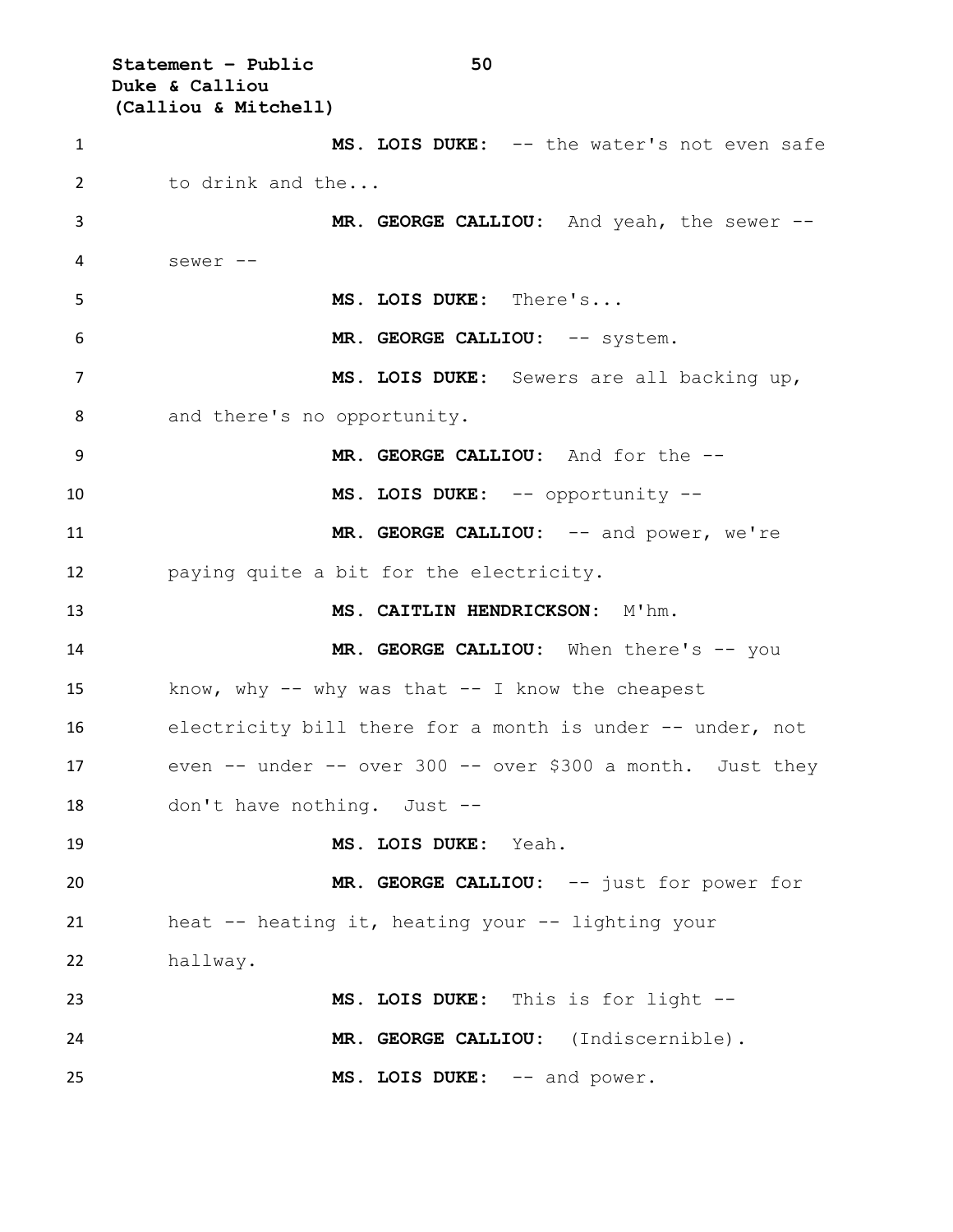**Statement – Public 51 Duke & Calliou (Calliou & Mitchell)** 1 MR. GEORGE CALLIOU: -- you have light and 2 they don't have nothing. **MS. LOIS DUKE:** And it's not even electric heat, it's wood heat. **MR. GEORGE CALLIOU:** Yeah. **MS. LOIS DUKE:** And they still have a huge power bill. 8 MR. GEORGE CALLIOU: <del>(Indiscernible)</del> (Service for their power). **MS. LOIS DUKE:** Makes you wonder. **MR. GEORGE CALLIOU:** So much for the power. **MS. LOIS DUKE:** And there's no social services there. **MR. GEORGE CALLIOU:** And there's no social worker that work there. **MS. CAITLIN HENDRICKSON:** Lois said there's quite a bit of violence in the community? **MS. LOIS DUKE:** Well, just from -- **MS. CAITLIN HENDRICKSON:** (Indiscernible). **MS. LOIS DUKE:** -- people leaving the community and entering a -- a lifestyle that is not -- **MS. CAITLIN HENDRICKSON:** M'hm. 23 MS. LOIS DUKE: -- healthy. **MS. CAITLIN HENDRICKSON:** It's a good recommendation.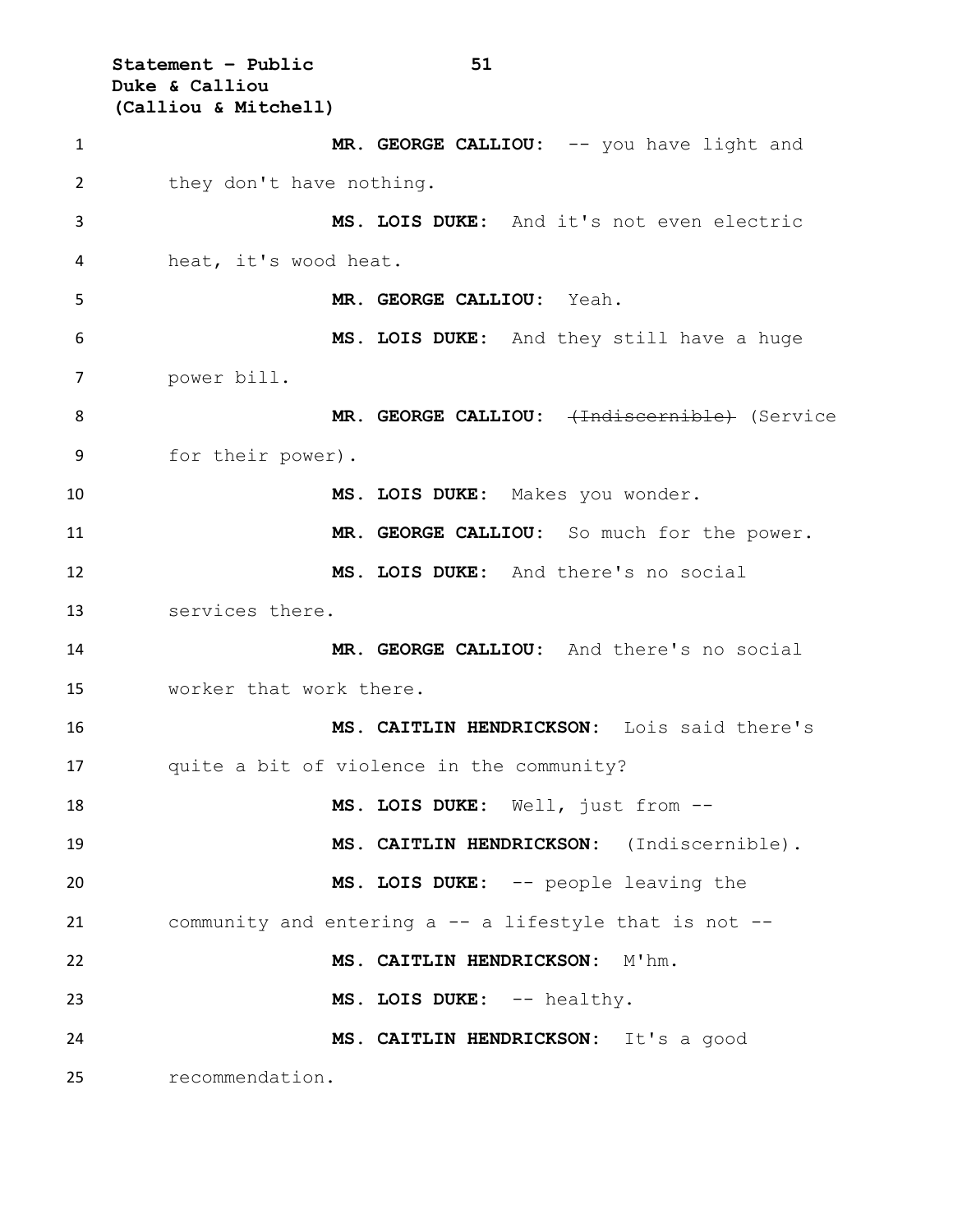**Statement – Public 52 Duke & Calliou (Calliou & Mitchell)**

 **MR. GEORGE CALLIOU:** And that's why I kind of left home too, there was nothing there for me. There's no work there. You can't stay that there's no work. **MS. LOIS DUKE:** There's another lady that went missing in our community in 2004 she was just never seen again. 7 MR. GEORGE CALLIOU: Yeah, well, that -- even 8 then the policemen (indiscernible) they said they can't do nothing, nothing they, nothing -- they -- they just kind of look around. **MS. LOIS DUKE:** No body. **MR. GEORGE CALLIOU:** And that was nothing -- they didn't even do anything. They just come and check again. **MS. LOIS DUKE:** They searched for her -- 16 MR. GEORGE CALLIOU: They didn't -- **MS. LOIS DUKE:** -- they didn't find her. **MR. GEORGE CALLIOU:** -- <del>(indiscernible)</del> (an investigation or) nothing at all. **MS. LOIS DUKE:** Yeah, she just went missing one day and -- **MS. CAITLIN HENDRICKSON:** Do you know her name? **MR. GEORGE CALLIOU:** What's that? **MS. LOIS DUKE:** Lawrence's (ph) Mom.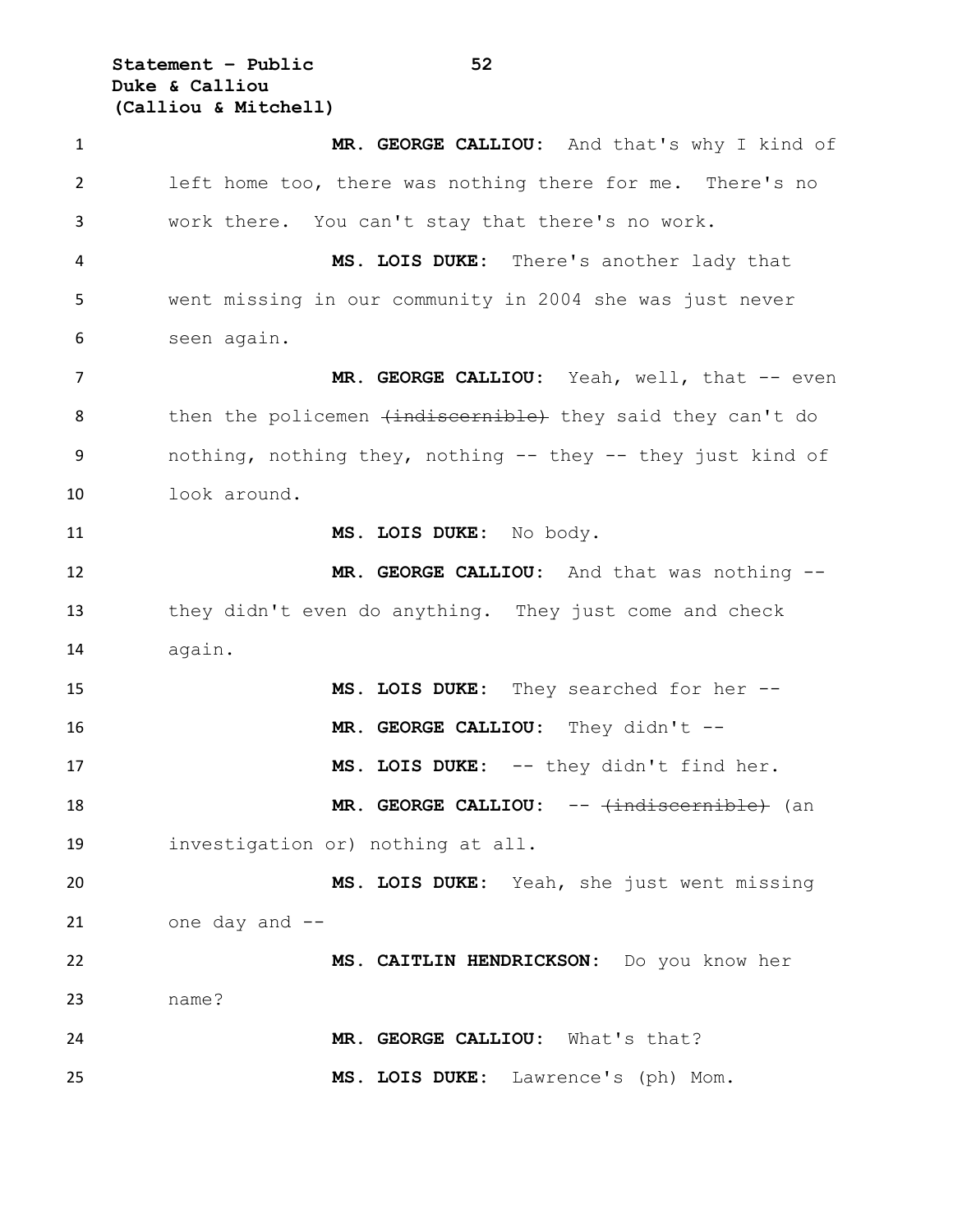**Statement – Public 53 Duke & Calliou (Calliou & Mitchell) MR. GEORGE CALLIOU:** Eva Mitchell (ph). **MS. LOIS DUKE:** Eva Mitchell. **MR. GEORGE CALLIOU:** Yeah. **MS. LOIS DUKE:** What was -- what was the name she went my though? **MR. GEORGE CALLIOU:** Eva Mitchell. **MS. LOIS DUKE:** No. **MR. GEORGE CALLIOU:** But her nickname was Ebony (ph). **MS. LOIS DUKE:** Ebony, that's how we -- **MR. GEORGE CALLIOU:** Ebony. 12 MS. LOIS DUKE:  $--$  all know her. **MR. GEORGE CALLIOU:** Yeah. **MS. LOIS DUKE:** Ebony. **MS. CAITLIN HENDRICKSON:** Ebony, but her -- her real name was Eva Mitchell. **MS. CAITLIN HENDRICKSON:** Okay. **MS. LOIS DUKE:** But she went missing and her cigarettes were on the table and her dog was in the house. **MR. GEORGE CALLIOU:** Still -- still in the house. **MS. LOIS DUKE:** And they never seen her again. **MR. GEORGE CALLIOU:** Never -- never found her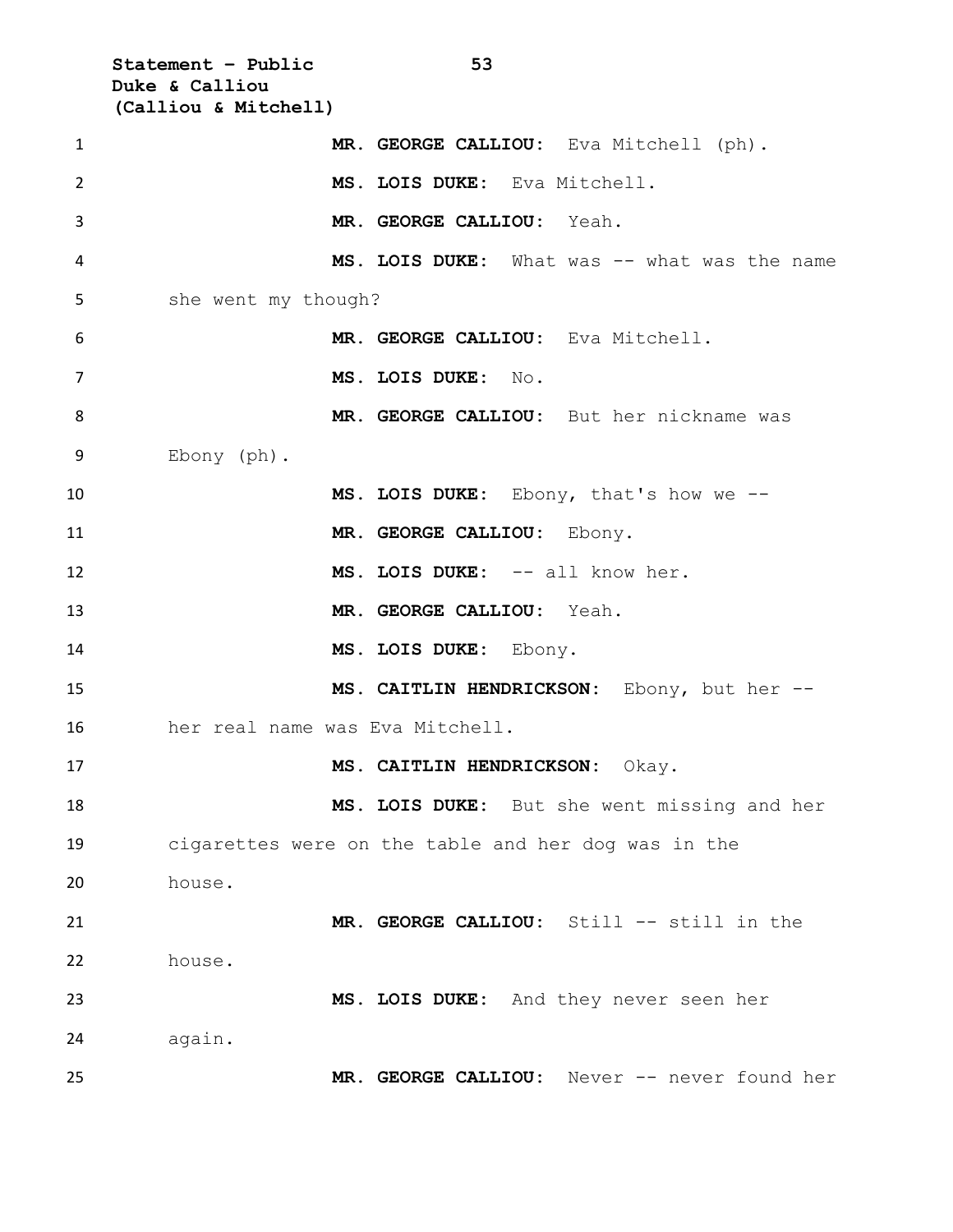**Statement – Public 54 Duke & Calliou (Calliou & Mitchell)**

| $\mathbf{1}$ | or anything. But they didn't even try and look.             |
|--------------|-------------------------------------------------------------|
| 2            | MS. LOIS DUKE: Yeah.                                        |
| 3            | MR. GEORGE CALLIOU: Put it that way.                        |
| 4            | MS. LOIS DUKE:<br>Yeah.                                     |
| 5            | MR. GEORGE CALLIOU: You know, when -- when                  |
| 6            | the police come from Dawson Creek, that's all they did is   |
| 7            | just looked around the house, and ask people see --         |
| 8            | (indiscernible) (what) was wrong (and when was) the last    |
| 9            | time they seen her, but how -- how did people know?         |
| 10           | Because she was living by herself alone at the -- you know  |
| 11           | it's not -- you know, it's at the end of the road, and      |
| 12           | she's got her own place there, where she lived and nobody   |
| 13           | ever bothered -- bothered her $\{indiscernible\}$ (and all  |
| 14           | that's said is) and one day that she was gone and missing.  |
| 15           | You know, where do you know -- and people (if she) walks in |
| 16           | the bush, there was no body (indiscernible) (her little dog |
| 17           | usually go with her, eh).                                   |
|              |                                                             |

 **MS. LOIS DUKE:** I guess she just -- when you have your family and loved ones go missing and then you know there's nothing being done, like, I guess it leaves you with a feeling that nobody cares, and it leaves you with a feeling that it's not important. Your loved one's not important.

 **MS. CAITLIN HENDRICKSON:** M'hm. **MS. LOIS DUKE:** And it gives you that message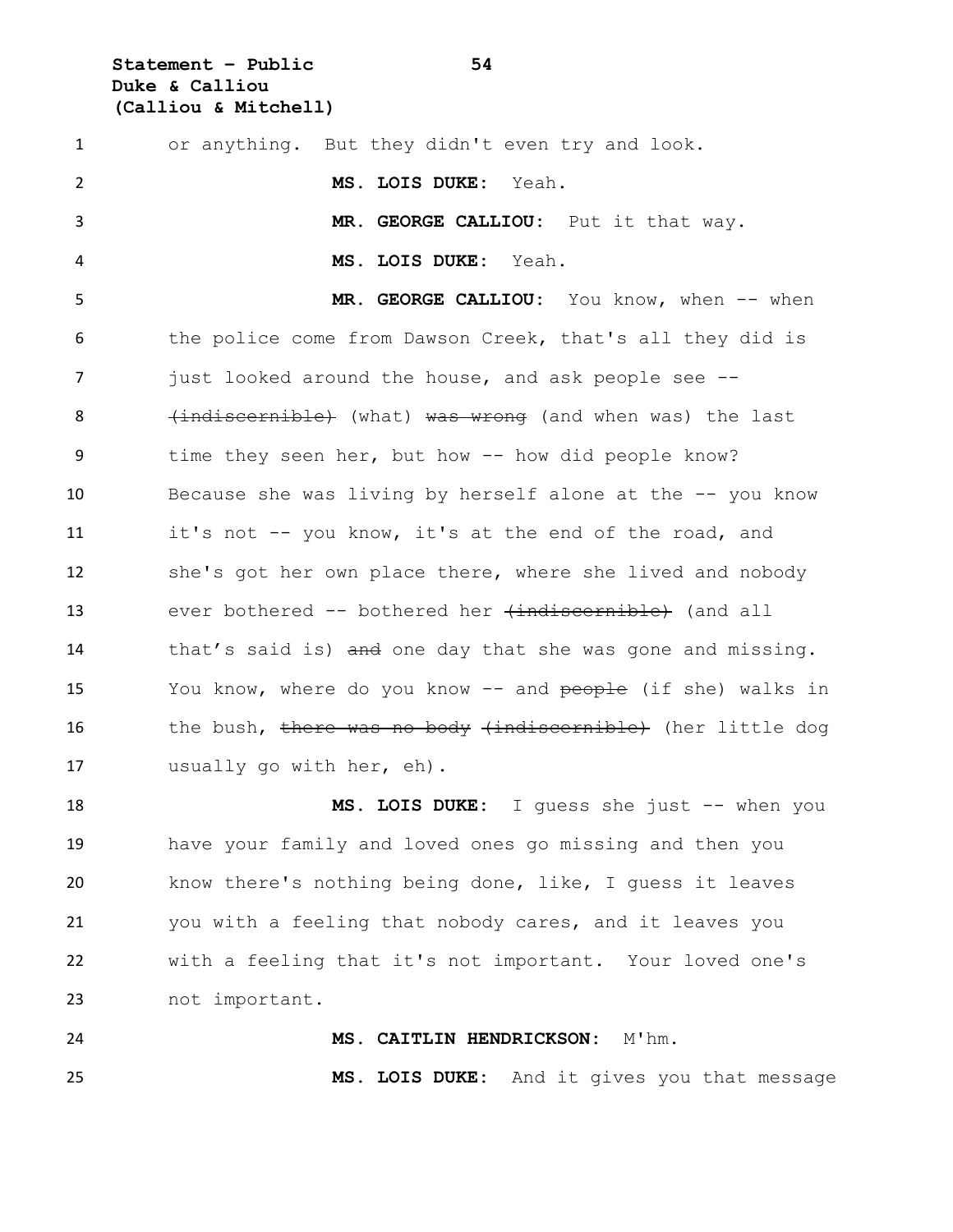## **Statement – Public 55 Duke & Calliou (Calliou & Mitchell)**

 that perhaps you're not important. But I'm a different girl than I was when I was 14, 15, and I'm happy. I -- my husband and three daughters, and I just know that life could have been better. **MS. CAITLIN HENDRICKSON:** M'hm. **MS. LOIS DUKE:** Less heartache for my mom and me. **MS. CAITLIN HENDRICKSON:** What I can tell though is I've see a lot of strength and resilience in you. I'm flattered you've come and you're here for your mom and your grandmother. **MS. LOIS DUKE:** M'hm. **MS. CAITLIN HENDRICKSON:** You care a great deal about your other siblings who are not in the best scenarios, but you want better for them too, and -- **MS. LOIS DUKE:** M'hm. **MS. CAITLIN HENDRICKSON:** -- I really appreciate you coming here today and sharing your truth with us about your grandmother and providing what recommendations that you have for the inquiry so I want to say *chi-migwetch* for that. **MS. LOIS DUKE:** Thank you, you're welcome. **MS. CAITLIN HENDRICKSON:** For you coming to support and provide your own input on your sister, right. **MR. GEORGE CALLIOU:** M'hm.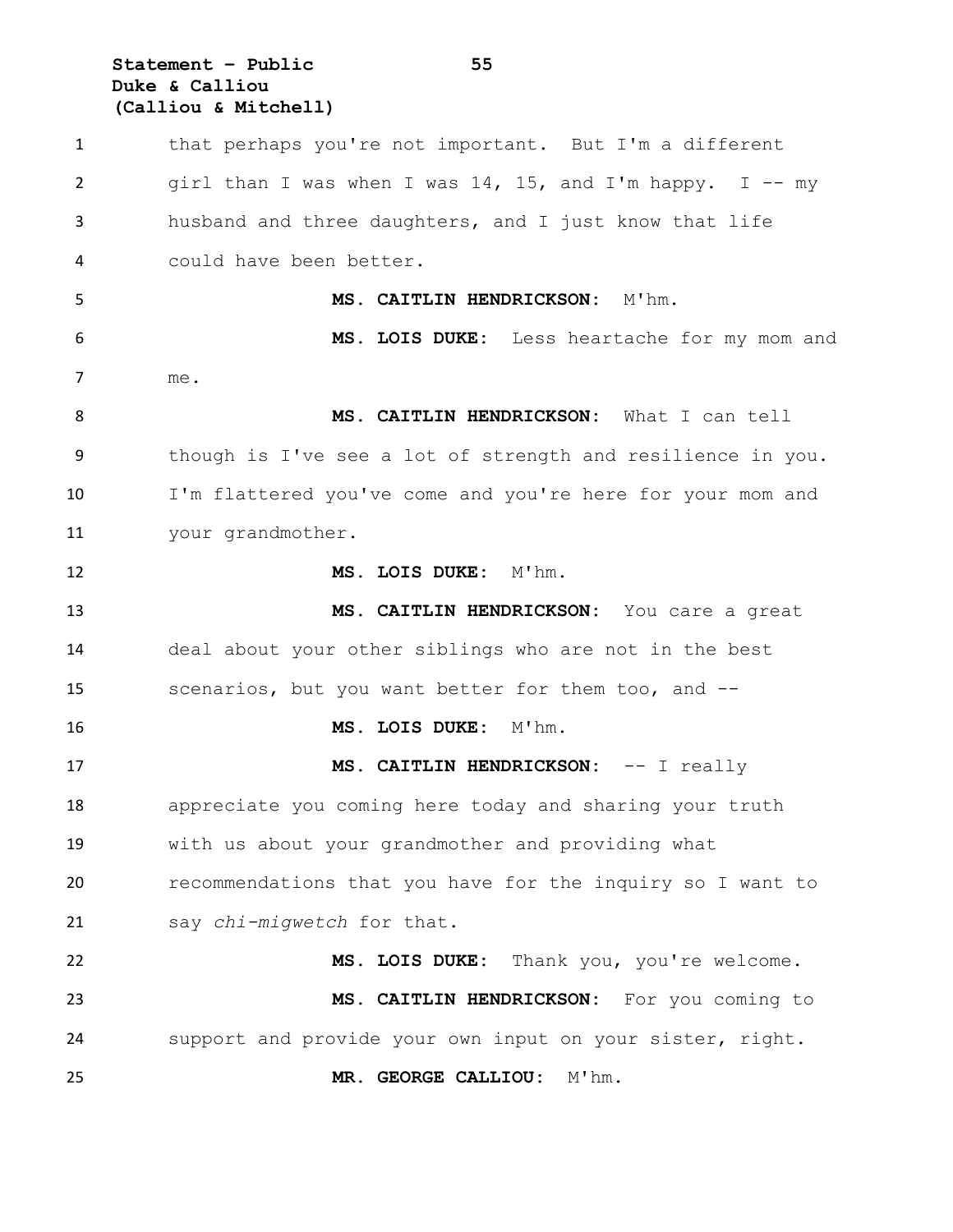**Statement – Public 56 Duke & Calliou (Calliou & Mitchell)**

 **MS. CAITLIN HENDRICKSON:** Is there anything else that you'd like to share? Anything that I haven't asked? **MS. LOIS DUKE:** No. **MR. GEORGE CALLIOU:** No -- no. **MS. LOIS DUKE:** No, I think. **MR. GEORGE CALLIOU:** Maybe you come up with 8 something during the night, sleep -- sleep on it. **MS. CAITLIN HENDRICKSON:** Yeah, and come see me tomorrow. **MS. LOIS DUKE:** Okay. **MS. CAITLIN HENDRICKSON:** Do you feel that you have been heard though? **MR. GEORGE CALLIOU:** Yeah, that's you know, that's you know, a little better in here that you get a little bit more information out. What do you think? **MS. LOIS DUKE:** I think if my mom were here though it would be -- **MR. GEORGE CALLIOU:** Then you would have probably more because you -- **MS. LOIS DUKE:** -- different. **MR. GEORGE CALLIOU:** -- because you have -- **MS. LOIS DUKE:** You'd have a lot more. **MR. GEORGE CALLIOU:**  $\leftarrow$  Trialiscornible) (A little bit more information) hey.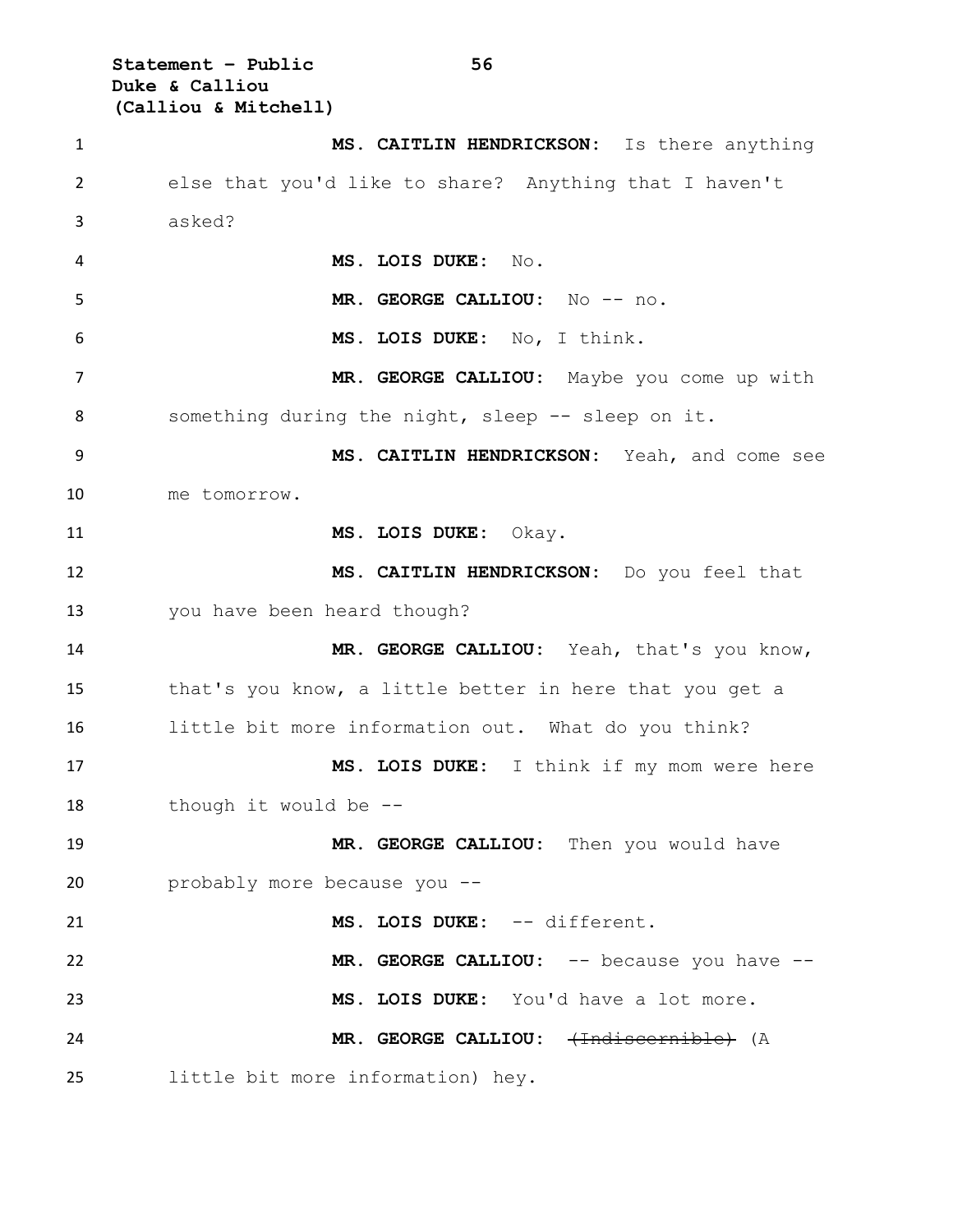**Statement – Public 57 Duke & Calliou (Calliou & Mitchell)**

 **MS. CAITLIN HENDRICKSON:** Yeah. **MR. GEORGE CALLIOU:** Well, how the papers, I don't think, or have her papers, you know, we'd probably end up with lots written down. **MS. LOIS DUKE:** Yeah, she would -- **MR. GEORGE CALLIOU:** Like I said, for her 7 that was kind of sudden death, but for her too, hey. **MS. CAITLIN HENDRICKSON:** M'hm. **MR. GEORGE CALLIOU:** Yeah, like 10 (indiscernible) (Had a lot of things going on in her mind) trying to help the community and the community 12 (indiscernible) (seemed to backfire, backfiring on her) and trying to lead a little better life for the community there 14 but they seem to be more (seemed it didn't work) right. **MS. CAITLIN HENDRICKSON:** Is there anybody else that you think would like to share anything about Florence with the -- with the National Inquiry? **MR. GEORGE CALLIOU:** Well, I think -- yeah, I imagine there with be a few, but there's people they're scared to talk you know, and say anything, hey. **MS. CAITLIN HENDRICKSON:** M'hm. **MS. LOIS DUKE:** Yeah, I think if -- I -- I would like to see the -- these hearings happen in Grand Prairie, Alberta. That's -- **MS. CAITLIN HENDRICKSON:** M'hm.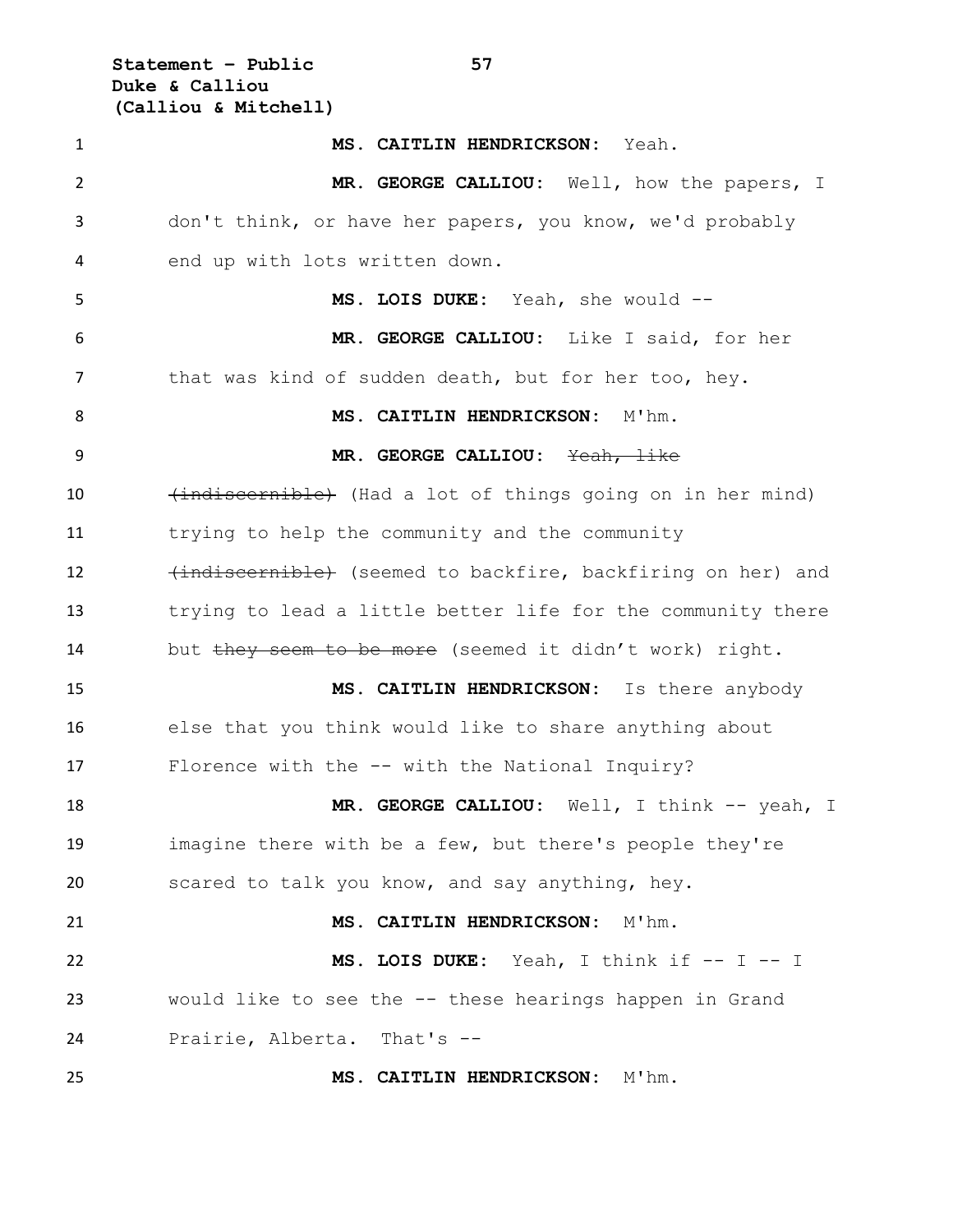**Statement – Public 58 Duke & Calliou (Calliou & Mitchell)**

 **MS. LOIS DUKE:** -- where a lot of families are located that have missing and murdered loved ones, and I know there would be more people available to talk about 4 our -- my grandmother if -- if we were closer. **MS. CAITLIN HENDRICKSON:** Okay. **MS. LOIS DUKE:** Because it was -- it's just because I decided -- I seen that you guys were here and I said I'm going to go. And I didn't care whether I should be here or not, or I had approval. I just came. And I don't think a lot of people are in that same situation where they can just -- they have jobs. They have small children. They have -- **MS. CAITLIN HENDRICKSON:** M'hm. 14 MS. LOIS DUKE: -- maybe no transportation, but -- **MS. CAITLIN HENDICKSON:** M'hm. **MS. LOIS DUKE:** -- I strongly suggest that 18 the Commissioner come there, because next June we are having the Walking with Our Sisters memorial coming to Grand Prairie, Alberta, and the amount of people that are looking forward that to event to see -- to support the families of these women that have gone murdered or missing. **MS. CAITLIN HENDRICKSON:** M'hm. **MS. LOIS DUKE:** Grand Prairie's a gateway to the north.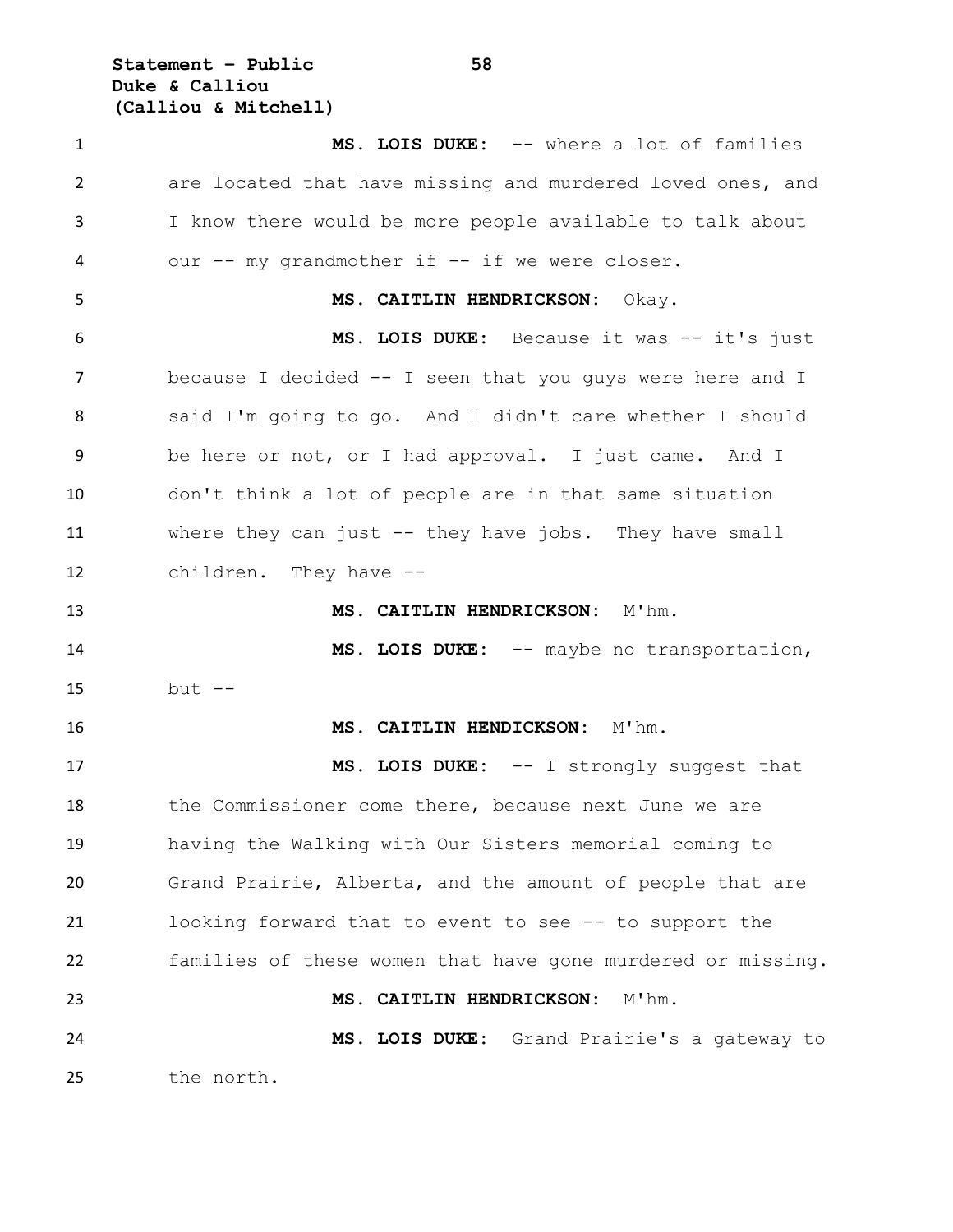**Statement – Public 59 Duke & Calliou (Calliou & Mitchell)**

 **MS. CAITLIN HENDRICKSON:** So one thing that I can do is I can give you that card with our number on it and anybody that you know that would like to speak to that, or that you want to -- **MS. LOIS DUKE:** M'hm. **MS. CAITLIN HENDRICKSON:** -- suggest to speak 7 to us, like they have to come to us. 8 MS. LOIS DUKE: M'hm. **MS. CAITLIN HENDRICKSON:** So I'll give you 10 the information for contact. **MS. LOIS DUKE:** Okay. **MS. CAITLIN HENDRICKSON:** And we can take it from there. **MS. LOIS DUKE:** Okay. Great. **MS. CAITLIN HENDRICKSON:** But I also add that in as a recommendation. **MS. LOIS DUKE:** Okay. **MR. GEORGE CALLIOU:** And speaking about that 19 (indiscernible) (even) for -- having -- getting 20 (indiscernible) (I've been complaining) about what -- you know, about my -- my back -- sore back and I've seen the doctors. **MS. LOIS DUKE:** M'hm. **MR. GEORGE CALLIOU:** Every time I go see a doctor, say "Help." "There's nothing we can do." Go see a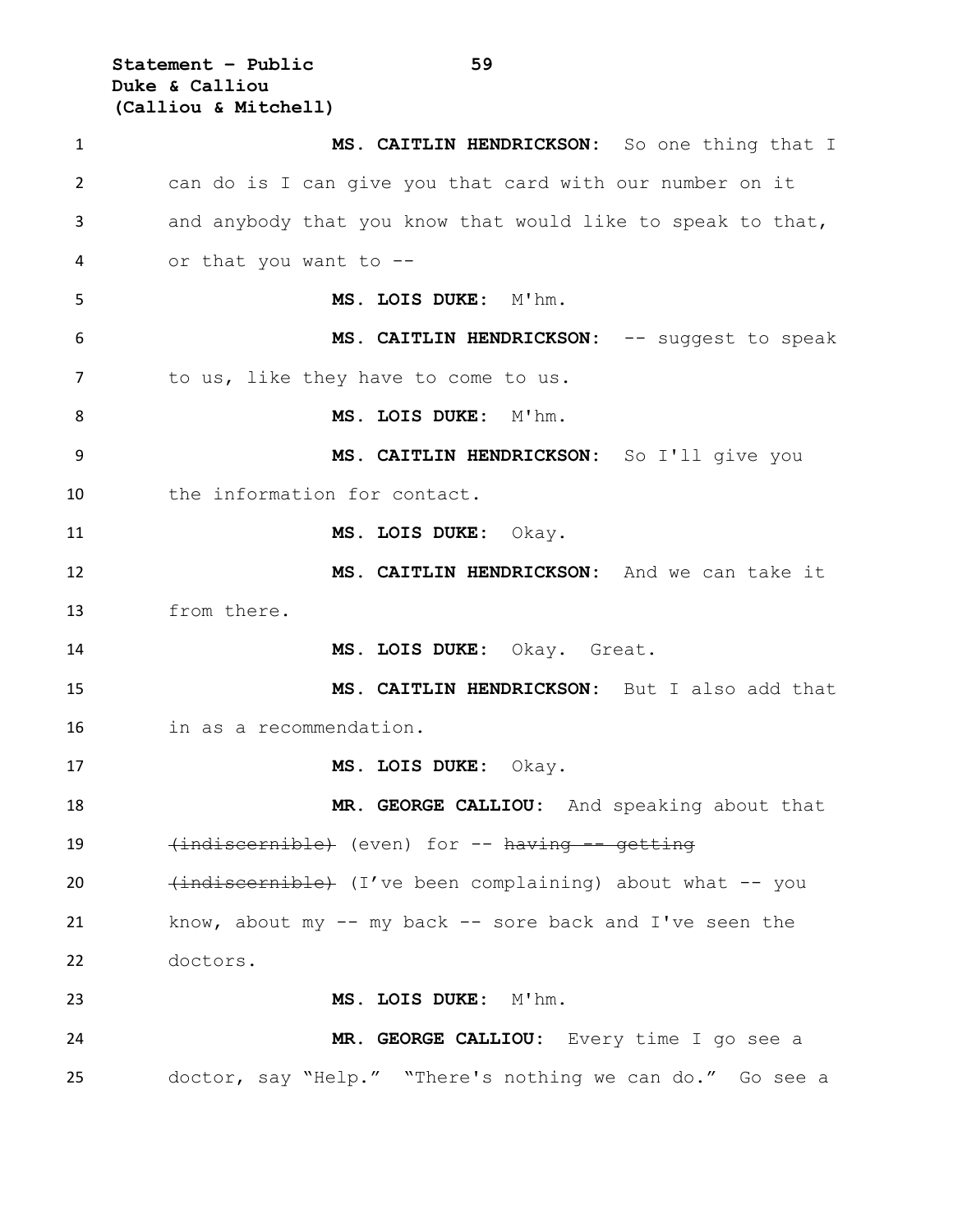## **Statement – Public 60 Duke & Calliou (Calliou & Mitchell)**

 specialist they said, "Nothing we can do because you're healthy, there's nothing wrong with you." All of a sudden in March this year, I have to live with this, hey. **MS. CAITLIN HENDRICKSON:** M'hm. **MR. GEORGE CALLIOU:** And I come see a -- finally a specialist here and he said right away, "You're dying," that's all he said. He didn't even talk -- talk anything about -- you know, anything else, and he said he'd give me some pills to take -- two pills a day. **MS. CAITLIN HENDICKSON:** M'hm. **MR. GEORGE CALLIOU:** Anyway, that's why we're here, again tomorrow see what the hell is going on with that. **MS. LOIS DUKE:** So are you saying Indigenous people are not being met very well -- 16 MR. GEORGE CALLIOU: Well,  $\{\text{indiscernible}\}$  $(well - -)$ . **MS. LOIS DUKE:** -- in the health industry? **MR. GEORGE CALLIOU:** Well -- well -- even -- 20 well,  $\{\text{indiscernible}\}$  (even) to that, hey. **MS. LOIS DUKE:** It's true -- **MR. GEORGE CALLIOU:** Yeah, it is. **MS. LOIS DUKE:** It's true (indiscernible). **MR. GEORGE CALLIOU:** Yeah. And by the way the specialist, he didn't even say nothing. All he did is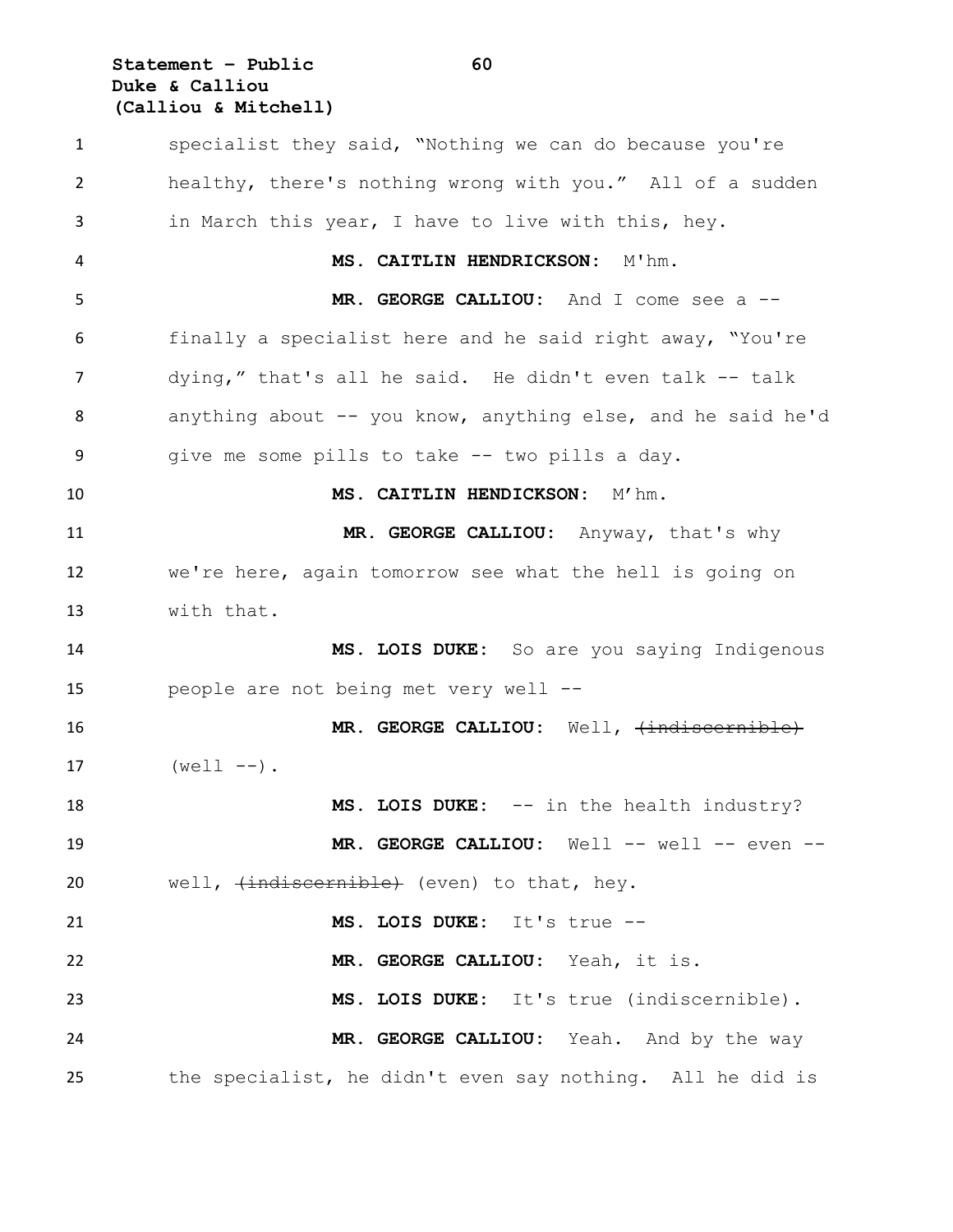**Statement – Public 61 Duke & Calliou (Calliou & Mitchell)**

 walk in the room I thought that, and with he went through the -- what do you -- what do you call that when they have pictures? **MS. LOIS DUKE:** CAT scan. **MR. GEORGE CALLIOU:** CAT scan? **MS. LOIS DUKE:** CT scan. **MS. CAITLIN HENDRICKSON:** M'hm. **MS. LOIS DUKE:** Yeah. **MR. GEORGE CALLIOU:** You see he never -- even 10 the doctor (indiscernible) (in Beaverlodge) he seen that CAT scan at 2:13, that what happened at 2:13 I had a scarred lung. **MS. CAITLIN HENDRICKSON:** M'hm. **MR. GEORGE CALLIOU:** And why didn't he do anything about that? Nobody did anything about it. And, and this doctor -- the specialist that I seen here he just look at that CAT scan and he seen the pictures and, "Oh, yeah, there's nothing we can do about it." He said, "Just try -- well, you're dying." **MS. LOIS DUKE:** M'hm. **MS. CAITLIN HENDRICKSON:** So it's my understanding that you haven't had dinner yet? Or you have? **MS. LOIS DUKE:** No, we did. **MS. CAITLIN HENDRICKSON:** Okay.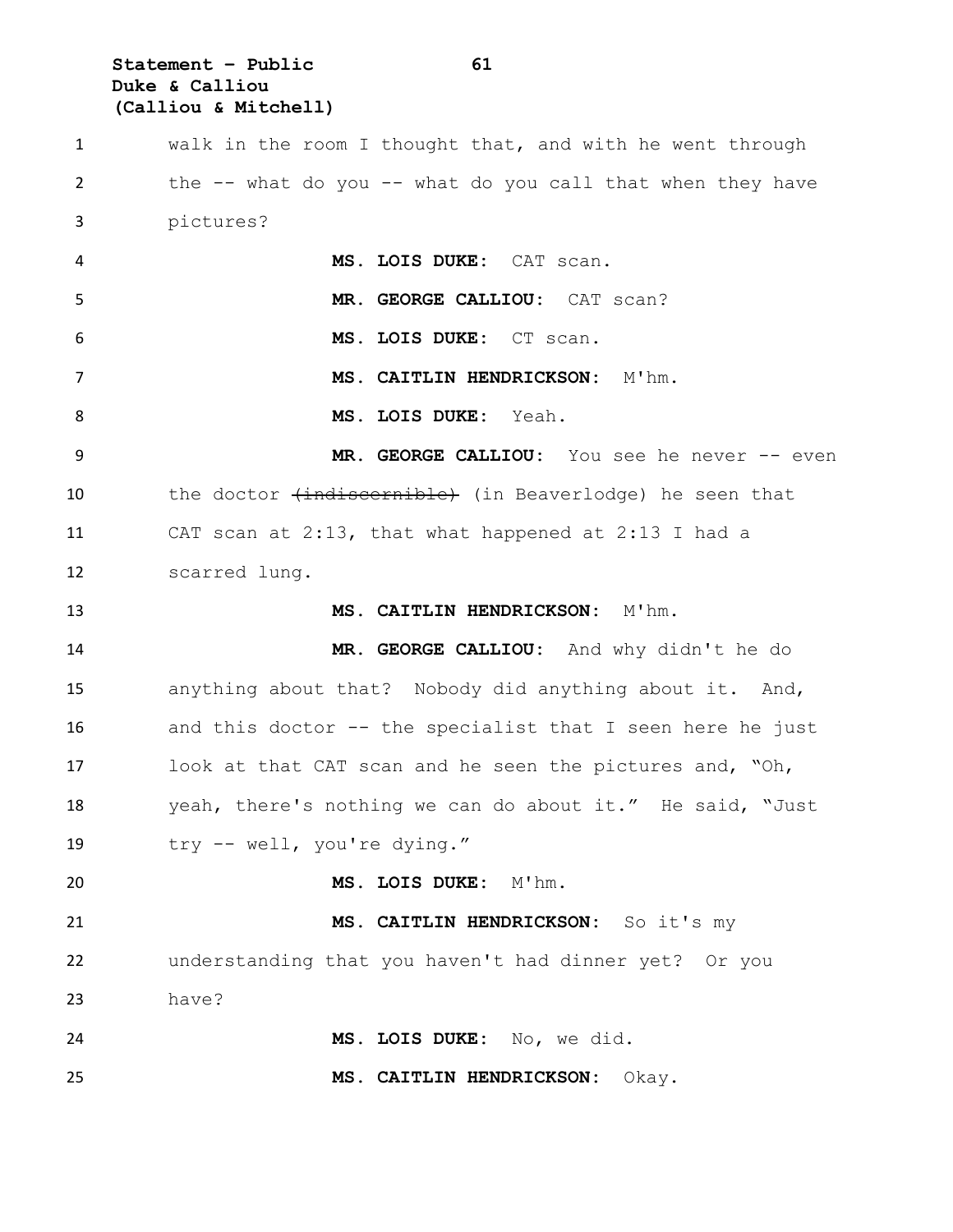**Statement – Public 62 Duke & Calliou (Calliou & Mitchell) MR. GEORGE CALLIOU:** Yes, we did. **MS. CAITLIN HENDRICKSON:** Just wanted to make sure. **MS. LOIS DUKE:** Thank you. **MS. CAITLIN HENDRICKSON:** If we're... we're done. **MS. LOIS DUKE:** Yeah 8 MS. CAITLIN HENDRICKSON: Okay. **MS. LOIS DUKE:** We are. **MS. CAITLIN HENDRICKSON:** So I'm just going to conclude our -- our interview at 7:21. **MS. LOIS DUKE:** Okay. **MS. CAITLIN HENDRICKSON:** One minute after an hour starting. **MS. LOIS DUKE:** M'hm. **MS. CAITLIN HENDRICKSON:** And we'll get you set up with the after care. **MS. LOIS DUKE:** Okay. thank you. 19 MR. GEORGE CALLIOU:  $\leftarrow$ Indiscernible (Just about running out of air through here). **MS. LOIS DUKE:** Yeah, Uncle's got to go to his room. --- Upon adjourning at  $7:21$  p.m.